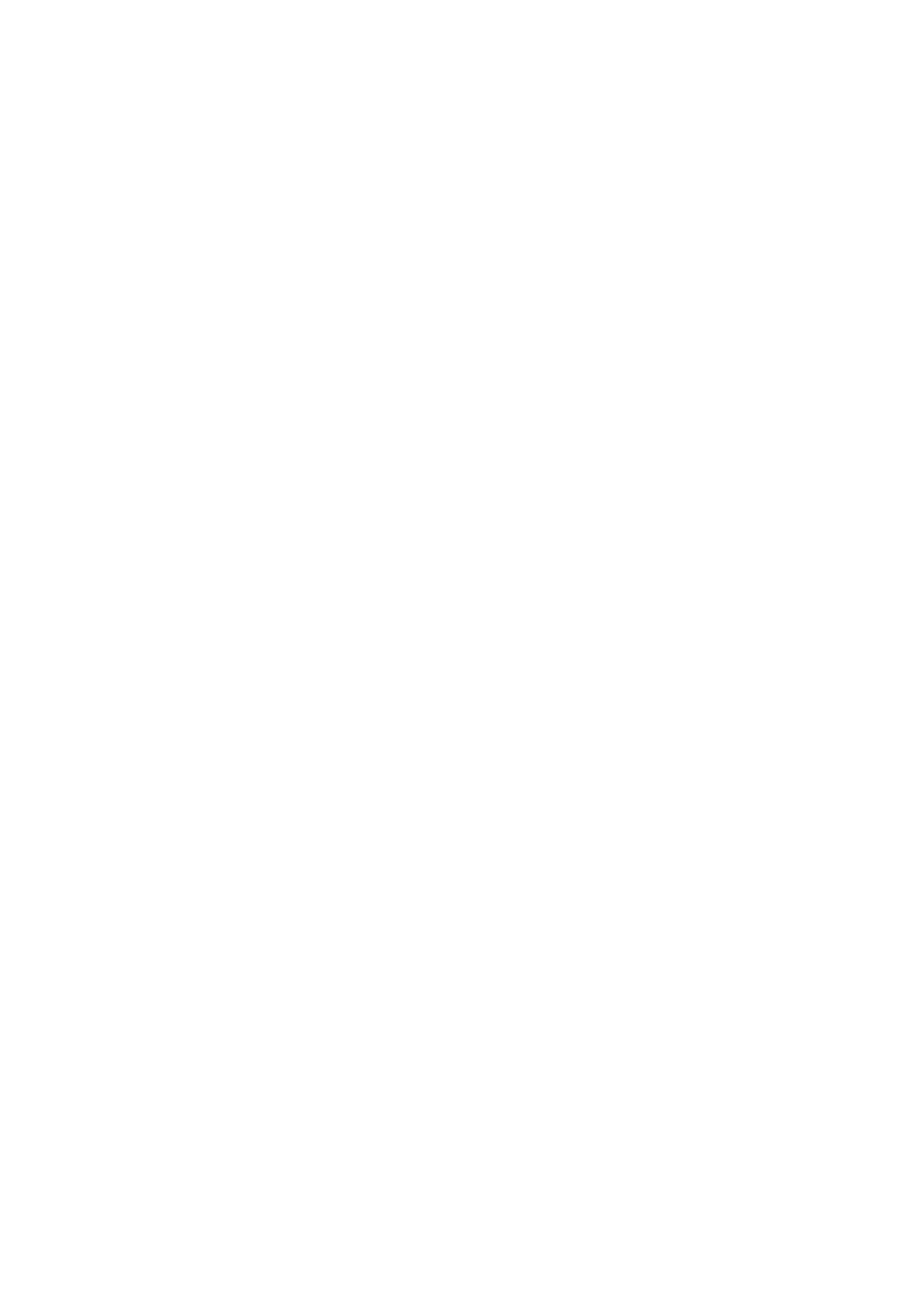

## **GAMBLING LEGISLATION AMENDMENT ACT 2000**

### **TABLE OF PROVISIONS**

#### Section Page

#### **PART 1—PRELIMINARY**

| $\mathbf{1}$   |                                                                                |    |  |
|----------------|--------------------------------------------------------------------------------|----|--|
| $\overline{2}$ |                                                                                |    |  |
|                | PART 2-AMENDMENT OF CASINO CONTROL ACT 1982                                    |    |  |
| 3              |                                                                                | 10 |  |
| $\overline{4}$ |                                                                                |    |  |
|                | 3                                                                              |    |  |
| 5              |                                                                                |    |  |
| 6              |                                                                                |    |  |
| 7              | Amendment of s 65A (Chief executive may approve gaming                         |    |  |
| 8              | Amendment of s 66 (Casino operator shall not accept credit                     |    |  |
| 9              | Amendment of s 94 (Commissioner of the police service may                      |    |  |
| 10             | Amendment of s 99 (Excluded person not to enter or remain in casino).          | 12 |  |
| 11             |                                                                                |    |  |
|                | <b>PART 3—AMENDMENT OF CHARITABLE AND NON-PROFIT</b><br><b>GAMING ACT 1999</b> |    |  |
| 12             |                                                                                |    |  |
| 13             |                                                                                |    |  |
|                | 3                                                                              |    |  |
| 14             |                                                                                |    |  |
| 15             |                                                                                |    |  |
| 16             | Replacement of s 39 (Who may apply for a category 3 gaming                     |    |  |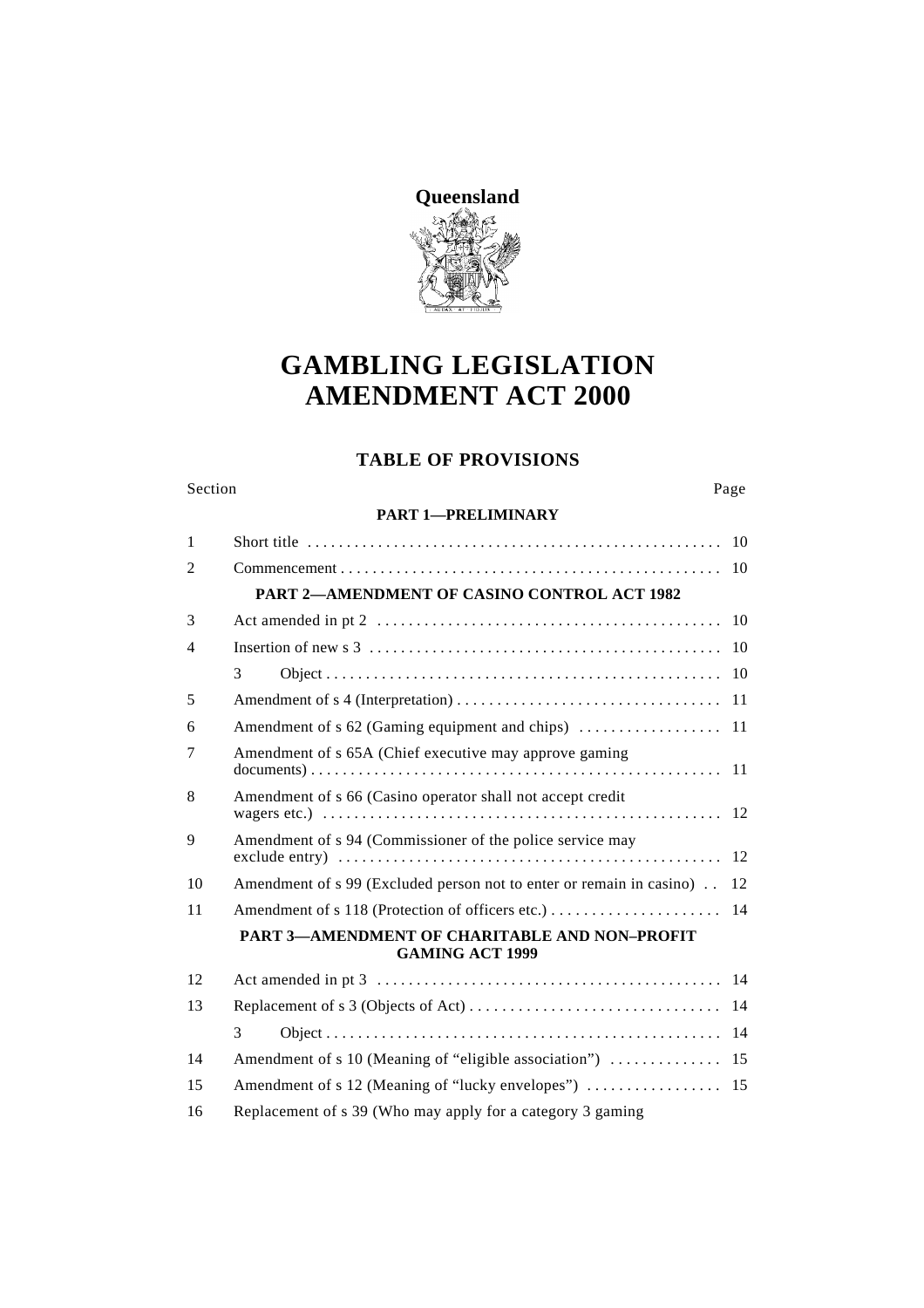|     | 39                                                                                  | Who may apply for category 3 gaming licence $\dots\dots\dots\dots\dots$                                     | 16 |  |
|-----|-------------------------------------------------------------------------------------|-------------------------------------------------------------------------------------------------------------|----|--|
| 17  |                                                                                     | Amendment of s 78 (Keeping accounting records)                                                              | 16 |  |
| 18  |                                                                                     | Amendment of s 98 (Application for approval of regulated                                                    |    |  |
| 19  |                                                                                     |                                                                                                             |    |  |
|     |                                                                                     | <b>PART 4-AMENDMENT OF GAMING MACHINE ACT 1991</b>                                                          |    |  |
| 20  |                                                                                     |                                                                                                             |    |  |
| 21  |                                                                                     |                                                                                                             |    |  |
|     | 1 A                                                                                 |                                                                                                             |    |  |
| 22  |                                                                                     |                                                                                                             |    |  |
| 22A |                                                                                     |                                                                                                             |    |  |
|     | 9                                                                                   |                                                                                                             |    |  |
| 22B |                                                                                     | Amendment of s 10 (Meaning of "metered payouts") 22                                                         |    |  |
| 23  |                                                                                     |                                                                                                             |    |  |
| 23A |                                                                                     |                                                                                                             |    |  |
| 23B |                                                                                     |                                                                                                             |    |  |
| 24  |                                                                                     |                                                                                                             |    |  |
| 25  |                                                                                     |                                                                                                             |    |  |
| 26  |                                                                                     |                                                                                                             |    |  |
| 26A |                                                                                     | Amendment of s 55 (Gaming lawful and does not constitute nuisance) 26                                       |    |  |
| 27  |                                                                                     |                                                                                                             |    |  |
|     | Division 2—General requirements for applications of significant<br>community impact |                                                                                                             |    |  |
|     | 55A                                                                                 |                                                                                                             |    |  |
|     | 55 <sub>B</sub>                                                                     | Community impact statement and statement of<br>responsible gambling initiatives required for application of |    |  |
|     | 55C                                                                                 | Advertisement of application of significant community impact                                                | 27 |  |
|     | 55D                                                                                 |                                                                                                             | 28 |  |
|     | 55E                                                                                 |                                                                                                             | 29 |  |
|     | 55F                                                                                 | Chief executive's power to invite representations                                                           | 29 |  |
|     | 55G                                                                                 | Waiver or variation of requirement of this division                                                         | 30 |  |
|     | Division 3-Applications for gaming machine licences'.                               |                                                                                                             |    |  |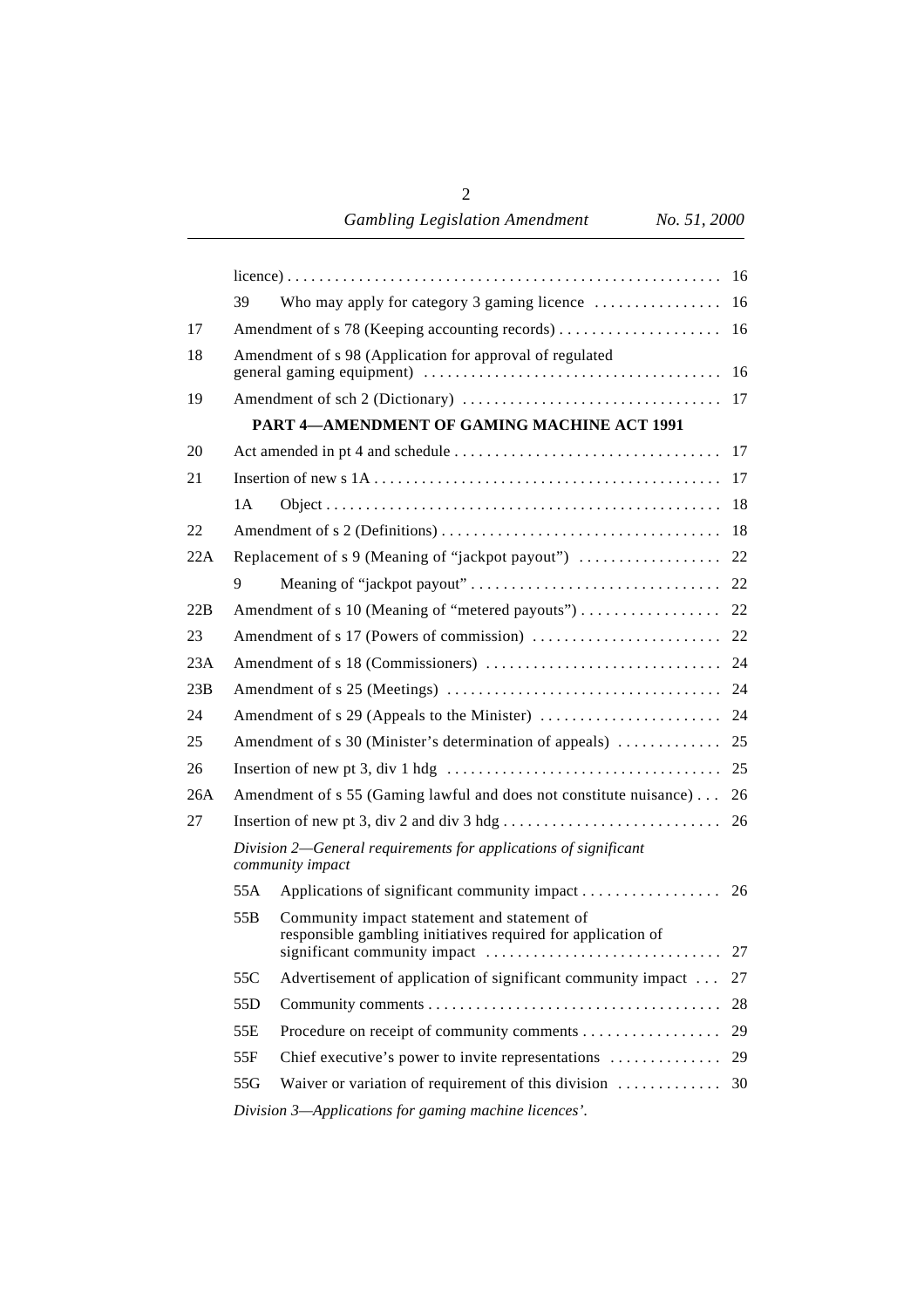| 28 | Amendment of s 56 (Application for gaming machine licences)<br>30 |                                                                                                               |    |  |
|----|-------------------------------------------------------------------|---------------------------------------------------------------------------------------------------------------|----|--|
|    |                                                                   |                                                                                                               |    |  |
| 29 | Amendment of s 57 (Recommendation by chief executive about<br>30  |                                                                                                               |    |  |
| 30 |                                                                   | Amendment of s 58 (Decision on application for gaming machine                                                 |    |  |
|    |                                                                   |                                                                                                               | 31 |  |
| 31 |                                                                   |                                                                                                               | 32 |  |
|    | 59                                                                | Number of gaming machines and hours of gaming to be                                                           | 32 |  |
|    | 60                                                                | Basis on which number of gaming machines to be<br>installed in premises and hours of gaming are to be decided | 33 |  |
|    |                                                                   | Division 4-Application for additional licensed premises'.                                                     |    |  |
| 32 |                                                                   | Amendment of s 61 (Application for additional licensed premises)                                              | 35 |  |
| 33 |                                                                   | Amendment of s 62 (Recommendation by chief executive about<br>35                                              |    |  |
| 34 |                                                                   | Amendment of $s$ 63 (Decision on additional premises application)                                             | 36 |  |
| 35 |                                                                   | Replacement of s 64 (Fixing number of gaming machines for<br>36                                               |    |  |
|    | 64                                                                | Fixing number of gaming machines and hours of gaming                                                          |    |  |
| 36 |                                                                   |                                                                                                               |    |  |
| 37 |                                                                   |                                                                                                               |    |  |
|    |                                                                   |                                                                                                               |    |  |
| 38 |                                                                   |                                                                                                               |    |  |
| 39 |                                                                   |                                                                                                               |    |  |
| 40 |                                                                   |                                                                                                               |    |  |
| 41 |                                                                   | Amendment of s 84 (Matters to be taken into account for                                                       |    |  |
| 42 |                                                                   |                                                                                                               |    |  |
|    |                                                                   | Division 8-Increase of approved hours of gaming                                                               |    |  |
|    | 85A                                                               | Application to increase approved hours of gaming 39                                                           |    |  |
|    | 85B                                                               | Recommendation by chief executive about increase application                                                  | 40 |  |
|    | 85C                                                               |                                                                                                               | 41 |  |
|    |                                                                   |                                                                                                               |    |  |
|    | 85 <sub>D</sub>                                                   | Matters to be taken into account for increase application                                                     | 41 |  |
|    |                                                                   | Division 9—Decrease of approved number of gaming machines'.                                                   |    |  |
| 43 |                                                                   | Amendment of s 88 (Decision on decrease proposal)<br>42                                                       |    |  |
| 44 | Amendment of s 90 (Surrender or disposal of gaming machines       |                                                                                                               |    |  |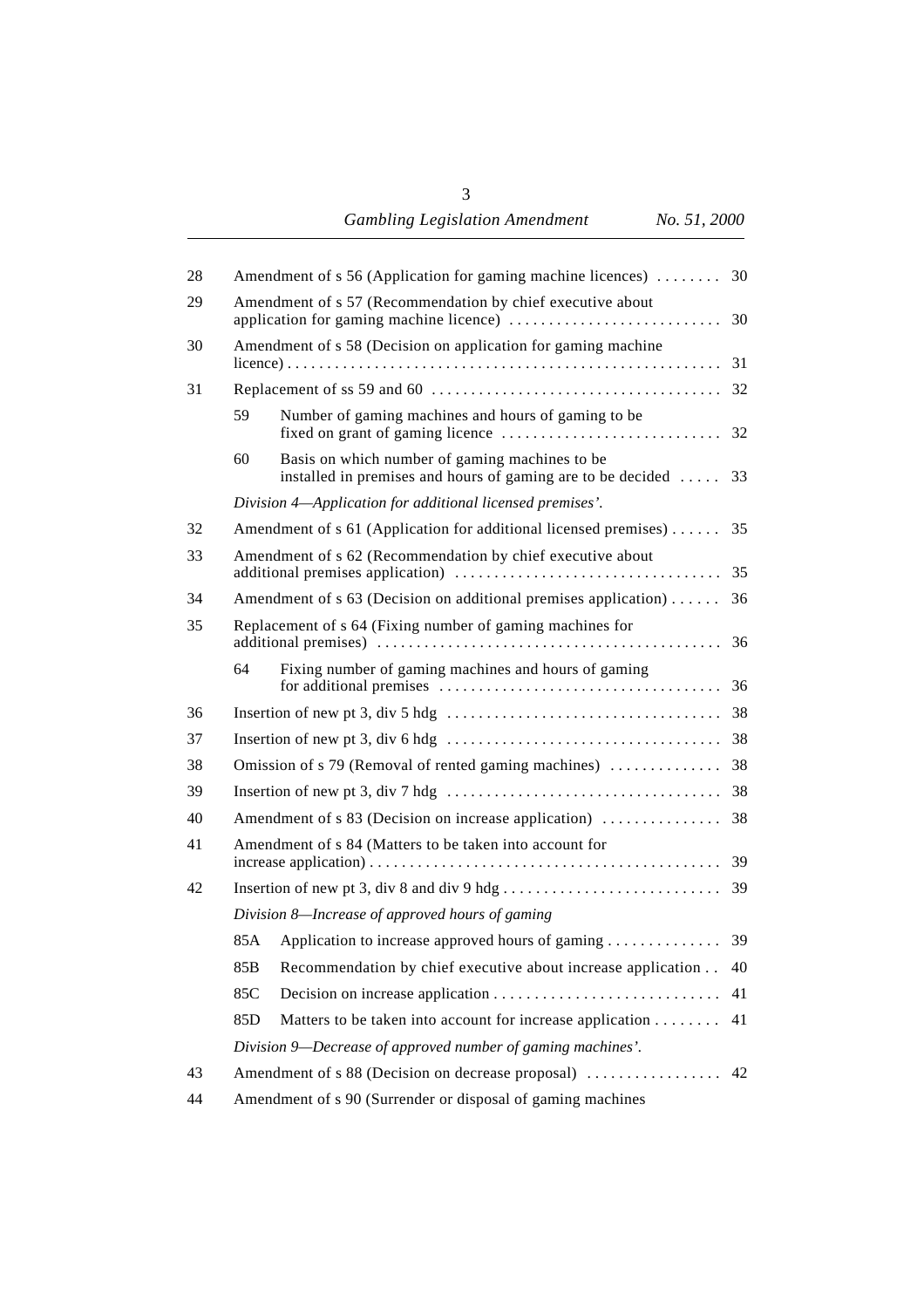| 45  |                 |                                                                                                                                    |    |
|-----|-----------------|------------------------------------------------------------------------------------------------------------------------------------|----|
|     |                 | Division 10-Decrease of approved hours of gaming                                                                                   |    |
|     | 90A             | Proposals to decrease approved hours of gaming                                                                                     | 43 |
|     | 90 <sub>B</sub> | Recommendation by chief executive about decrease                                                                                   | 44 |
|     | 90C             | Decision on decrease proposal (hours of gaming)                                                                                    | 45 |
|     | 90 <sub>D</sub> | Matters to be taken into account for decrease proposal                                                                             | 46 |
|     |                 | Division 11—Relocation of gaming machine areas'.                                                                                   |    |
| 46  |                 | Insertion of new pt 3, div 12 hdg $\dots \dots \dots \dots \dots \dots \dots \dots \dots \dots \dots \dots$ 47                     |    |
| 47  |                 |                                                                                                                                    | 47 |
| 48  |                 | Amendment of s 95 (Surrender of gaming machine licences)                                                                           | 48 |
| 49  |                 | Amendment of s 97 (Cancellation or suspension of gaming                                                                            | 48 |
| 50  |                 | Amendment of s 104 (Recovery or disposal of gaming machines<br>and other property on cancellation or non-renewal of gaming machine | 48 |
| 51  |                 | Replacement of s 109 (Continuance of licences in certain                                                                           | 49 |
|     | 109             |                                                                                                                                    | 49 |
| 52  |                 | Amendment of s 139 (Grounds for suspension or cancellation)                                                                        | 50 |
| 53  |                 | Amendment of s 168 (Notices about keeping monitoring records)                                                                      | 50 |
| 54  |                 | Replacement of s 169 (Places at which monitoring records to be kept) . 51                                                          |    |
|     | 169             | Places at which monitoring records to be kept 51                                                                                   |    |
| 55  |                 | Amendment of s 170 (Period for which monitoring records to be kept) $\dots$ 51                                                     |    |
| 56  |                 |                                                                                                                                    |    |
| 57  |                 | Amendment of s 200 (Recommendation by chief executive about                                                                        |    |
| 57A |                 | Amendment of s 227 (Gaming machines not to be played if not                                                                        | 52 |
| 58  |                 |                                                                                                                                    | 53 |
|     | 229             |                                                                                                                                    | 53 |
| 59  |                 |                                                                                                                                    |    |
| 60  |                 |                                                                                                                                    |    |

4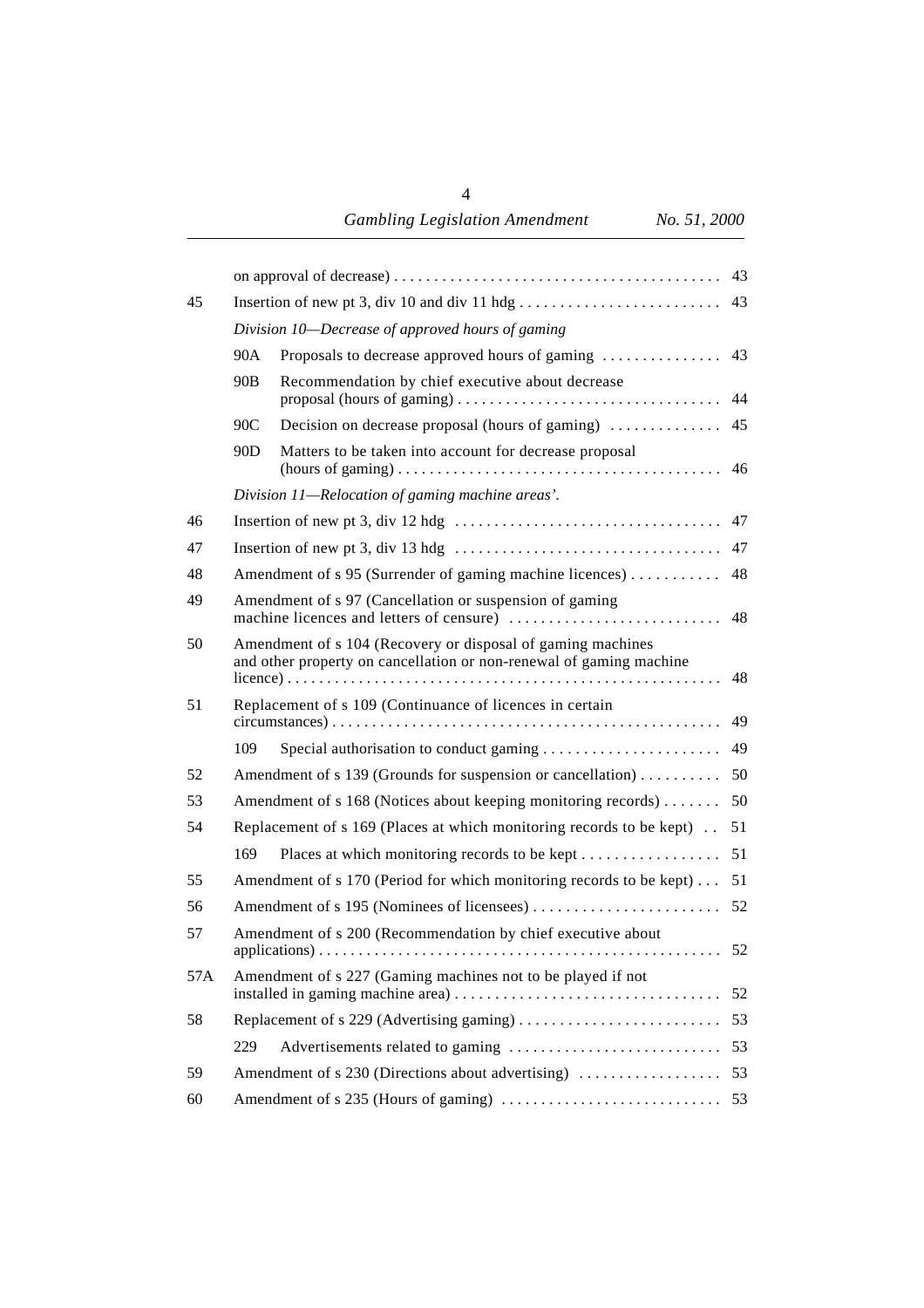| 61  | Amendment of s 238 (Licensees or employees not to extend credit)<br>54                                            |    |  |
|-----|-------------------------------------------------------------------------------------------------------------------|----|--|
| 62  |                                                                                                                   | 54 |  |
|     |                                                                                                                   |    |  |
| 62A | Amendment of s 243 (Gaming by employees of licensees)                                                             | 55 |  |
| 63  | Amendment of s 245 (Notices and reports about payout refusal<br>56                                                |    |  |
| 64  | Amendment of s 249 (Effect of reviews on payout refusal decisions)                                                | 56 |  |
| 65  | Amendment of s 265 (Manufacture, sale, supply, obtaining or                                                       | 57 |  |
| 66  |                                                                                                                   | 58 |  |
|     | 265A Dealing with gaming equipment etc. by monitoring                                                             | 58 |  |
| 67  | Amendment of s 267 (Possession etc. of gaming machines and<br>restricted components by by licensed major dealers) | 58 |  |
| 68  | Amendment of s 271 (Possession etc. of gaming machines and                                                        | 59 |  |
| 69  |                                                                                                                   | 59 |  |
| 70  | Amendment of s 281 (Approval and rejection of gaming                                                              | 59 |  |
| 71  | Amendment of s 283 (Changes to percentage returns)                                                                | 60 |  |
| 72  | Amendment of s 284 (Withdrawal of approval of gaming machine                                                      | 60 |  |
| 72A | Amendment of s 287 (Requirements for approvals for linked<br>60                                                   |    |  |
| 73  | Amendment of s 305 (Associated documents for audit report for                                                     | 60 |  |
| 74  | Amendment of s 306 (Further information about audit report or                                                     | 62 |  |
| 75  |                                                                                                                   |    |  |
| 76  |                                                                                                                   |    |  |
|     | 314                                                                                                               | 62 |  |
|     | 315                                                                                                               | 63 |  |
|     | 316<br>Gambling Community Benefit Committee                                                                       | 63 |  |
| 77  | Amendment of s 317 (Payment of monthly fees, taxes etc.)                                                          | 63 |  |
| 78  | 64                                                                                                                |    |  |
| 79  | Amendment of s 323 (Adjustment of monthly fees etc. in certain                                                    |    |  |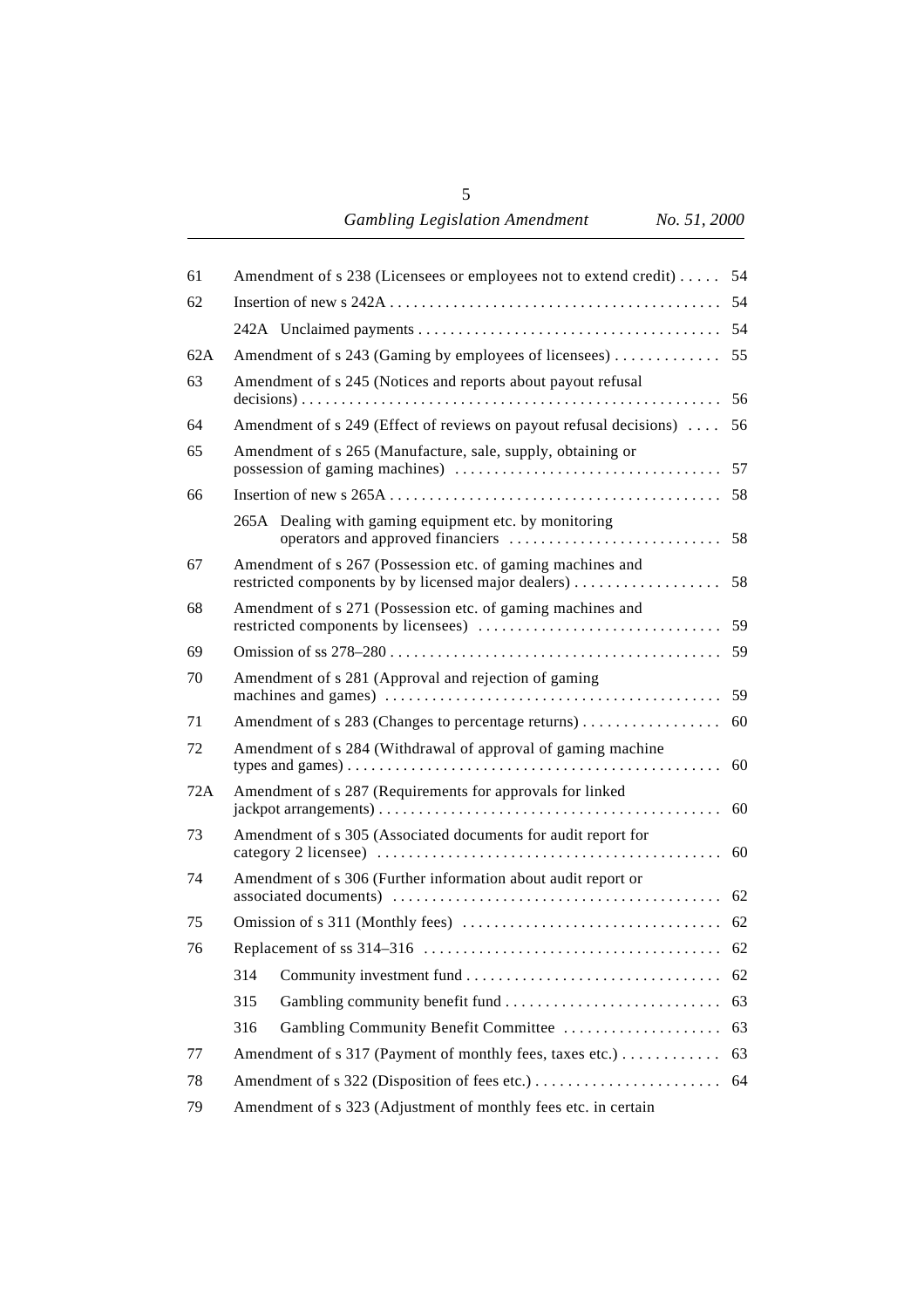| 80  |     |                                                                                                                        |    |
|-----|-----|------------------------------------------------------------------------------------------------------------------------|----|
| 81  |     |                                                                                                                        | 65 |
|     | 327 |                                                                                                                        |    |
| 81A |     | Amendment of s 338 (Certain persons not to play gaming machines)                                                       | 66 |
| 82  |     | Amendment of s 356 (Proceedings for offences)                                                                          | 66 |
| 83  |     |                                                                                                                        |    |
| 84  |     | Insertion of new pt 12, div $4 \ldots \ldots \ldots \ldots \ldots \ldots \ldots \ldots \ldots \ldots \ldots \ldots$ 67 |    |
|     |     | Division 4-Provisions for Gambling Legislation Amendment Act 2000                                                      |    |
|     | 392 |                                                                                                                        | 67 |
|     | 393 |                                                                                                                        |    |
|     | 394 |                                                                                                                        |    |
|     | 395 | Closure of charities and rehabilitation benefit fund                                                                   | 70 |
|     | 396 | Saving of appointments of members of Gaming Machine                                                                    |    |
|     | 397 | Applications of significant community impact 71                                                                        |    |
|     | 398 |                                                                                                                        |    |
|     |     | PART 5-AMENDMENT OF INTERACTIVE GAMBLING<br>(PLAYER PROTECTION) ACT 1998                                               |    |
| 85  |     |                                                                                                                        |    |
| 86  |     |                                                                                                                        |    |
|     | 3   |                                                                                                                        |    |
| 86A |     | Amendment of s 116 (Payment of tax for community benefit) 73                                                           |    |
| 87  |     |                                                                                                                        |    |
|     |     | PART 6-AMENDMENT OF KENO ACT 1996                                                                                      |    |
| 88  |     |                                                                                                                        |    |
| 89  |     |                                                                                                                        |    |
|     | 1A  |                                                                                                                        |    |
| 90  |     | Replacement of s 113 (Application of keno tax and licence fee) $\dots \dots$                                           | 75 |
|     | 113 |                                                                                                                        |    |
| 91  |     |                                                                                                                        |    |

6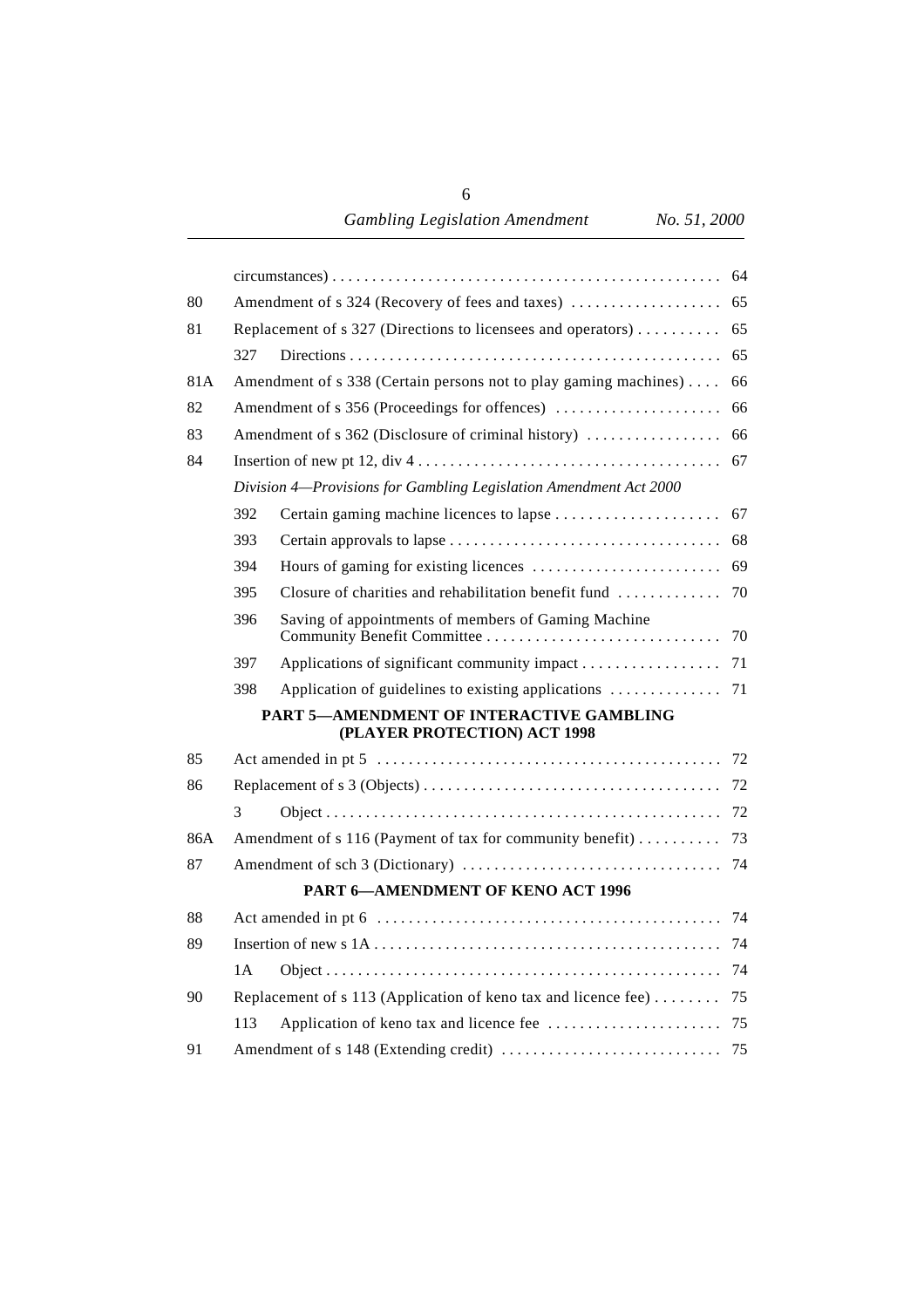| 92  |      |                                                                  |  |
|-----|------|------------------------------------------------------------------|--|
| 93  |      |                                                                  |  |
|     |      | <b>PART 8-AMENDMENT OF LOTTERIES ACT 1997</b>                    |  |
| 94  |      |                                                                  |  |
| 95  |      |                                                                  |  |
|     | 2A   |                                                                  |  |
| 96  |      |                                                                  |  |
|     | 99A. |                                                                  |  |
|     |      | <b>PART 9-AMENDMENT OF WAGERING ACT 1998</b>                     |  |
| 97  |      |                                                                  |  |
| 98  |      |                                                                  |  |
|     | 2A   |                                                                  |  |
| 99  |      |                                                                  |  |
| 100 |      | Replacement of s 169 (Application of wagering tax, authority fee |  |
|     | 169  |                                                                  |  |
| 101 |      |                                                                  |  |
|     | 209  |                                                                  |  |
|     |      |                                                                  |  |
|     |      | MINOR AMENDMENTS OF GAMING MACHINE ACT 1991                      |  |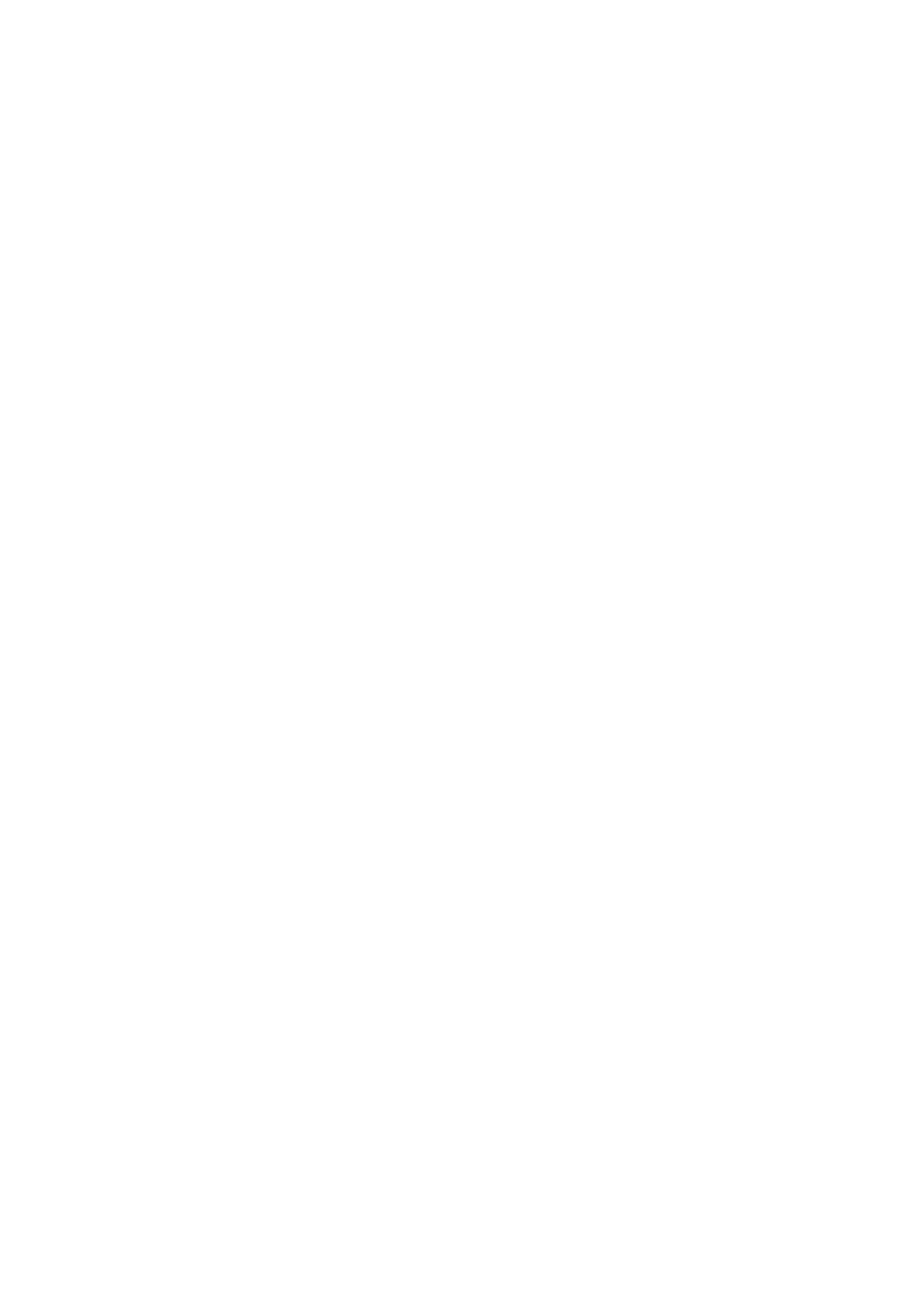

## **Gambling Legislation Amendment Act 2000**

## **Act No. 51 of 2000**

**An Act to amend the** *Casino Control Act 1982***,** *Charitable and Non-Profit Gaming Act 1999***,** *Gaming Machine Act 1991***,** *Interactive Gambling (Player Protection) Act 1998***,** *Keno Act 1996***,** *Liquor Act 1992***,** *Lotteries Act 1997* **and** *Wagering Act 1998*

*[Assented to 17 November 2000]*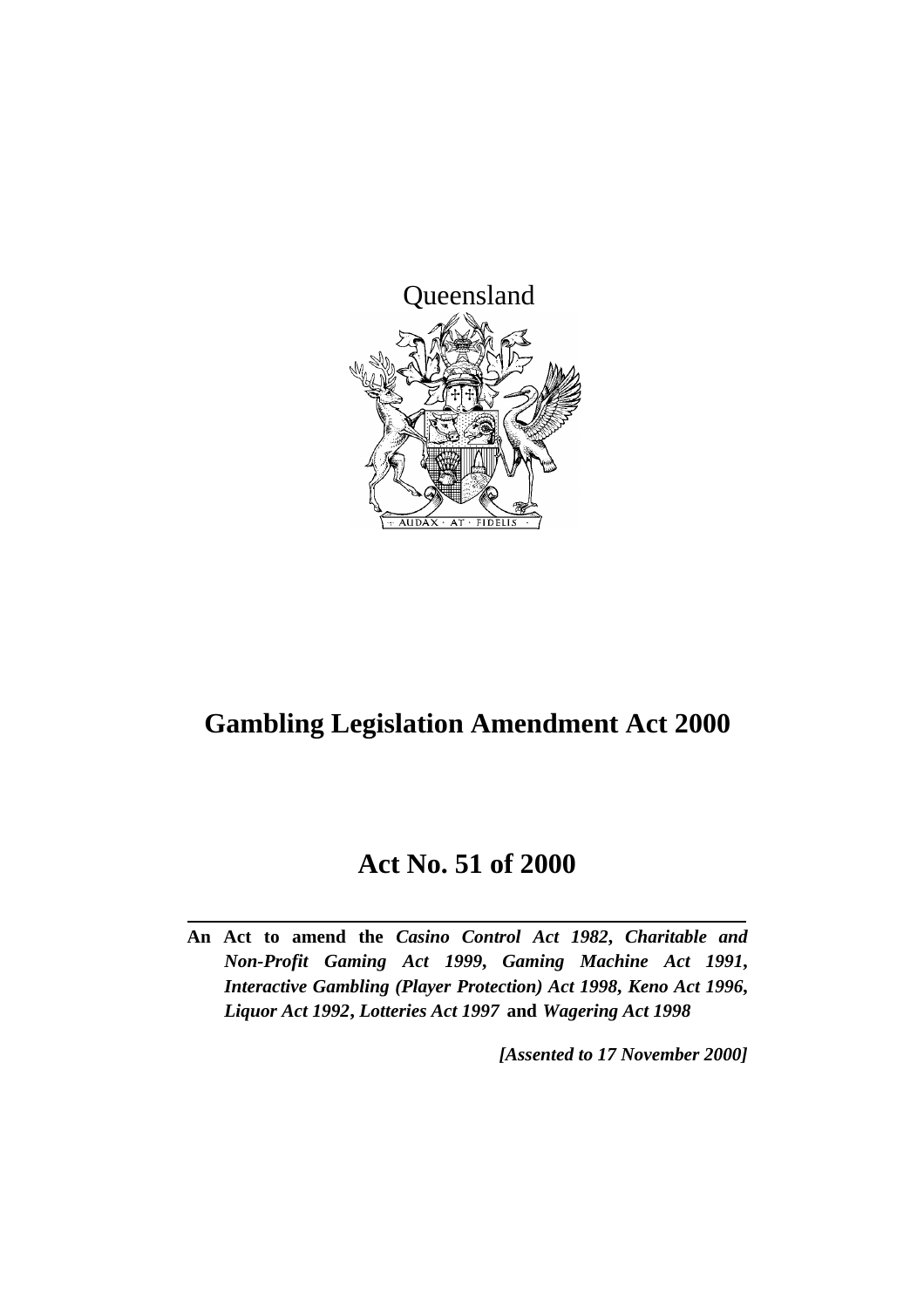#### **The Parliament of Queensland enacts—**

## **†PART 1—PRELIMINARY**

#### **˙Short title**

**1.** This Act may be cited as the *Gambling Legislation Amendment Act 2000*.

#### **˙Commencement**

**2.** This Act commences on 1 December 2000.

## **†PART 2—AMENDMENT OF CASINO CONTROL ACT 1982**

#### **˙Act amended in pt 2**

**3.** This part amends the *Casino Control Act 1982*.

#### **˙Insertion of new s 3**

**4.** After section 2—

*insert—*

#### ˙'**Object**

'**3.(1)** The object of this Act is to ensure that, on balance, the State and the community as a whole benefit from casino gambling.

'**(2)** The balance is achieved by allowing casino gambling subject to a system of regulation and control designed to protect players and the community through—

(a) ensuring the integrity and fairness of games; and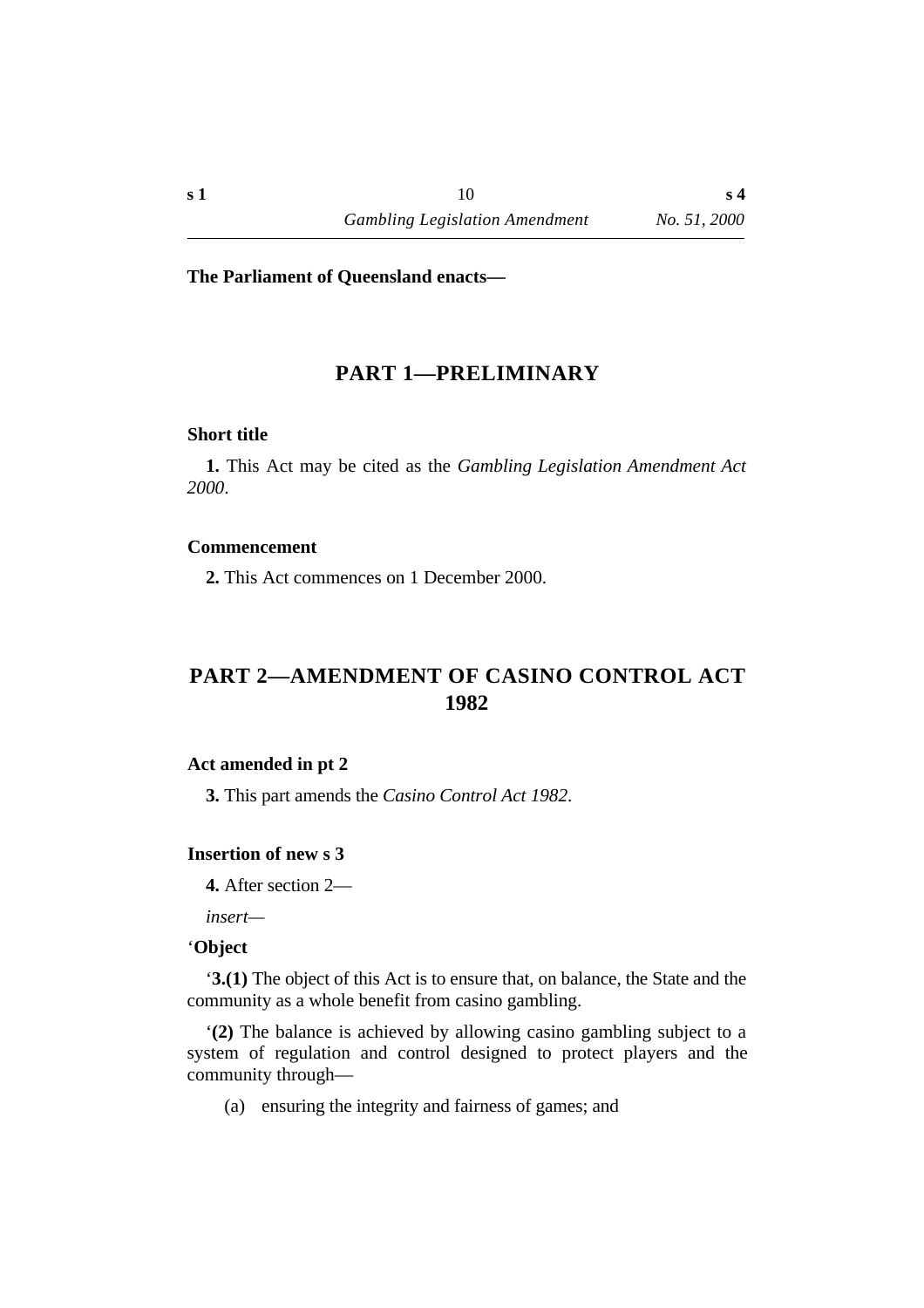- (b) ensuring the probity of those involved in the conduct of casino gambling; and
- (c) minimising the potential for harm from casino gambling.'.

## **˙Amendment of s 4 (Interpretation)**

**5.** Section 4—

*insert—*

' **"conviction"** includes a finding of guilt, or the acceptance of a plea of guilty, by a court.'.

## **˙Amendment of s 62 (Gaming equipment and chips)**

**6.(1)** Section 62(3)(d)—

*omit, insert—*

'(d) is under the exclusive control of the casino operator or the operator's agents or employees; and'.

**(2)** Section 62—

*insert—*

'**(3C)** A casino operator must ensure the number of gaming machines in the casino, or a particular part of the casino, does not exceed a limit fixed for the casino, or the part, by the Minister under subsection (3D).

Maximum penalty—200 penalty units.

'**(3D)** The Minister may, by written notice given to a casino operator, fix a limit on the number of gaming machines to be permitted in the casino or a particular part of the casino.'.

## **˙Amendment of s 65A (Chief executive may approve gaming documents)**

**7.** Section 65A(1)(c)—

*omit, insert—*

'(c) for use in a machine, whether to make wagers, to pay winning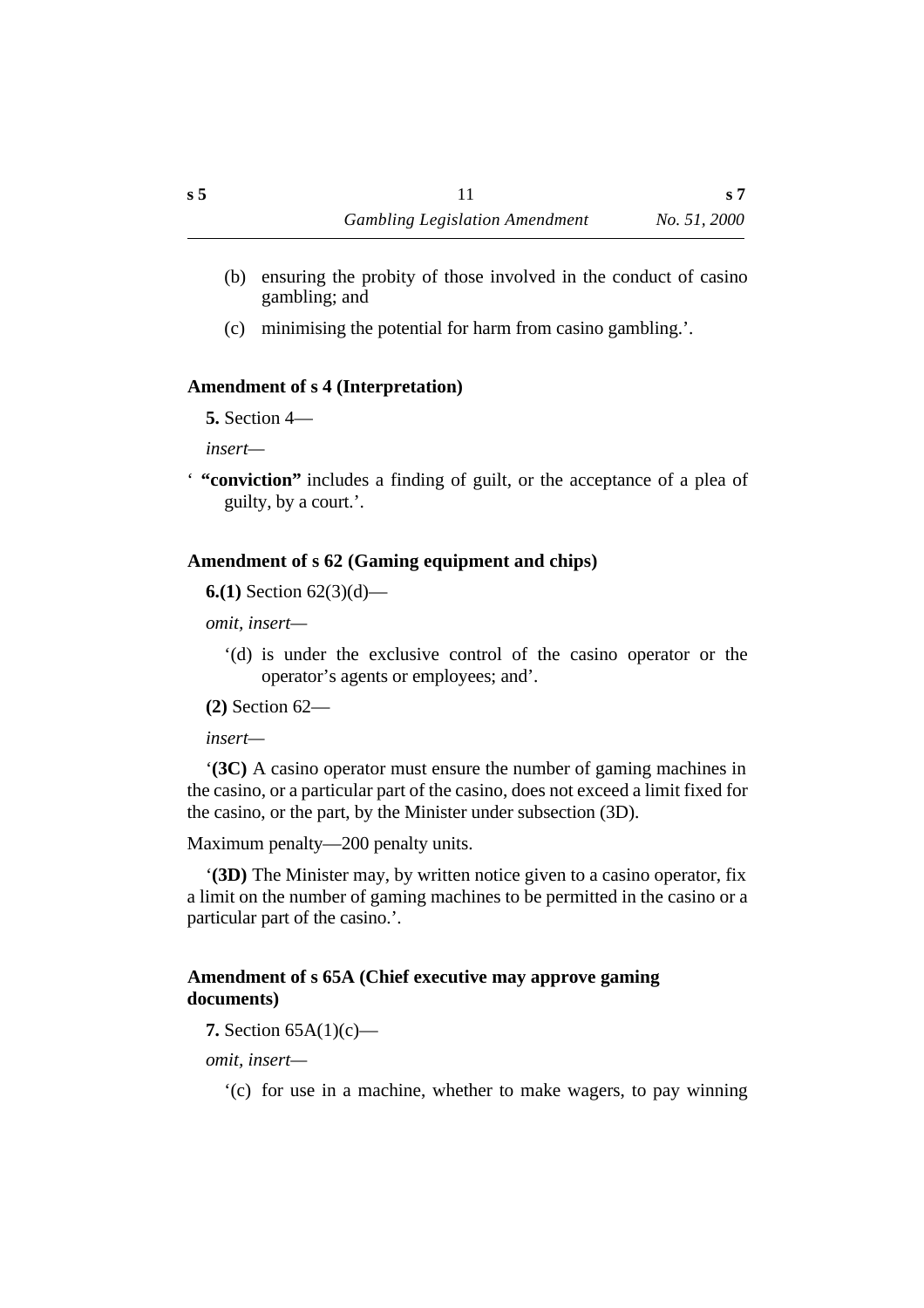**s 10**

wagers or otherwise; or

(d) to protect a player's wager on a round of play against loss.'.

#### **˙Amendment of s 66 (Casino operator shall not accept credit wagers etc.)**

**8.** Section 66(1), penalty, '40 penalty units'—

*omit, insert—*

'200 penalty units'.

#### **˙Amendment of s 94 (Commissioner of the police service may exclude entry)**

**9.** Section 94—

*insert—*

'**(3)** The commissioner of the police service may notify an authority responsible for administering gaming legislation of another State or Territory of a direction under this section.'.

#### **˙Amendment of s 99 (Excluded person not to enter or remain in casino)**

**10.** Section 99—

*insert—*

'**(2)** A court that finds a person guilty of, or accepts a person's plea of guilty for, an offence against this section may, if satisfied the person is a problem gambler, postpone its decision on penalty on condition that the person agrees to attend counselling on a basis specified by the court.

'**(3)** The agreement—

- (a) must provide for counselling of a kind that may, in the court's opinion, be beneficial in helping to overcome harmful behaviour related to gambling; and
- (b) must provide for counselling over a period (not more than 12 months) fixed by the court; and
- (c) must allow the counsellor a discretion to disclose to the court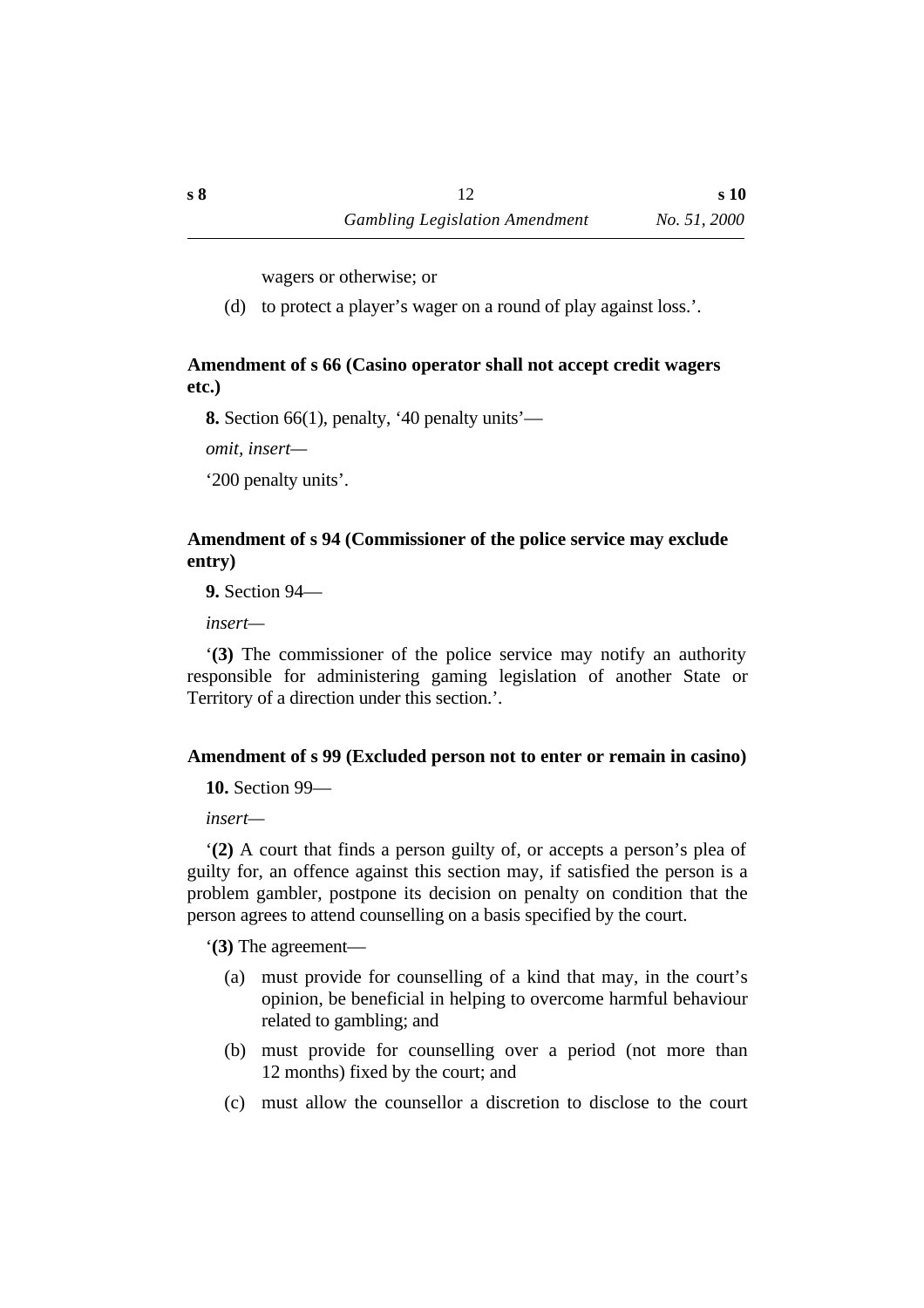information about the person's participation in the counselling if the counsellor believes the disclosure will help the court to exercise its powers and discretions in an appropriate way under this section; and

(d) must provide that the counsellor is to report to the court a failure by the person to attend counselling as required by the agreement.

'**(4)** For deciding whether a defendant is a problem gambler and, if so, whether counselling of an appropriate kind is available, the court may have regard to—

- (a) a report relevant to the question made by a psychiatrist, psychologist or other person with appropriate expertise; and
- (b) any other information available to the court and relevant to the subject (including hearsay evidence).

'**(5)** If the court has postponed a decision on penalty under this section, the court must proceed to impose penalty—

- (a) as soon as practicable after the end of the period fixed for the counselling; or
- (b) if, during the period fixed for the counselling, the defendant advises the court that he or she does not want to continue with the counselling—as soon as practicable after the court receives that advice; or
- (c) if, during the period fixed for the counselling, the counsellor reports to the court that the defendant has failed to attend counselling as required by the agreement or to participate satisfactorily in the counselling—as soon as practicable after the court receives the report.

'**(6)** In making its decision on penalty after a period of postponement under this section, the court—

- (a) must consider whether and, if so, to what extent, the defendant has made a genuine attempt to overcome harmful behaviour related to gambling; and
- (b) may, for deciding that question, have regard to the report of a counsellor appointed to counsel the defendant by an agreement under this section.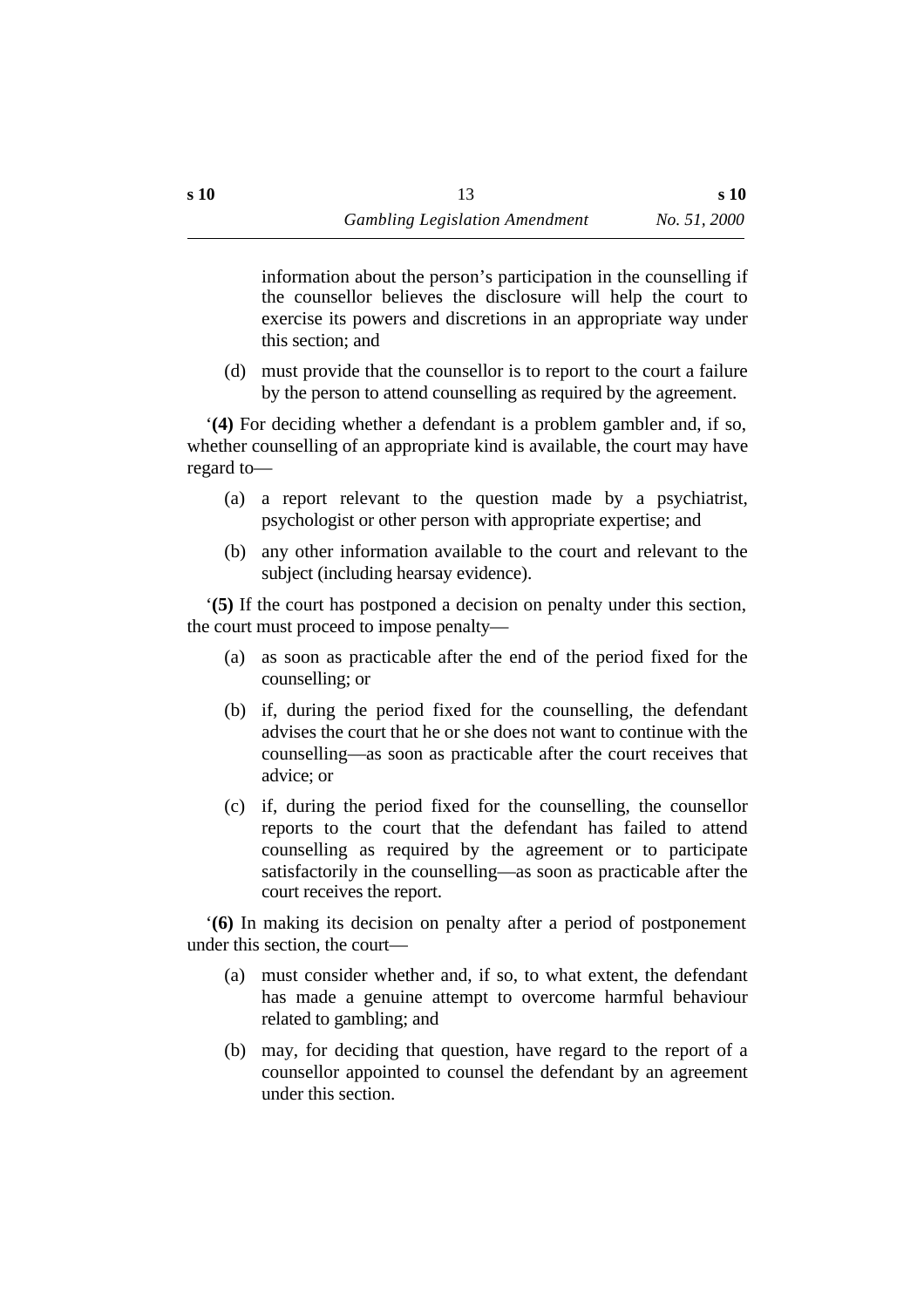'**(7)** In this section—

**"problem gambler"** means a person whose behaviour indicates a compulsion to gamble, an addiction to gambling, or an inability or disinclination to make rational judgments about gambling.'.

#### **˙Amendment of s 118 (Protection of officers etc.)**

**11.** Section 118, 'section 105 or 106'—

*omit, insert—*

'section 105'.

## **†PART 3—AMENDMENT OF CHARITABLE AND NON–PROFIT GAMING ACT 1999**

#### **˙Act amended in pt 3**

**12.** This part amends the *Charitable and Non-Profit Gaming Act 1999*.

## **˙Replacement of s 3 (Objects of Act)**

**13.** Section 3—

*omit, insert—*

## ˙'**Object**

'**3.(1)** The overarching object of this Act is to ensure that, on balance, the State and the community as a whole benefit from general gaming.

'**(2)** The balance is achieved by allowing general gaming subject to a system of regulation and control designed to protect players and the community through—

- (a) ensuring the integrity and fairness of games; and
- (b) ensuring the probity of those involved in the conduct of general gaming; and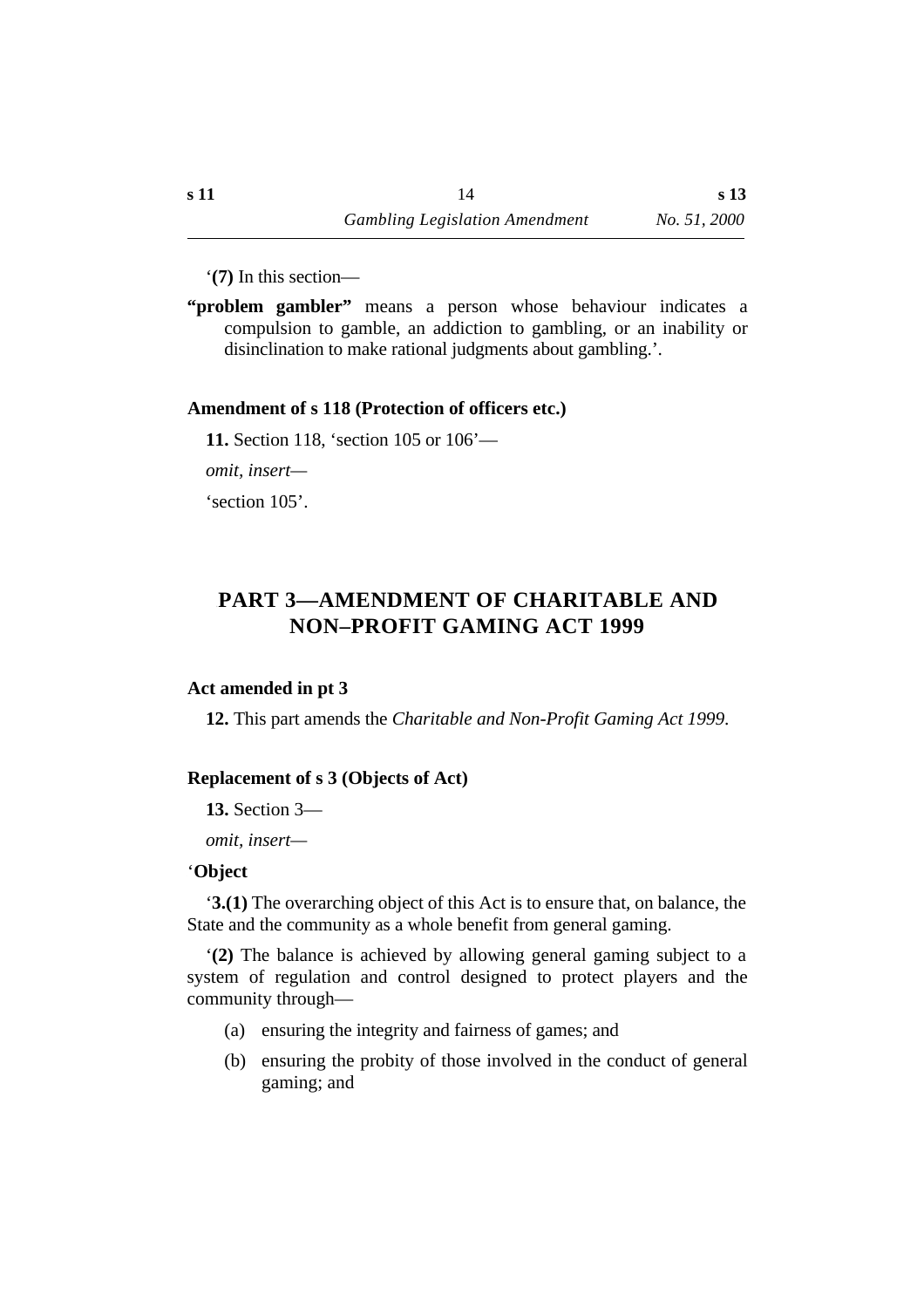(c) minimising the potential for harm from general gaming.

'**(3)** Within the overarching object, the following objects are included—

- (a) to set and maintain appropriate standards and levels of accountability for the conduct of general gaming;
- (b) to ensure the public obtains reasonable net benefits from the conduct of general gaming;
- (c) to prevent individuals engaged in conducting general gaming from deriving personal gain from it;
- (d) to maintain and protect the integrity of general gaming;
- (e) to maintain public confidence and trust in buying general gaming tickets as a worthwhile way of supporting fundraising activities.'.

## **˙Amendment of s 10 (Meaning of "eligible association")**

```
14.(1) Section 10(2)(a)—
```
*omit.*

```
(2) Section 10(4)—
```
*omit, insert—*

'**(4)** A constituent unit of an eligible association is also an eligible association.'.

## **˙Amendment of s 12 (Meaning of "lucky envelopes")**

**15.** Section 12(3)—

*omit, insert—*

#### '**(3)** However, **"lucky envelopes"** does not include—

- (a) a promotional game; or
- (b) a game in which the determination of the winning ticket depends on a future event.

#### *Example for paragraph (b)—*

A game in which a ticket becomes a winning ticket if a particular team wins a future sporting match.'.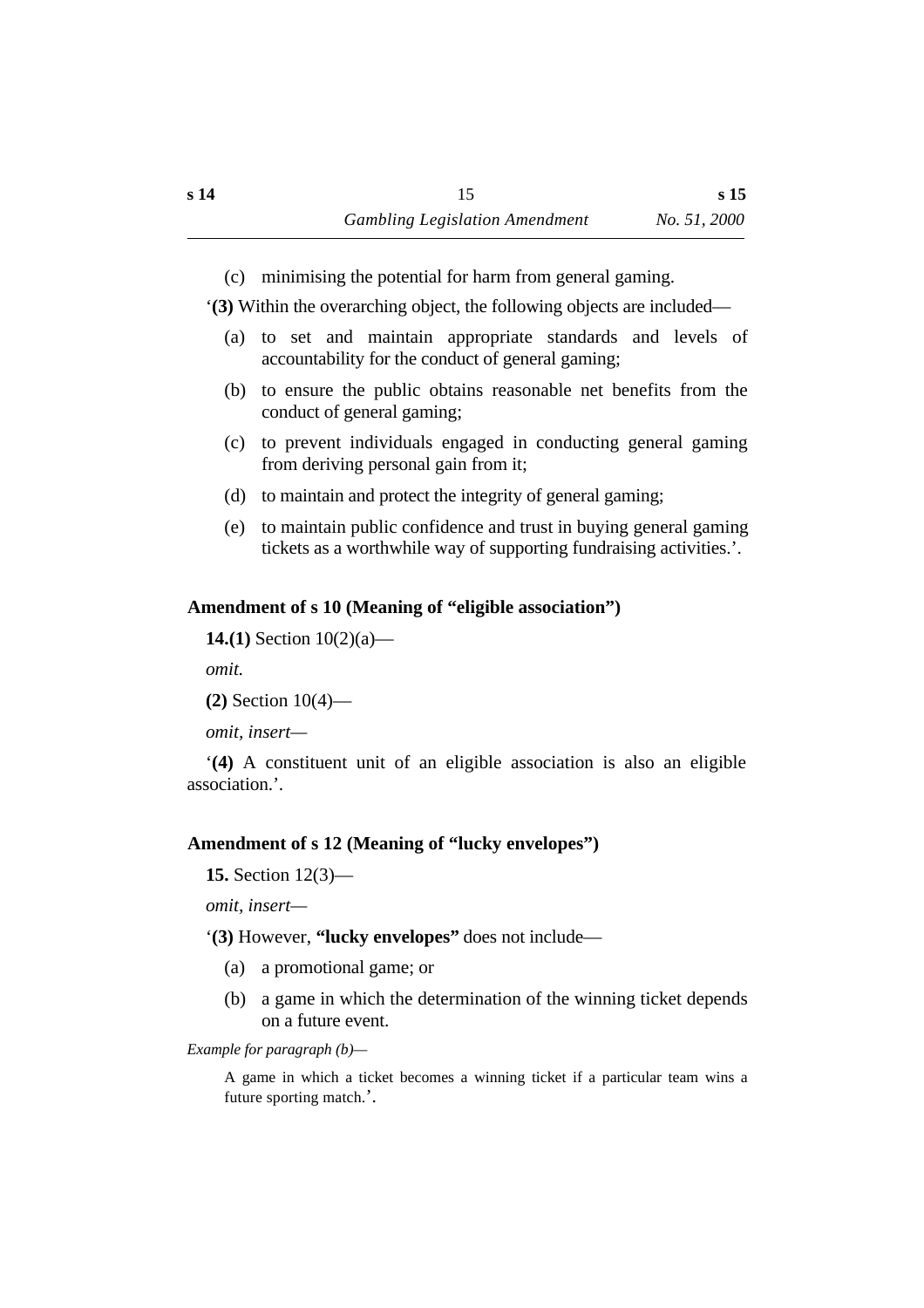## **˙Replacement of s 39 (Who may apply for a category 3 gaming licence)**

**16.** Section 39—

*omit, insert—*

## ˙'**Who may apply for category 3 gaming licence**

'**39.** An applicant for a category 3 gaming licence must be—

- (a) an incorporated eligible association; or
- (b) a parents and citizens association formed under the *Education (General Provisions) Act 1989*; or
- (c) a registered political party under the *Electoral Act 1992*.'.

## **˙Amendment of s 78 (Keeping accounting records)**

**17.** Section 78—

*insert—*

'**(3)** A person required to keep general gaming records must also keep (in addition to other records the person is required to keep) accounting records required under a regulation.

Maximum penalty for subsection (3)—20 penalty units.'.

## **˙Amendment of s 98 (Application for approval of regulated general gaming equipment)**

**18.** Section 98(a) and (b)—

*omit, insert—*

- '(a) approval of regulated general gaming equipment proposed to be used in conducting a game; or
- (b) approval to modify regulated general gaming equipment used in conducting a game.'.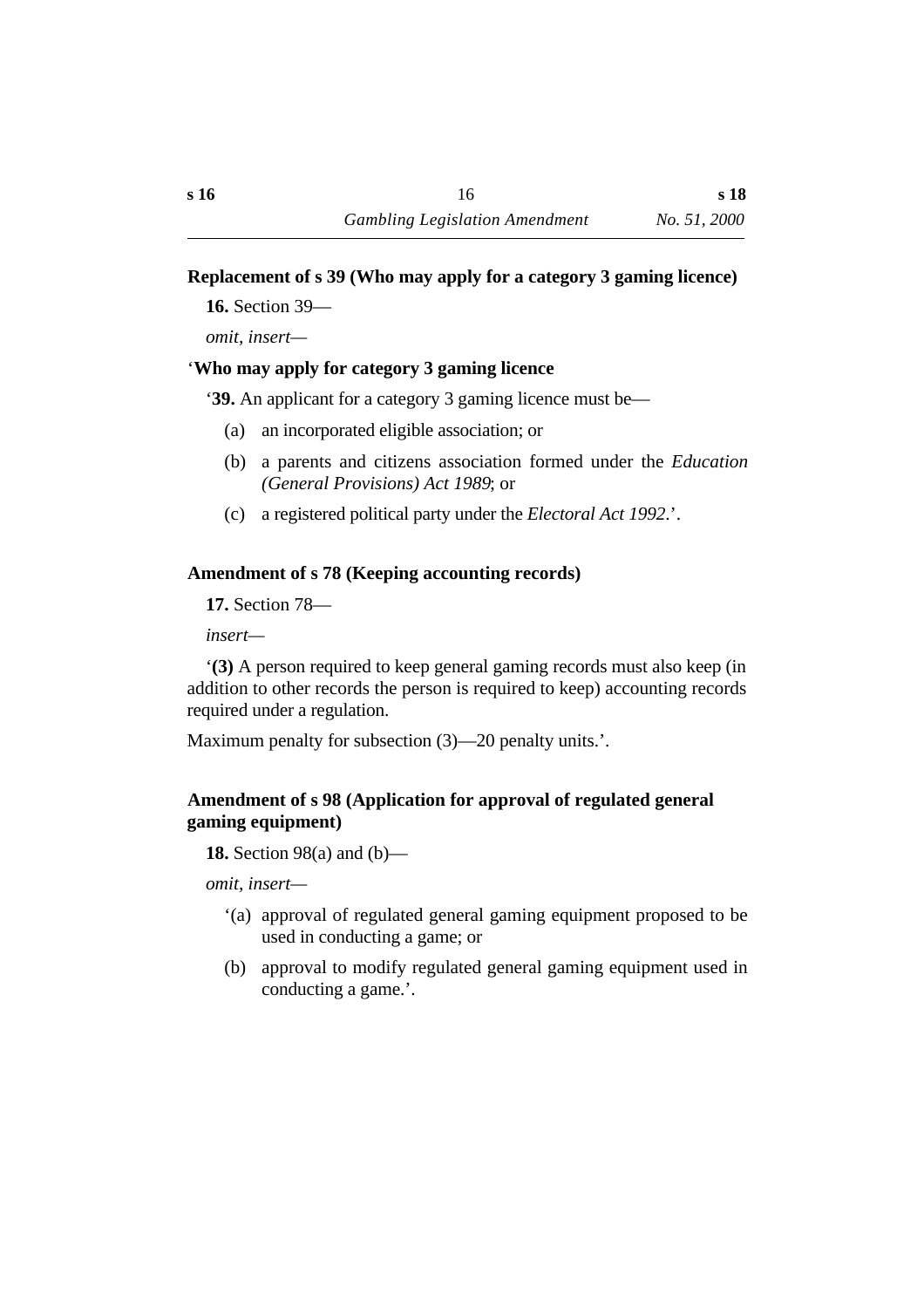**s 21**

#### **˙Amendment of sch 2 (Dictionary)**

**19.(1)** Schedule 2, definition "regulated general gaming equipment"—

*omit.*

**(2)** Schedule 2—

*insert—*

' **"conviction"** includes a finding of guilt, or the acceptance of a plea of guilty, by a court.

**"regulated general gaming equipment"** means—

- (a) a lucky envelope vending machine with a random number generator; or
- (b) equipment with a random number generator intended for the conduct of a promotional game; or
- (c) other general gaming equipment prescribed under a regulation.'.

**(3)** Schedule 2, definition "application", paragraph (a), 'division 4'—

*omit, insert—*

'division 2, subdivision 3'.

## **†PART 4—AMENDMENT OF GAMING MACHINE ACT 1991**

#### **˙Act amended in pt 4 and schedule**

**20.** This part and the schedule amend the *Gaming Machine Act 1991*.

## **˙Insertion of new s 1A**

**21.** After section 1 *insert—*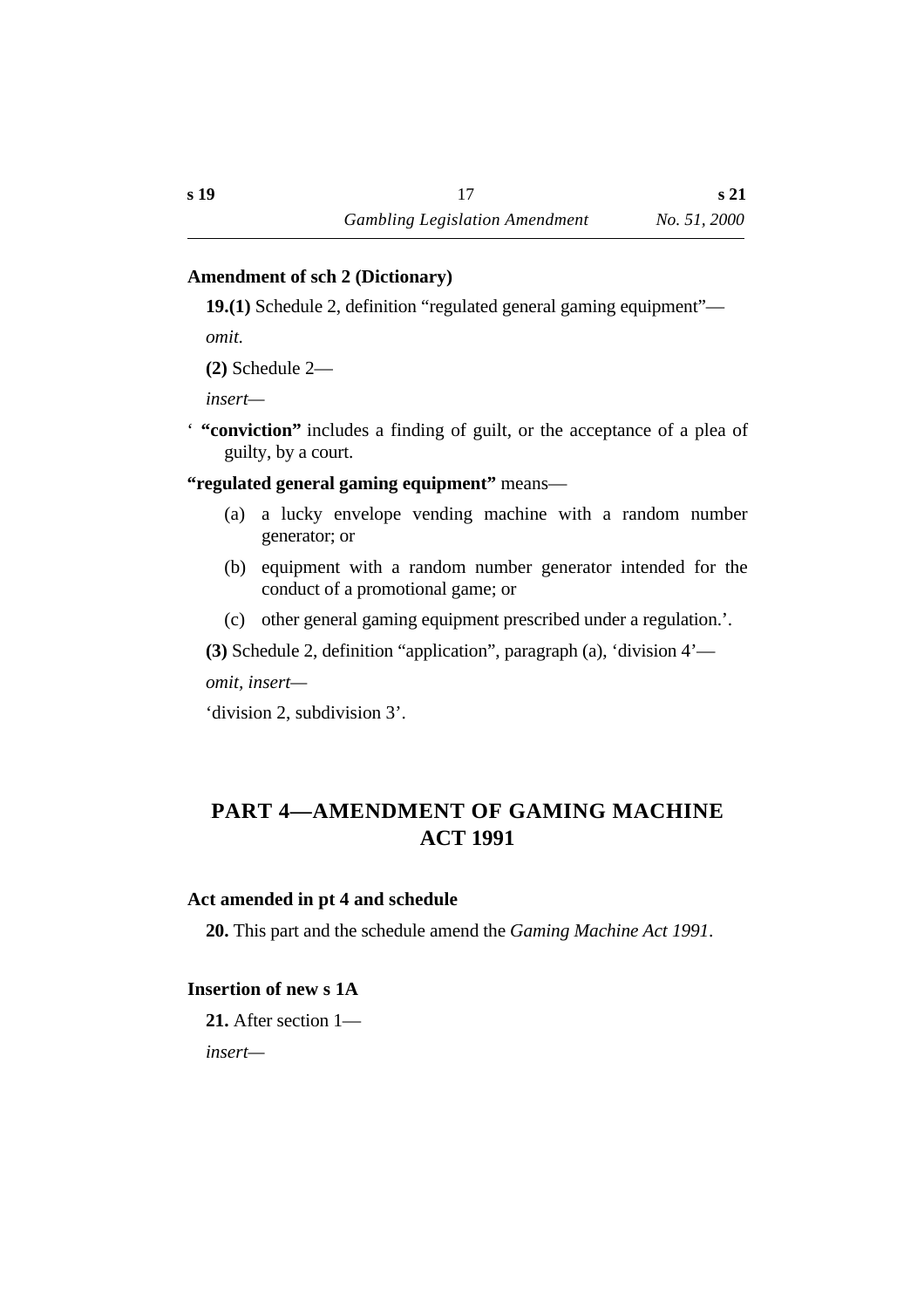## ˙'**Object**

'**1A.(1)** The object of this Act is to ensure that, on balance, the State and the community as a whole benefit from gaming machine gambling.

'**(2)** The balance is achieved by allowing gaming machine gambling subject to a system of regulation and control designed to protect players and the community through—

- (a) ensuring the integrity and fairness of games; and
- (b) ensuring the probity of those involved in the conduct of gaming machine gambling; and
- (c) minimising the potential for harm from gaming machine gambling.'.

## **˙Amendment of s 2 (Definitions)**

**22.(1)** Section 2, definitions "approved game", "approved place" for the keeping of monitoring records of a licensed monitoring operator, "authorised gaming machine", "decrease proposal", "electronic monitoring system", "increase application", "interested person" (first mentioned), "main office", "metered bets", "metered win", "privately acquired gaming machine", "progressive jackpot prize meter", "public interest", "rented gaming machine" and "total wins meter"—

*omit.*

**(2)** Section 2—

*insert—*

- ' **"administered receipt"** see *Financial Administration and Audit Act 1977*, section 4(1).
- **"application of significant community impact"** means an application mentioned in section 55A(1).
- **"approved game"** means a game approved by the chief executive under section 281<sub>(8)</sub>.
- **"approved place"**, for the keeping of monitoring records of a licensed supplier, means—
	- (a) the supplier's main office; or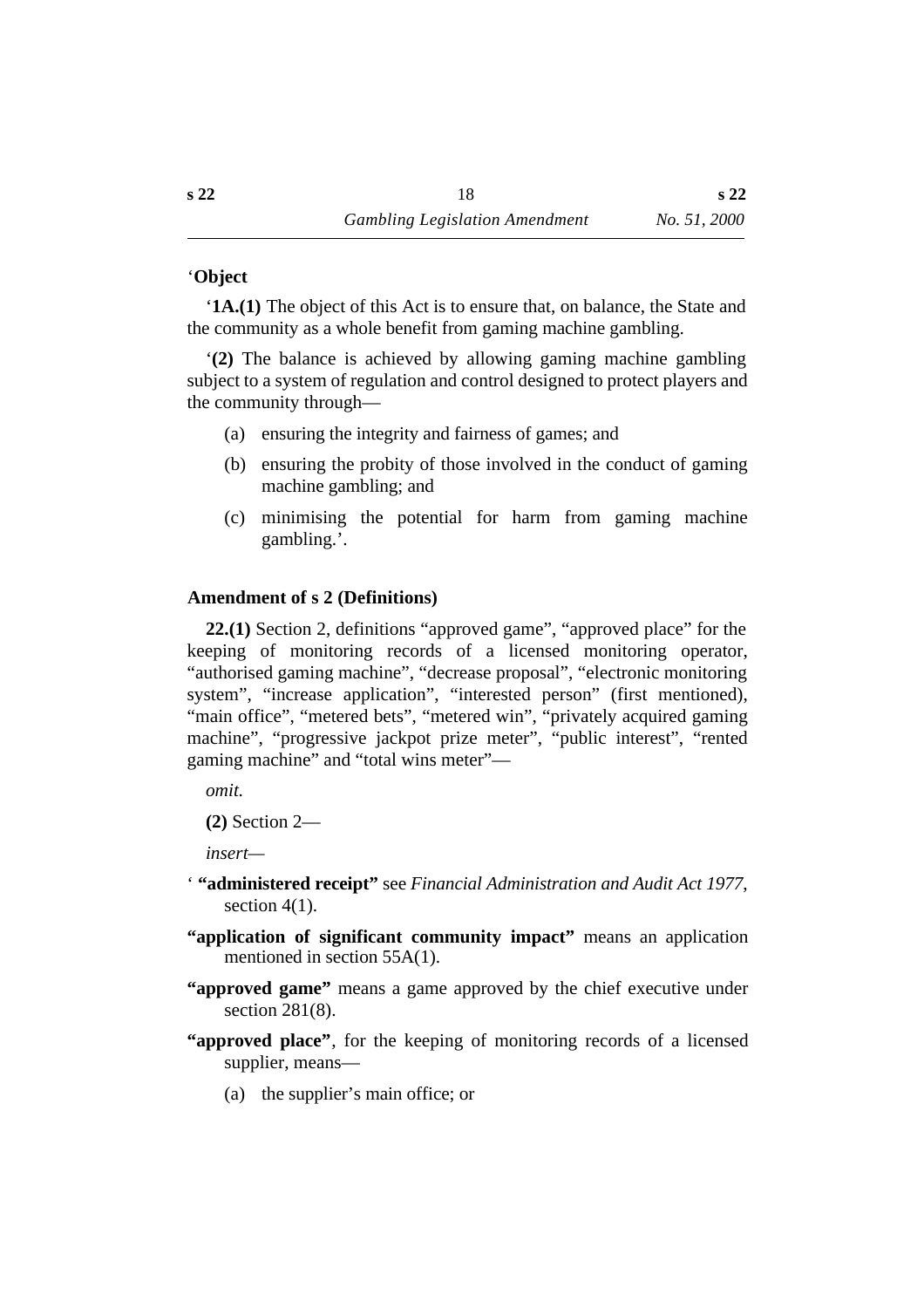- (b) a place approved by the chief executive under section  $168(1)(a)$ <sup>1</sup> for the records.
- **"authorised gaming machine"**, of a licensee, means a gaming machine purchased or otherwise acquired by the licensee, with the chief executive's approval,2 for use for gaming on the licensee's licensed premises.
- **"community comments"** means comments on an application made in response to an advertisement under section 55C.
- **"decrease"**, of approved hours of gaming, does not include a change to hours of gaming that would allow the conduct of gaming on licensed premises at a time when gaming was previously unlawful (even though the change might reduce aggregate hours of gaming).

**"decrease proposal"** means (according to context)—

- (a) a decrease proposal (gaming machines); or
- (b) a decrease proposal (hours of gaming).

**"decrease proposal (gaming machines)"** means—

- (a) an application made by a licensee under section 86 for a decrease in the approved number of gaming machines for licensed premises of the licensee; or
- (b) a request made by an approved authority under section 86 for a decrease in the approved number of gaming machines for licensed premises of a licensee; or
- (c) a report made by an inspector under section 86 recommending a decrease in the approved number of gaming machines for licensed premises of a licensee.

**"decrease proposal (hours of gaming)"** means—

(a) an application made by a licensee under section 90A for a decrease in the approved hours of gaming for licensed premises of the licensee; or

<sup>1</sup> Section 168 (Notices about keeping monitoring records)

<sup>2</sup> See section 265(2) (Manufacture, sale, supply, obtaining or possession of gaming machines).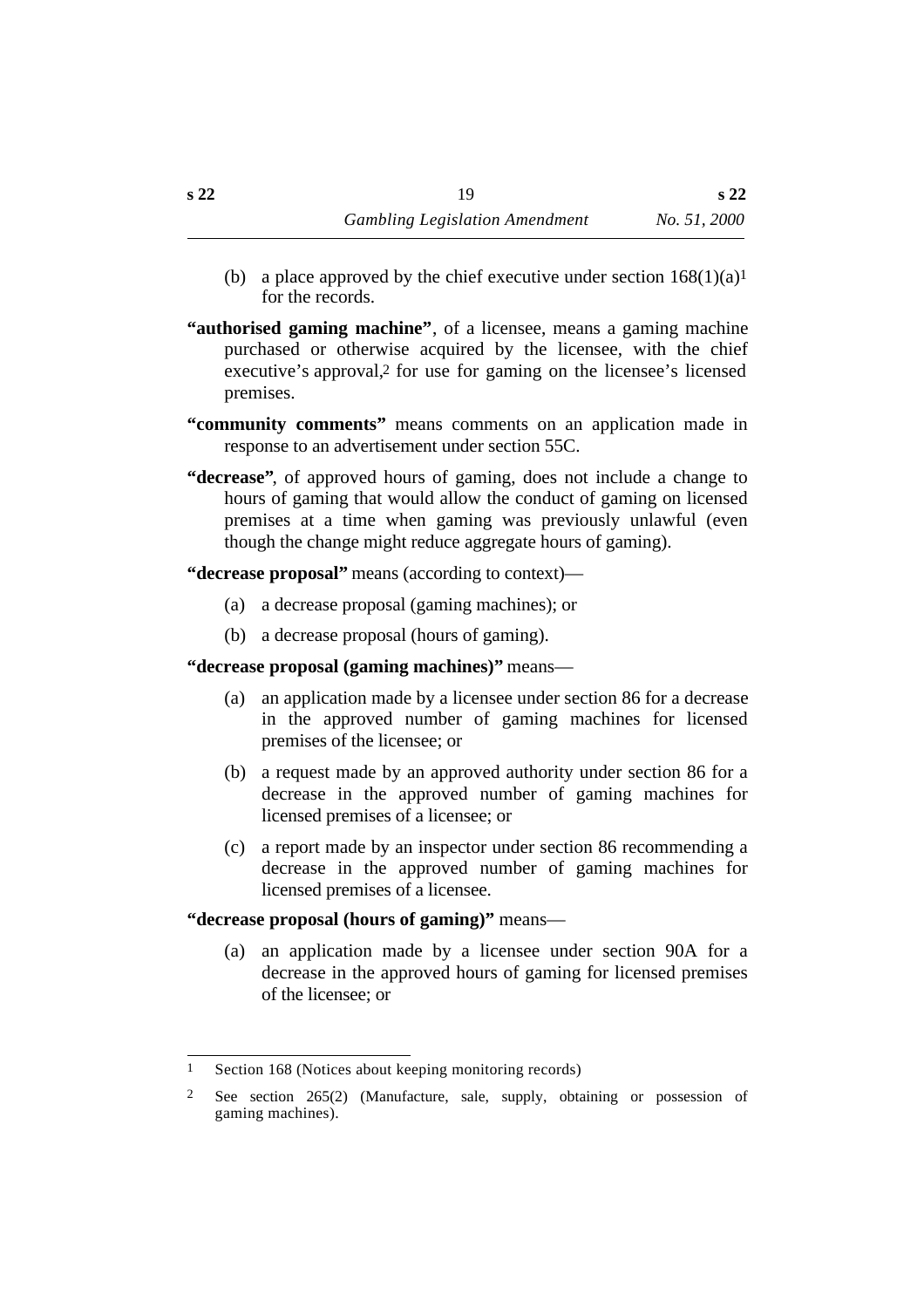- (b) a request made by an approved authority under section 90A for a decrease in the approved hours of gaming for licensed premises of a licensee; or
- (c) a report made by an inspector under section 90A recommending a decrease in the approved hours of gaming for licensed premises of a licensee.
- **"electronic monitoring system"** means any electronic or computer system or device that is designed to be used, or adapted, to receive data from gaming equipment in relation to the security, accounting or operation of gaming equipment and includes an electronic or computer system or device capable of identifying the player.
- **"increase"**, of approved hours of gaming, includes a change to hours of gaming that would allow the conduct of gaming on licensed premises at a time when gaming was previously unlawful (even though the change might leave aggregate hours of gaming unchanged or reduce the aggregate).
- **"increase application"** means (according to context)—
	- (a) an increase application (gaming machines); or
	- (b) an increase application (hours of gaming).
- **"increase application (gaming machines)"** means an application made by a licensee under section 81 for an increase in the approved number of gaming machines for licensed premises of the licensee.
- **"increase application (hours of gaming)"** means an application made by a licensee under section 85A for an increase in the approved hours of gaming for licensed premises of the licensee.

**"main office"**, of a licensed supplier, means—

- (a) the supplier's principal place of business in the State; or
- (b) if the supplier is a corporation and has its registered office in the State—its registered office.
- **"metered turnover"**, for licensed premises for an assessment period, means the aggregate amount of all bets made on gaming machines on the premises in the assessment period.

**"metered win"**, for licensed premises for an assessment period, means the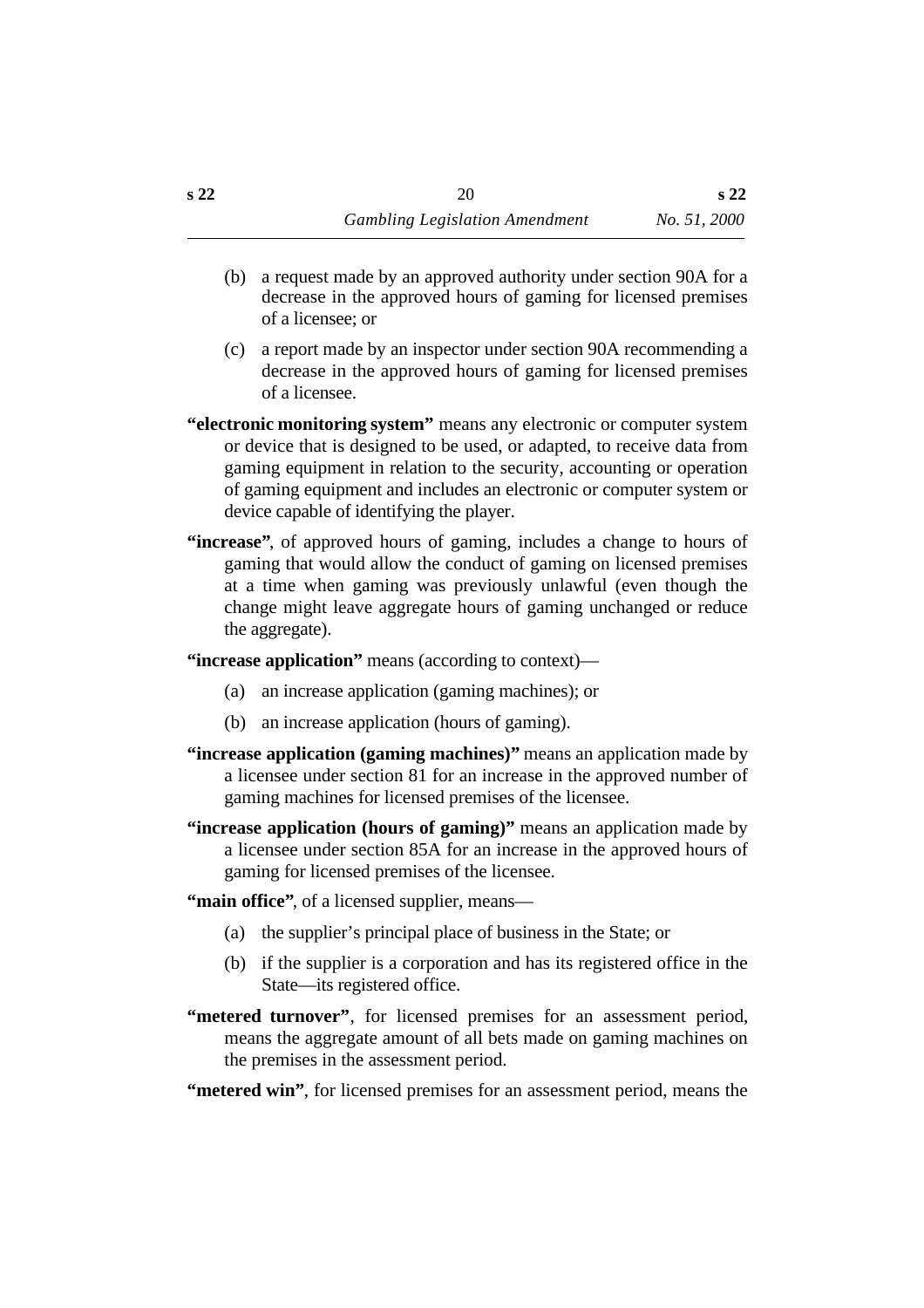amount obtained by subtracting the metered payouts for the premises from the metered turnover for the premises.

- **"other amounts"**, of a department, means amounts received by the department other than amounts received for a fund under this Act.
- **"progressive jackpot prize meter"** means a device for recording amounts that, if won by a player, would be—
	- (a) payable to the player by the licensee as a jackpot payout; or
	- (b) credited to the credit meter of the player's gaming machine as a jackpot credit.
- **"total wins meter"** means a device for recording amounts (other than amounts recorded on the progressive jackpot prize meter) that, if won by a player, would be—
	- (a) payable to the player by the licensee; or
	- (b) credited to the credit meter of the player's gaming machine.'.

**(2A)** Section 2, definition "monthly taxable metered win", paragraph (a), ', other than promotions,'—

*omit*.

**(3)** Section 2, definition "supplier's licence", paragraph (a), 'an operator's licence'—

*omit, insert—*

'a monitoring operator's licence'.

**(4)** Section 2, definition "supporting material", for an application for a licence under part 5, paragraph (a), 'section 200(2)'—

```
omit, insert—
```
's ection  $200(1)(b)$ '.

**(5)** Section 2, definition "supporting material", for an application for a licence under part 5, paragraph (a), 'section 200(1A)'—

*omit, insert—*

's ection  $200(3)(a)$ '.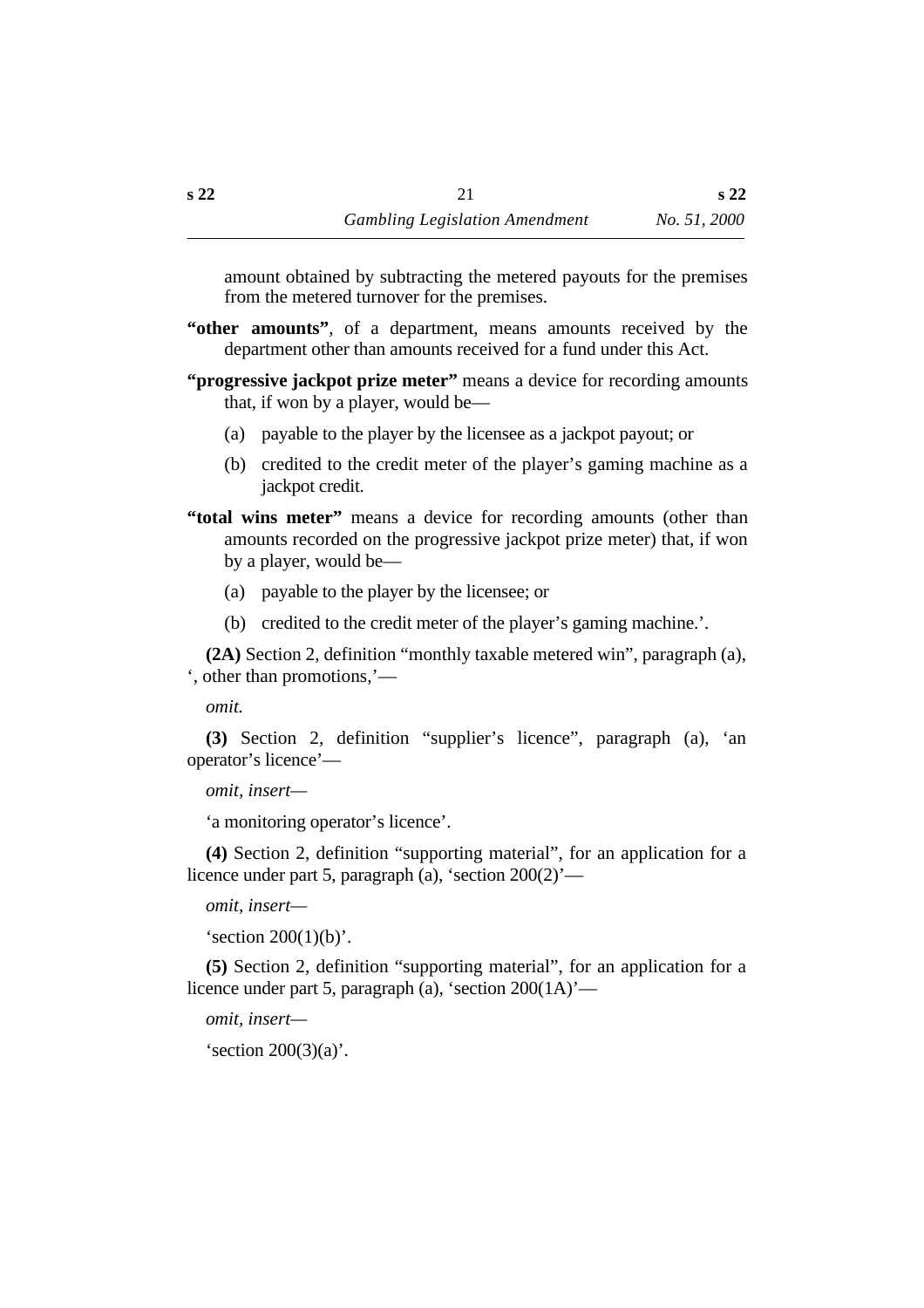#### **˙Replacement of s 9 (Meaning of "jackpot payout")**

**22A.** Section 9—

*omit, insert—*

### ˙'**Meaning of "jackpot payout"**

'**9.** For this Act, a **"jackpot payout"** is a payment by a licensee or licensed monitoring operator to a player for a winning result or promotions on a gaming machine if—

- (a) the payment does not increase the credit meter of the gaming machine; and
- (b) the payment is not discharged from the hopper; and
- (c) for promotions, the gaming machine is operated under an approval under section 287 for a linked jackpot arrangement.'.

## **˙Amendment of s 10 (Meaning of "metered payouts")**

**22B.** Section 10(1), after 'winning results'—

*insert—*

'or promotions'.

#### **˙Amendment of s 17 (Powers of commission)**

**23.** Section 17—

*insert—*

'**(2)** The commission may issue guidelines.

'**(3)** Without limiting subsection (2), a guideline may give guidance about—

- (a) the attitude the commission is likely to adopt on a particular issue; or
- (b) how an applicant for a licence, authorisation or approval should deal with issues involved in the proper formulation of the application or supporting material related to the application.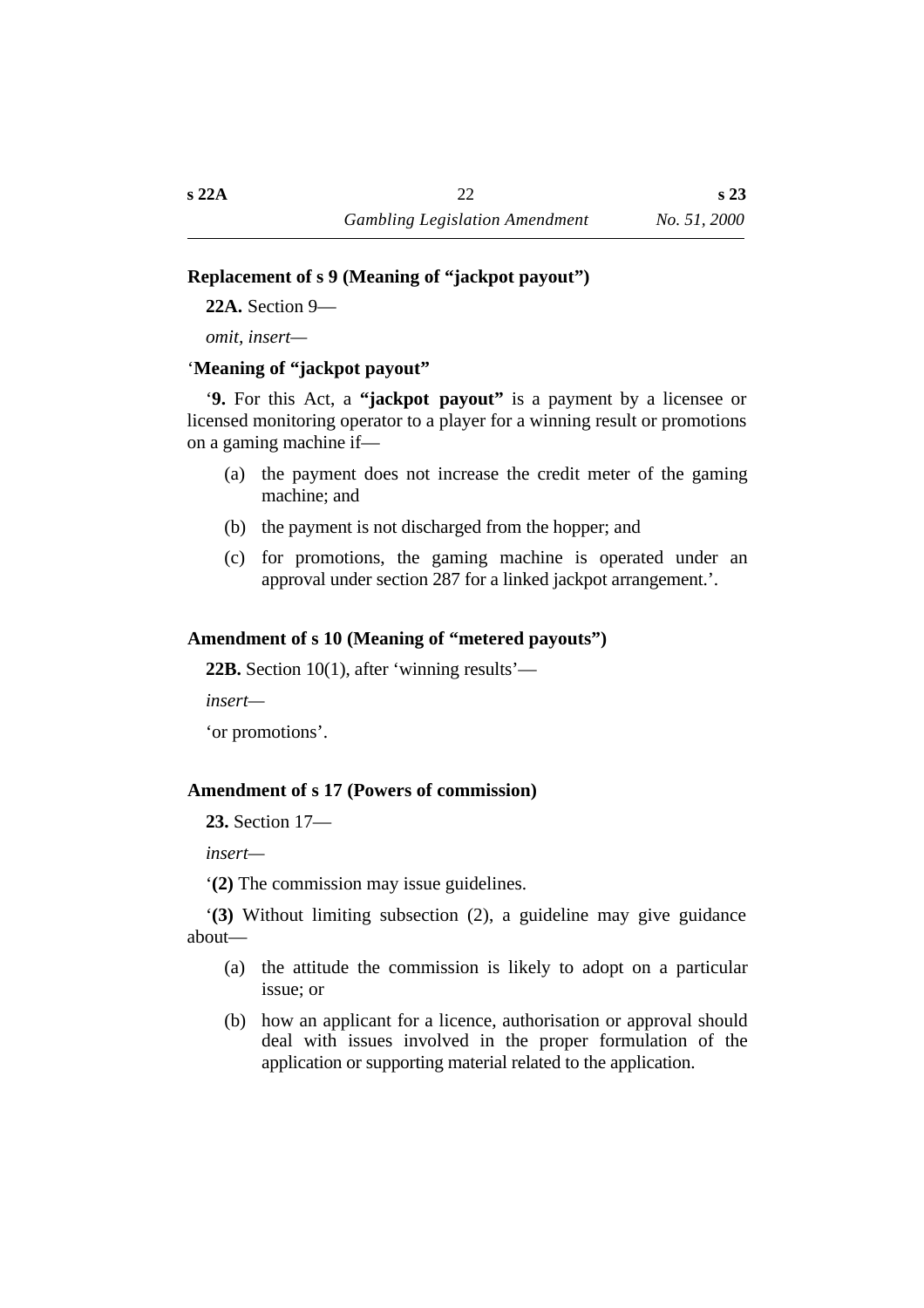*Examples of subsection (3)—*

- 1. The commission might issue a guideline stating its attitude to gaming machines in shopping centres.
- 2. The commission might issue a guideline stating how it is likely to decide questions about the location of gaming machines in licensed premises or the proximity of gaming machines to automatic teller machines.
- 3. The commission might issue a guideline setting out the matters that should be dealt with in a community impact statement accompanying an application.

'**(4)** A guideline may be replaced or varied by a later guideline issued under this section.

'**(5)** The chief executive must keep copies of a guideline issued under this section available for inspection and permit a person—

- (a) to inspect the guideline without fee; and
- (b) to take extracts from the guideline without fee.

'**(6)** Also, the chief executive must keep copies of the guideline available for supply to persons and permit a person to obtain a copy of the guideline, or a part of the guideline, without fee.

'**(7)** For subsection (5)—

- (a) copies of the guideline—
	- (i) must be kept at the head office and any regional office of the department; and
	- (ii) may be kept at any other place the chief executive considers appropriate; and
- (b) the copies kept under paragraph (a) must be available for inspection during office hours on business days for the office or place.

'**(8)** The commission may on its own initiative, and must if asked by the Minister, provide the Minister with advice on—

(a) the operation of this Act, any other gaming Act that assigns functions to the commission; or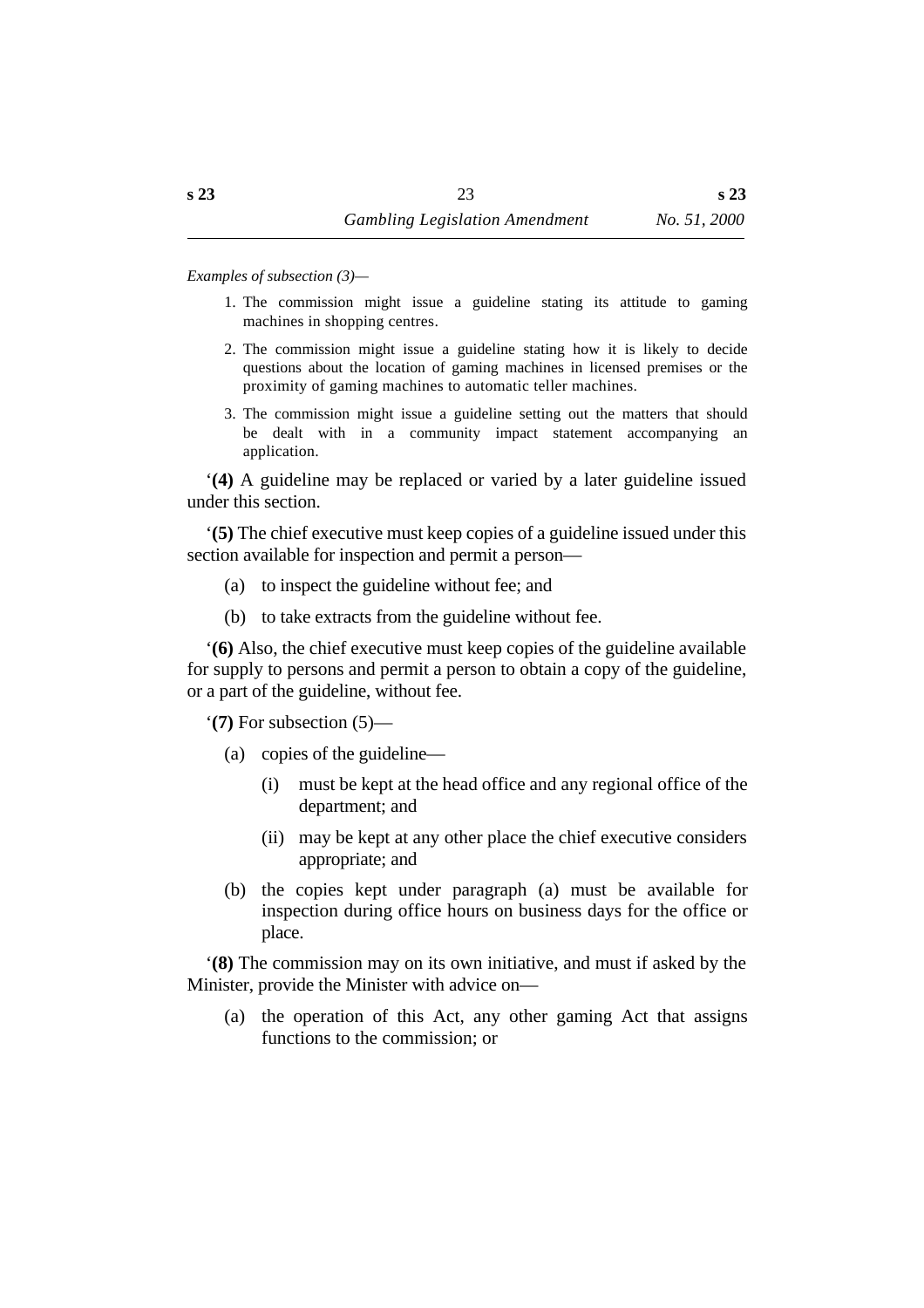(b) issues related to gambling (including the identification of issues requiring further research) under this Act or another Act that assigns functions to the commission.'.

## **˙Amendment of s 18 (Commissioners)**

```
23A. Section 18(1), '5'—
omit, insert—
'7'.
```
## **˙Amendment of s 25 (Meetings)**

**23B.** Section 25(5)(a), '2' *omit, insert—*  $'3'$ .

## **˙Amendment of s 29 (Appeals to the Minister)**

**24.(1)** Section 29(1)—

*omit, insert—*

'**29.(1)** A person—

- (a) who may be adversely affected by an approval under section 54(6) and to whom a notice has been given under section 54(8); or
- (b) who is or was an applicant for or a holder of a licence under this Act and is aggrieved by a decision or determination referred to in subsection  $(9)$  or  $(10)$ ;

may appeal against the decision or determination to the Minister.'.

**(2)** Section 29(9)—

*insert—*

 $'(ba)$ under section 59(2)(a)(ii), fixing hours of gaming for premises that differ from the hours of gaming sought in the relevant application for the premises; or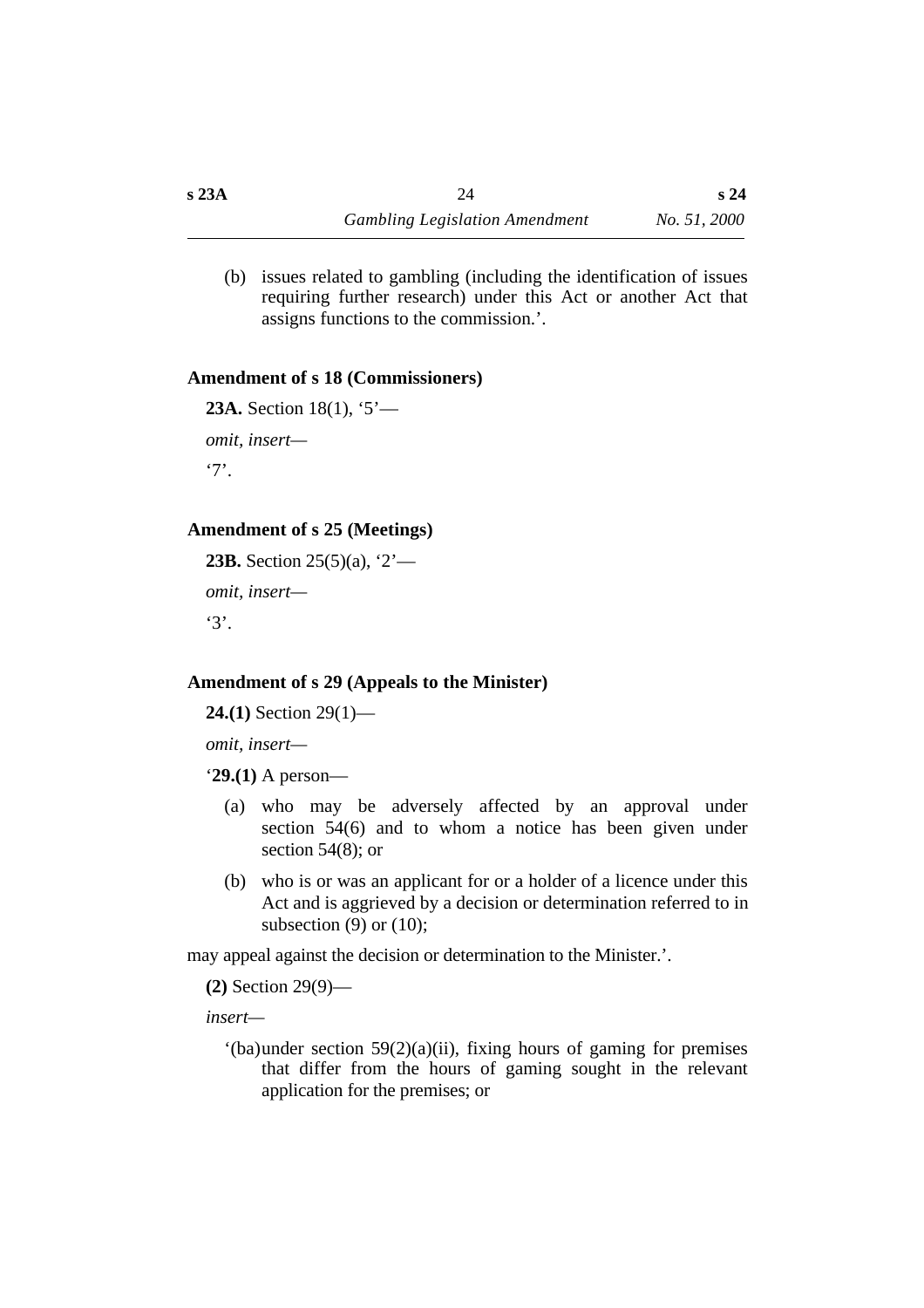- (da) under section 64(2)(b), fixing hours of gaming for additional premises that differ from the hours of gaming sought in the relevant additional premises application; or
- (ha) under section  $85C(1)(c)$ , refusing to approve an increase in approved hours of gaming for a licensee's licensed premises; or
- (hb) under section 85C(1)(b), approving an increase in the approved hours of gaming for a licensee's licensed premises that differs from an increase sought in the relevant application; or
- (ka) under section  $90C(1)(c)$ , refusing, for a decrease proposal that is an application, to approve a decrease in the approved hours of gaming for a licensee's licensed premises; or
- (kb) under section  $90C(1)(b)$ , approving, for a decrease proposal that is an application, a decrease in the approved hours of gaming for a licensee's licensed premises that is a modification of the proposal contained in the relevant application; or
- (kc) under section  $90C(1)(a)$ , approving, for a decrease proposal that is a request or a report, a decrease in the approved hours of gaming for a licensee's licensed premises; or'.

#### **˙Amendment of s 30 (Minister's determination of appeals)**

```
25. Section 30(1)(b), '14 days'—
```
*omit, insert—*

'28 days'.

## **˙Insertion of new pt 3, div 1 hdg**

**26.** Before section 55—

*insert—*

'*Division 1—Authorisation of gaming machine gambling*'.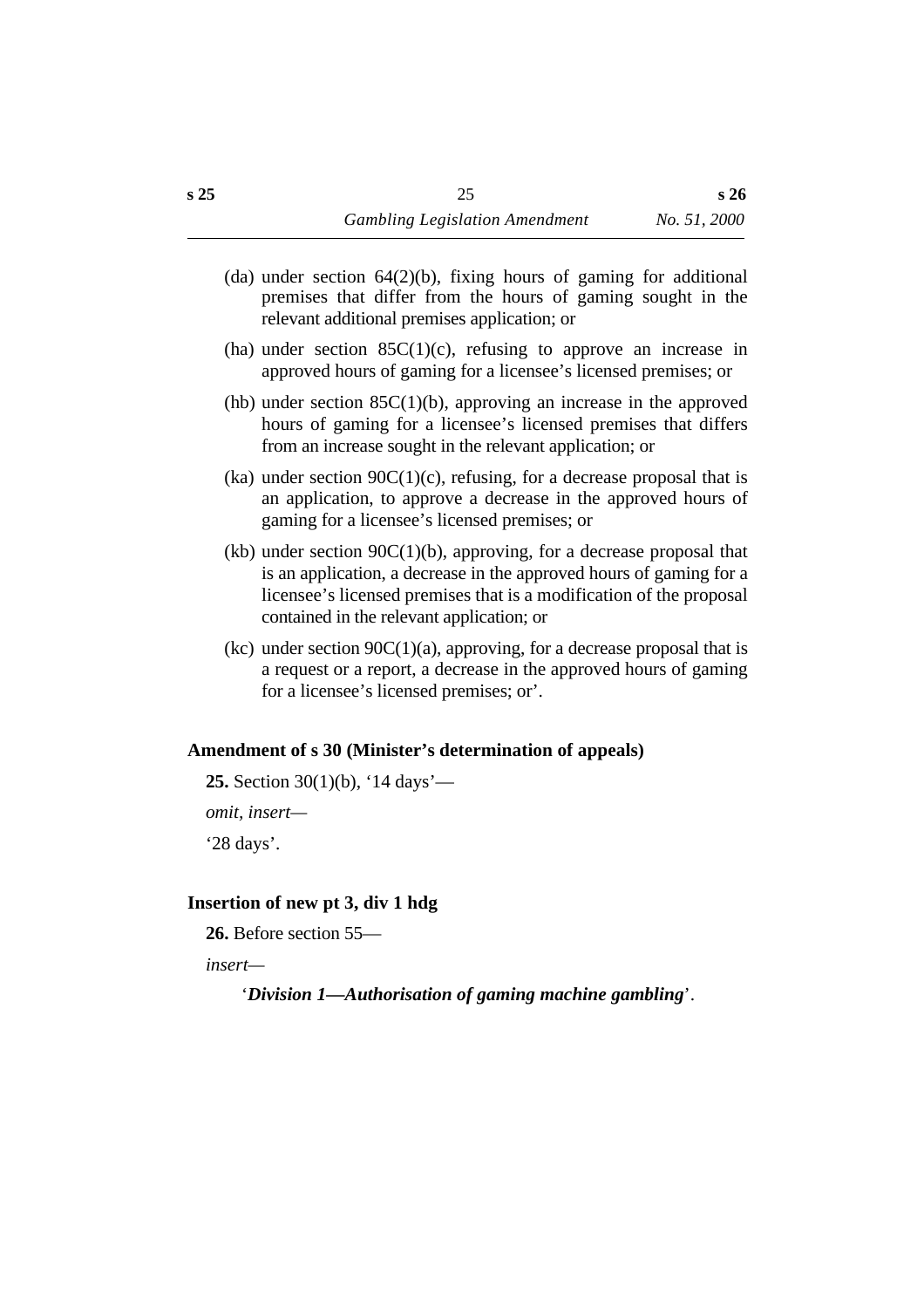## **˙Amendment of s 55 (Gaming lawful and does not constitute nuisance)**

**26A.** Section 55(2)—

*omit, insert—*

'**(2)** Without limiting subsection (1)(a), the other information or material the commission may have regard to includes—

- (a) information or material about social and community issues; and
- (b) relevant guidelines issued by the commission under section 17.'.

## **˙Insertion of new pt 3, div 2 and div 3 hdg**

**27.** After section 55—

*insert—*

## †'*Division 2—General requirements for applications of significant community impact*

## ˙'**Applications of significant community impact**

'**55A.(1)** The following applications are applications of significant community impact—

- (a) an application for a gaming machine licence;
- (b) an application for additional licensed premises;
- (c) an application to have the approved number of gaming machines for licensed premises increased by a significant number (to be fixed under a regulation);
- (d) another application that the chief executive designates, by written notice to the applicant, as an application of significant community impact.

'**(2)** The chief executive must make available for inspection, in the office of the department at Brisbane, a list of all applications currently before the chief executive that are of significant community impact.

'**(3)** The list must include—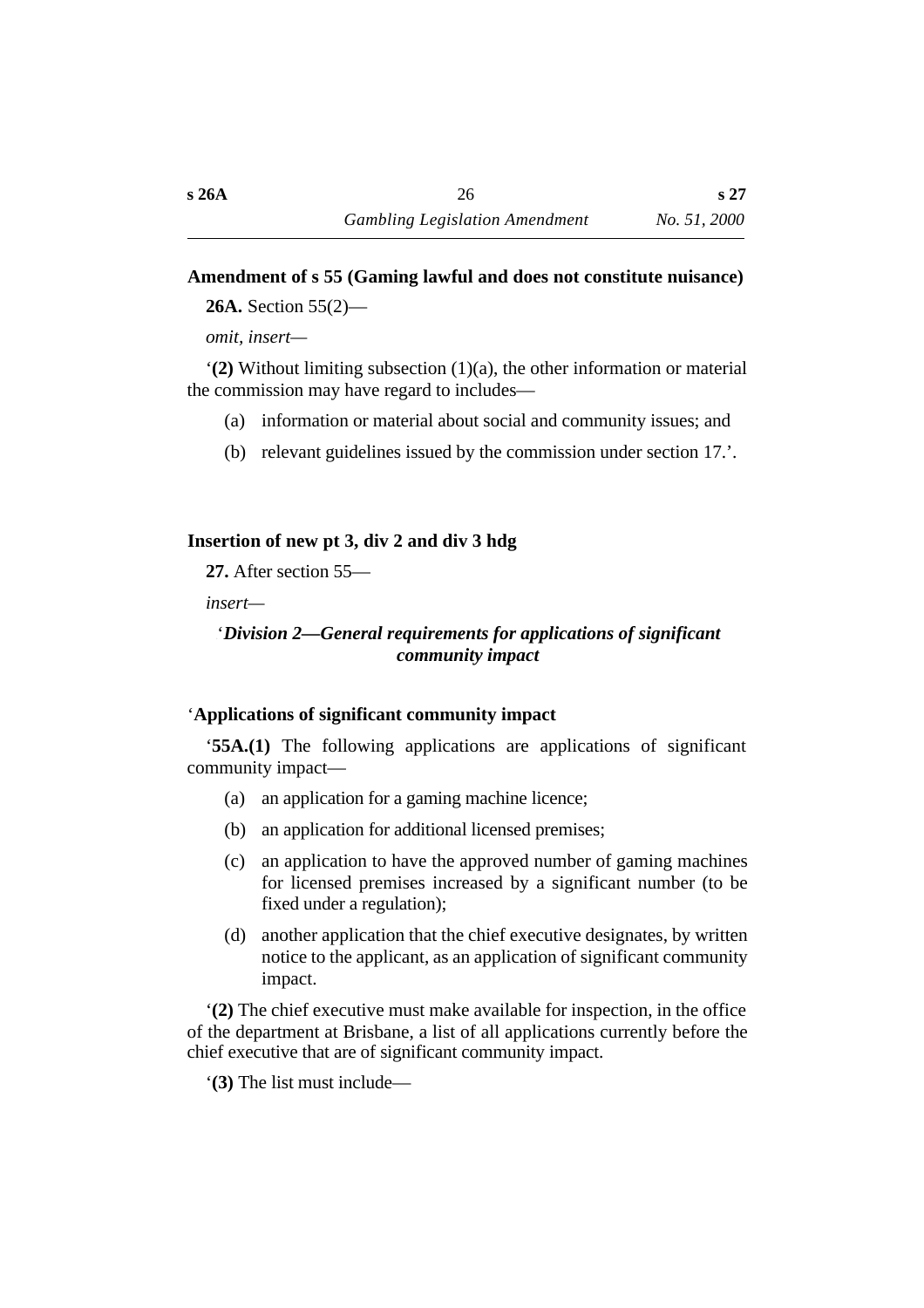**s 27**

- (a) the nature of each application; and
- (b) the location of premises to which each application relates.

˙'**Community impact statement and statement of responsible gambling initiatives required for application of significant community impact**

'**55B.(1)** An application of significant community impact must be accompanied by—

- (a) a community impact statement; and
- (b) a statement of responsible gambling initiatives for the licensed premises or proposed licensed premises.

'**(2)** The purpose of a community impact statement is to help the commission assess the social and economic implications of the grant of the application.

'**(3)** The purpose of the statement of responsible gambling initiatives is to help the commission assess the adequacy of the applicant's approach to encouraging responsible gambling.

'**(4)** In preparing a community impact statement or a statement of responsible gambling initiatives, the applicant must have regard to relevant guidelines issued by the commission.

'**(5)** A community impact statement and a statement of responsible gambling initiatives are to be regarded as part of the supporting material for an application.

#### ˙'**Advertisement of application of significant community impact**

'**55C.(1)** An application of significant community impact must be advertised as required under this section.

'**(2)** The applicant must—

- (a) in a form, and on days, approved by the chief executive generally or in a particular case, publish notice of the application, at the applicant's expense—
	- (i) once in the gazette; and
	- (ii) twice in a newspaper circulating in the locality; and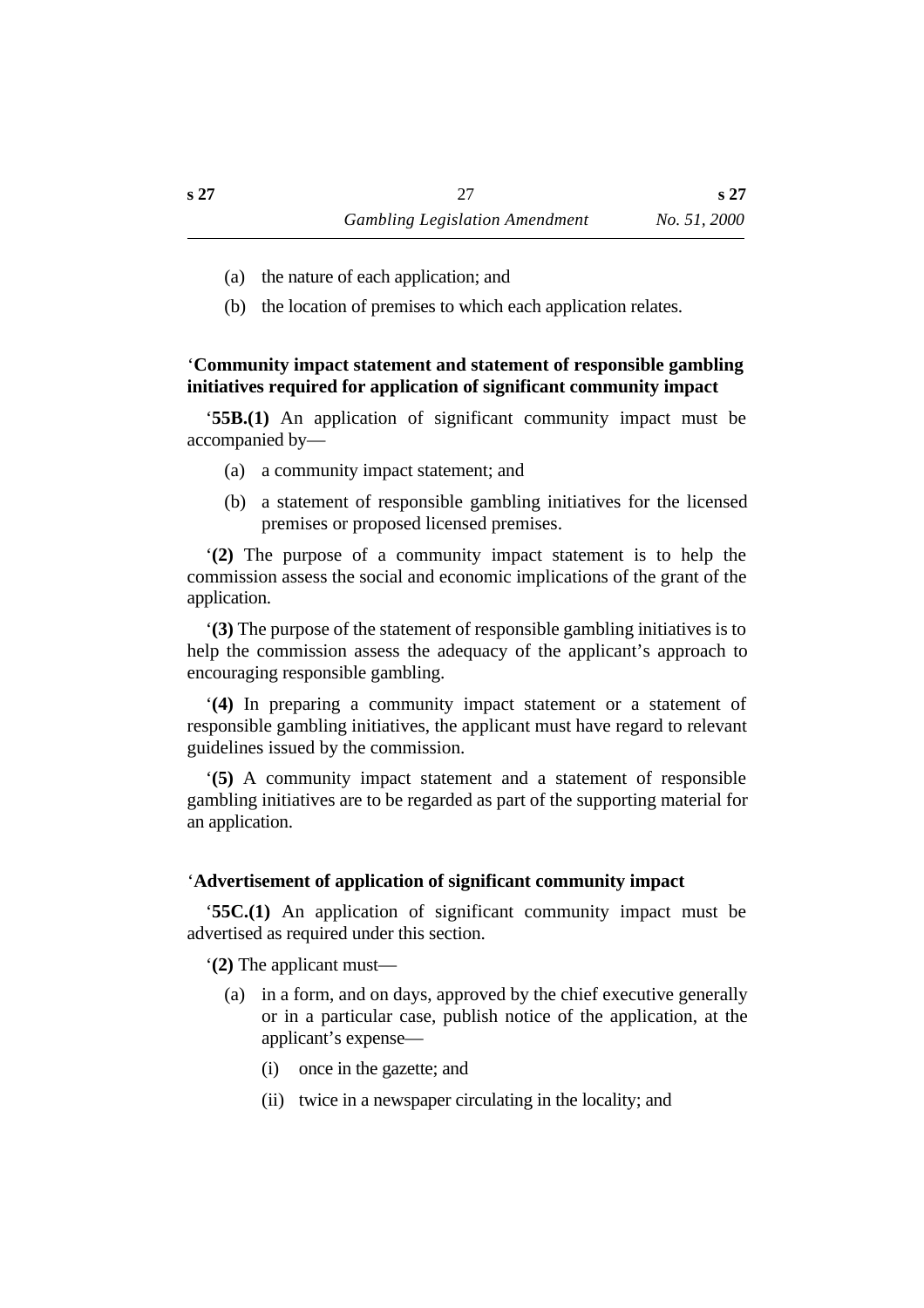- (b) display a copy of the notice on the premises to which the application relates on a sign the dimensions of which (including dimensions of the print) are approved by the chief executive, generally or in a particular case; and
- (c) ensure the copy is displayed conspicuously for 28 days immediately before the last day for the filing of community comments on the application.

'**(3)** If the applicant is also making an application under the *Liquor Act 1992*, the chief executive and the liquor licensing authority may approve a composite notice to be published and displayed under subsection (2) and the corresponding provision of the *Liquor Act 1992*.

'**(4)** The applicant must give to the chief executive evidence of satisfying the publication and display requirements under this section.

#### ˙'**Community comments**

'**55D.(1)** If an application is advertised as required by section 55C, any member of the public may comment on the application, by writing filed with the chief executive on or before the last day for filing comments as specified in the relevant notice under section 55C(2).

*Examples of subsection (1)—*

- 1. A member of the public might comment on how he or she expects the grant of the application would contribute to, or detract from, a sense of community in the relevant locality.
- 2. A member of the public might comment on the effect the grant of the application might have for persons in, or travelling to or from, an existing or proposed place of public worship, child care centre or school.
- 3. A member of the public might comment on the effect the grant of the application would have on the amenity or character of the locality to which it relates.

'**(2)** The commission may disregard comments on subjects that lie beyond a scope indicated in the commission's guidelines.

#### *Examples of subsection (2)—*

- 1. The commission's guidelines might exclude comments based on the morality of gambling or the commentator's personal views about gambling.
- 2. The commission's guidelines might exclude comments of a kind that might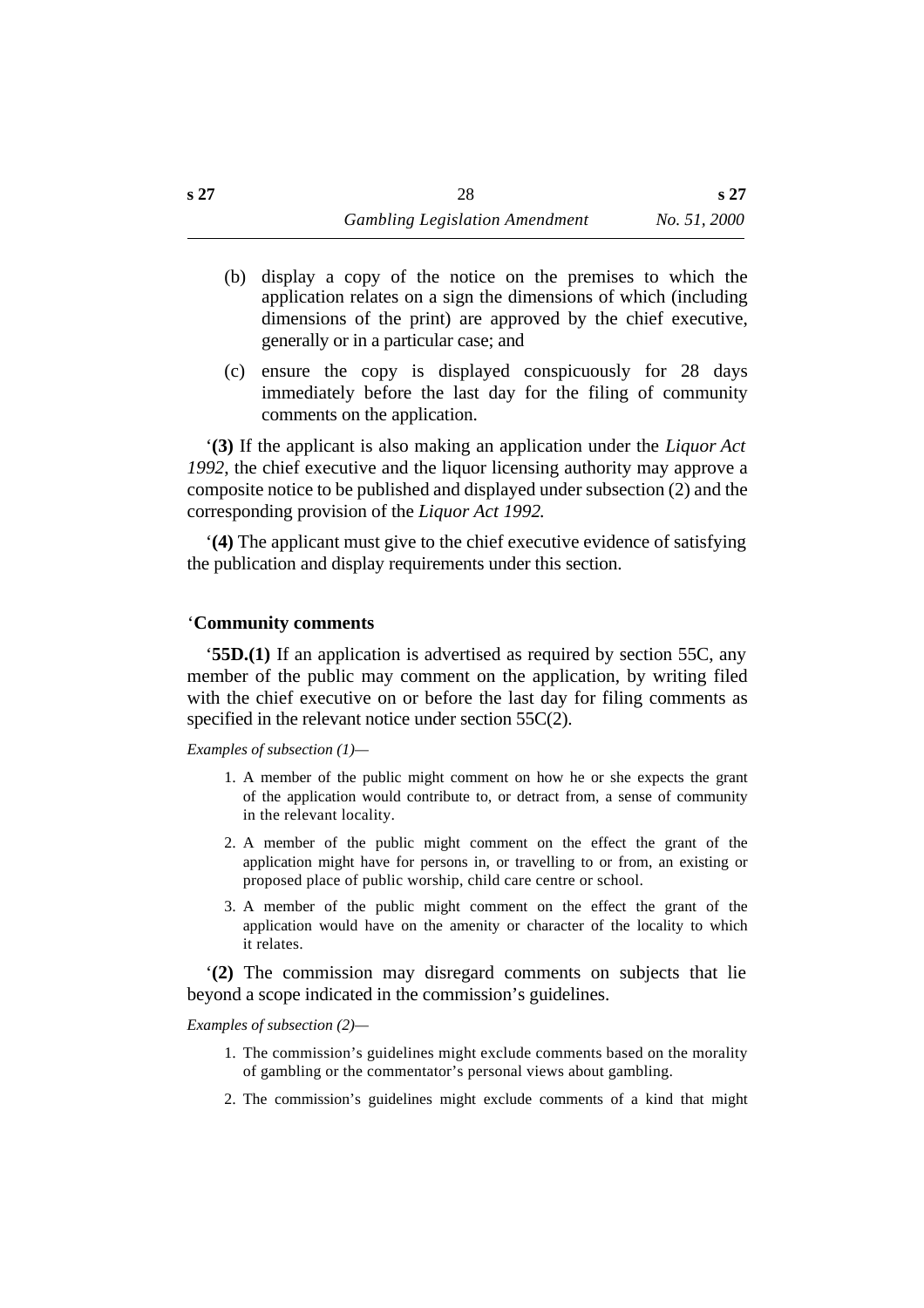be more appropriately considered and dealt with under the *Liquor Act 1992*.

3. The commission's guidelines might exclude commentary of a statistical nature about the adverse effects of gambling in locations unrelated to the location to which the application relates.

'**(3)** Comments may be made individually or collectively by a group of members of the public.

'**(4)** In this section—

- **"member of the public"** means an adult individual, corporation or other organisation, that in the chief executive's opinion—
	- (a) has a proper interest in the locality concerned; and
	- (b) is likely to be affected by the grant of the application.

#### ˙'**Procedure on receipt of community comments**

'**55E.(1)** The chief executive must give to the applicant written notice of all community comments properly made on an application advertised under section 55C.

'**(2)** The notice—

- (a) must include a copy of the comments; and
- (b) must be given to the applicant within 14 days after the last day for filing comments as specified in the relevant notice under section  $55C(2)$ .

#### ˙'**Chief executive's power to invite representations**

'**55F.** The chief executive may invite representations on an application of significant community impact from—

- (a) the local government for the area in which the premises for which the licence is sought are situated; and
- (b) from any other entity that has, in the chief executive's opinion, a proper interest in the matter.

#### *Example of paragraph (b)—*

The chief executive might invite representations on the application from the local Member of the Legislative Assembly.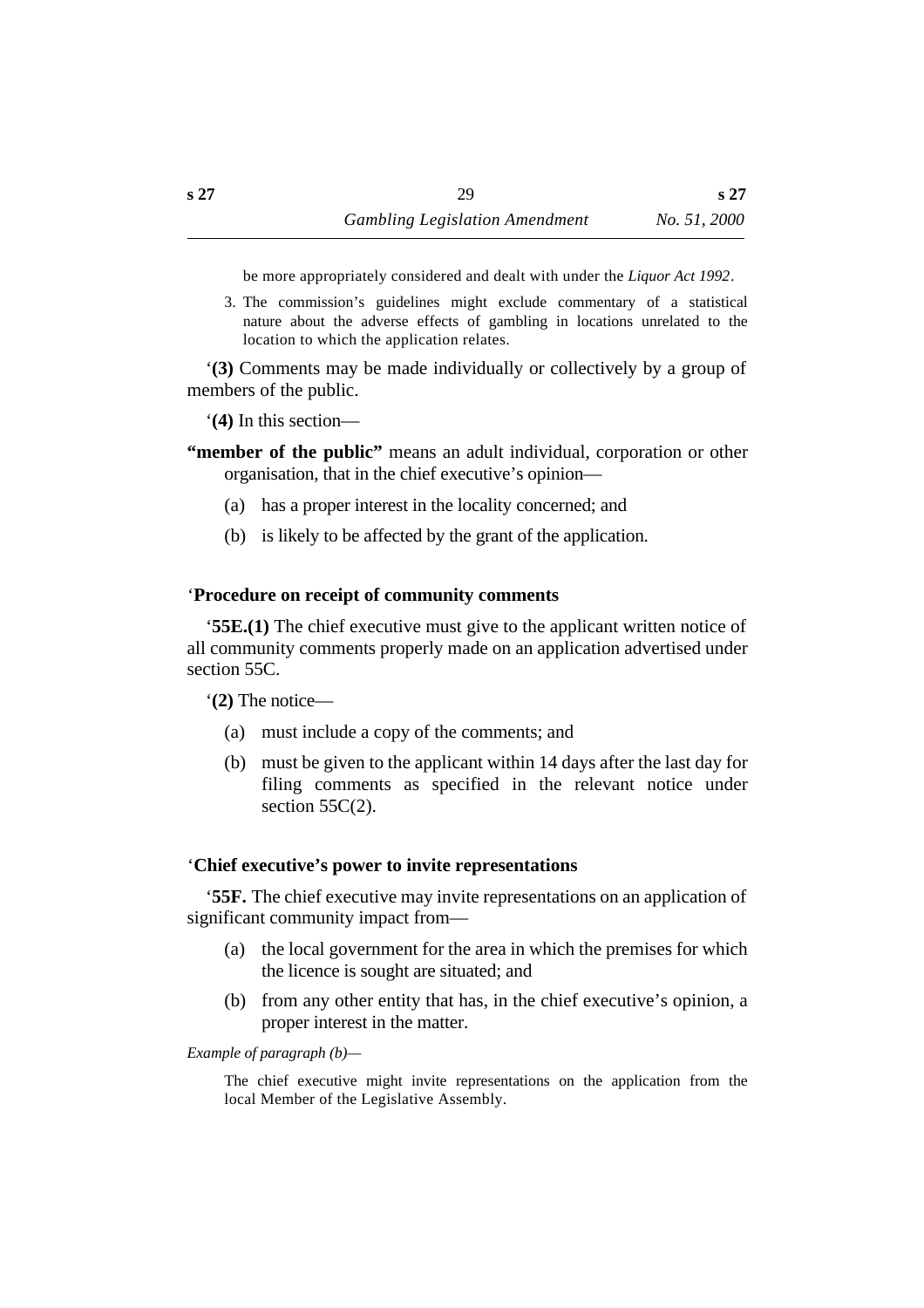#### ˙'**Waiver or variation of requirement of this division**

'**55G.** The chief executive may waive or vary a requirement under this division if the chief executive is satisfied compliance with the requirement is not necessary or the requirement may be relaxed—

- (a) because the application does not involve a significant change to the licensed premises or the nature or extent of the gaming carried on from the licensed premises; or
- (b) because of the remote location of the premises; or
- (c) because the purpose of the requirement has been, or can be, achieved by other means; or
- (d) because of other special circumstances.

† '*Division 3—Applications for gaming machine licences*'.

#### **˙Amendment of s 56 (Application for gaming machine licences)**

**28.** Section 56(5)—

*insert—*

'(ja) is to specify—

- (i) the hours of gaming for which the licence is sought; and
- (ii) if the application relates to 2 or more premises—the hours of gaming sought for each of the premises; and'.

#### **˙Amendment of s 57 (Recommendation by chief executive about application for gaming machine licence)**

**29.(1)** Section 57(6)—

*omit, insert—*

'**(6)** If the chief executive considers a proposed location for the installation of gaming machines (as shown on the plan of the subject premises accompanying the application, or that plan as amended and resubmitted, or as last amended and resubmitted, under this subsection) is unsuitable, the chief executive must—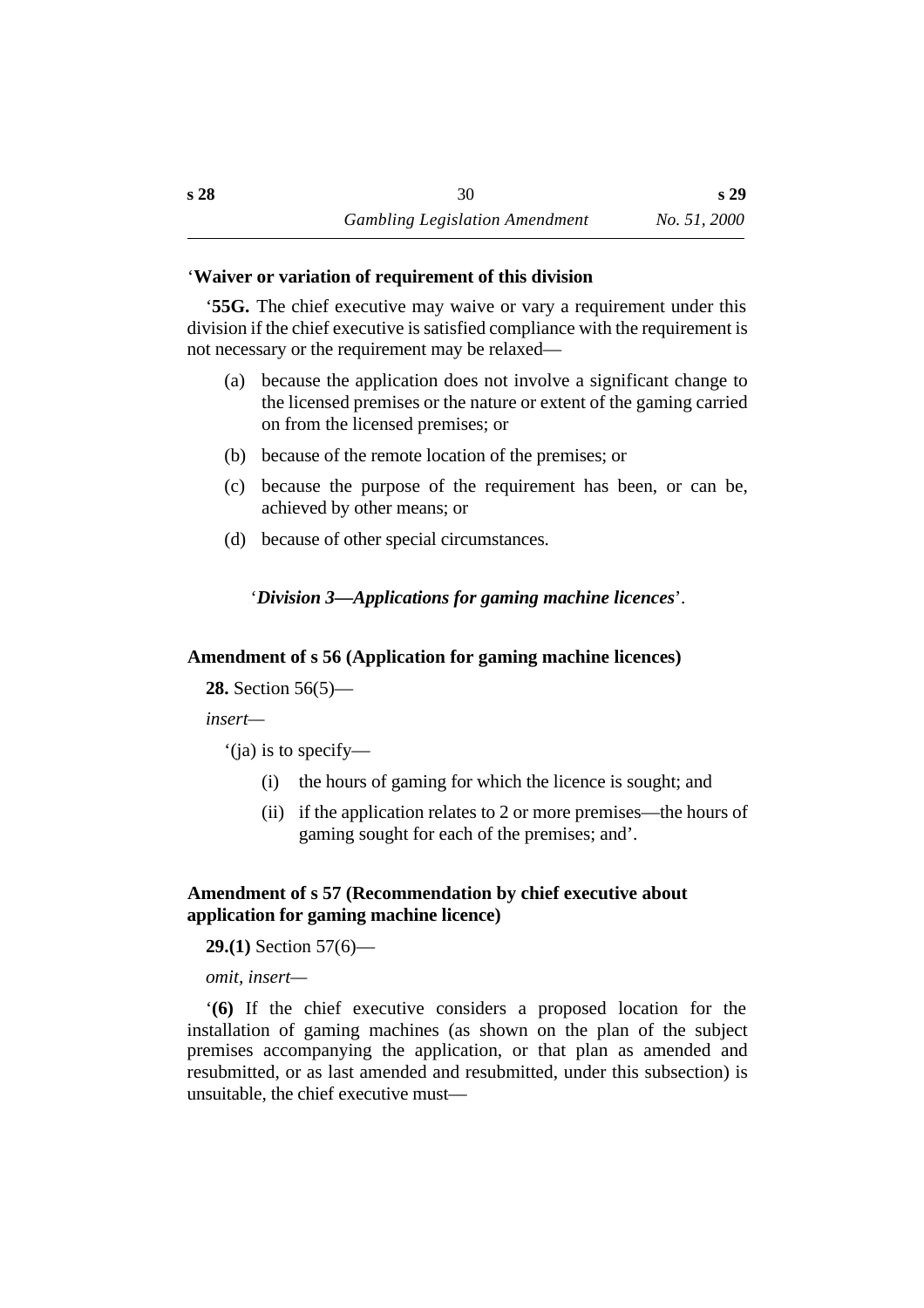- (a) by written notice, advise the applicant accordingly; and
- (b) return the plan to the applicant; and
- (c) either—
	- (i) ask the applicant to amend, or further amend, and resubmit the plan within the time stated in the notice; or
	- (ii) inform the applicant that the chief executive proposes to recommend that a gaming machine licence be refused on the ground that gaming machines can not be appropriately located in the subject premises.'.

**(2)** Section 57(8)—

*insert—*

'(ba)the grant of the licence would be contrary to a guideline issued by the commission under section 17; or'.

**(3)** Section 57(10)—

*omit, insert—*

'**(10)** If the chief executive recommends the grant of a gaming machine licence, the chief executive must advise the commission on—

- (a) the number of gaming machines the chief executive considers are appropriate for the subject premises, or each of the subject premises; and
- (b) the hours of gaming the chief executive considers are appropriate for the subject premises, or each of the subject premises.3'.

## **˙Amendment of s 58 (Decision on application for gaming machine licence)**

**30.** Section 58(2)—

*omit, insert—*

'**(2)** In making its decision, the commission must have regard to—

<sup>3</sup> Section 60 sets out the matters to which the chief executive must, or may, have regard in giving advice for section 57(10).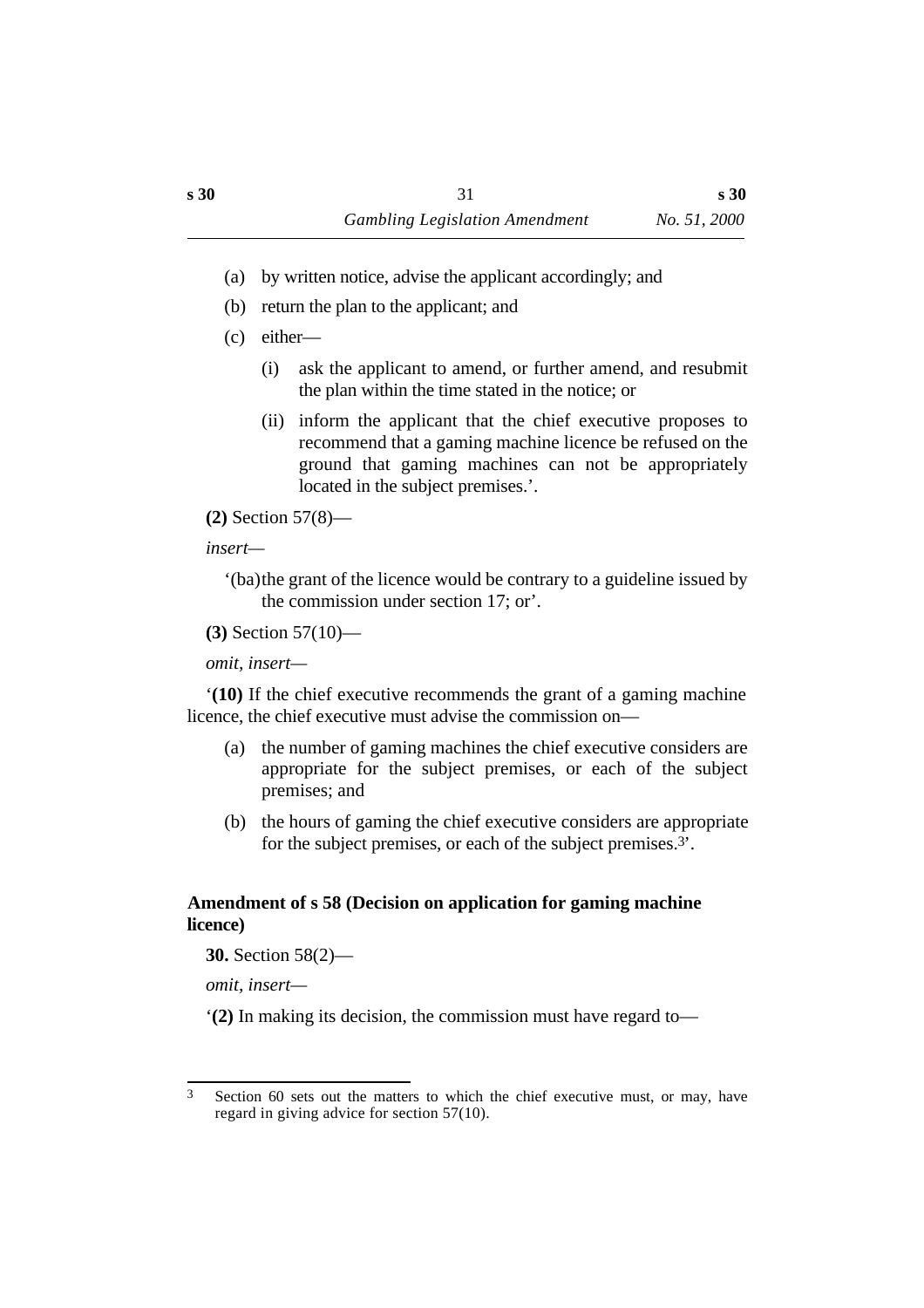- (a) any supporting material for the application; and
- (b) any relevant community comments on the application; and
- (c) any representations made in response to an invitation under section 55F.'.

#### **˙Replacement of ss 59 and 60**

**31.** Sections 59 and 60—

*omit, insert—*

## ˙'**Number of gaming machines and hours of gaming to be fixed on grant of gaming licence**

'**59.(1)** This section applies if the commission decides to grant a gaming machine licence.

'**(2)** The commission must—

- (a) if the application relates to single premises only—
	- (i) fix the number of gaming machines that may, for the licence, be installed on the premises; and
	- (ii) fix the hours of gaming for the premises; or
- (b) if the application relates to 2 or more premises, fix for each of the premises—
	- (i) the number of gaming machines that may, for the licence, be installed on the premises; and
	- (ii) the hours of gaming for the premises.

'**(3)** If the number of gaming machines and the hours of gaming fixed for premises are as sought in the application, the chief executive must immediately give written notice of the decision to the applicant.

'**(4)** If the number of gaming machines and the hours of gaming fixed for premises are not as sought in the application, the chief executive must immediately give the applicant an information notice for the decision.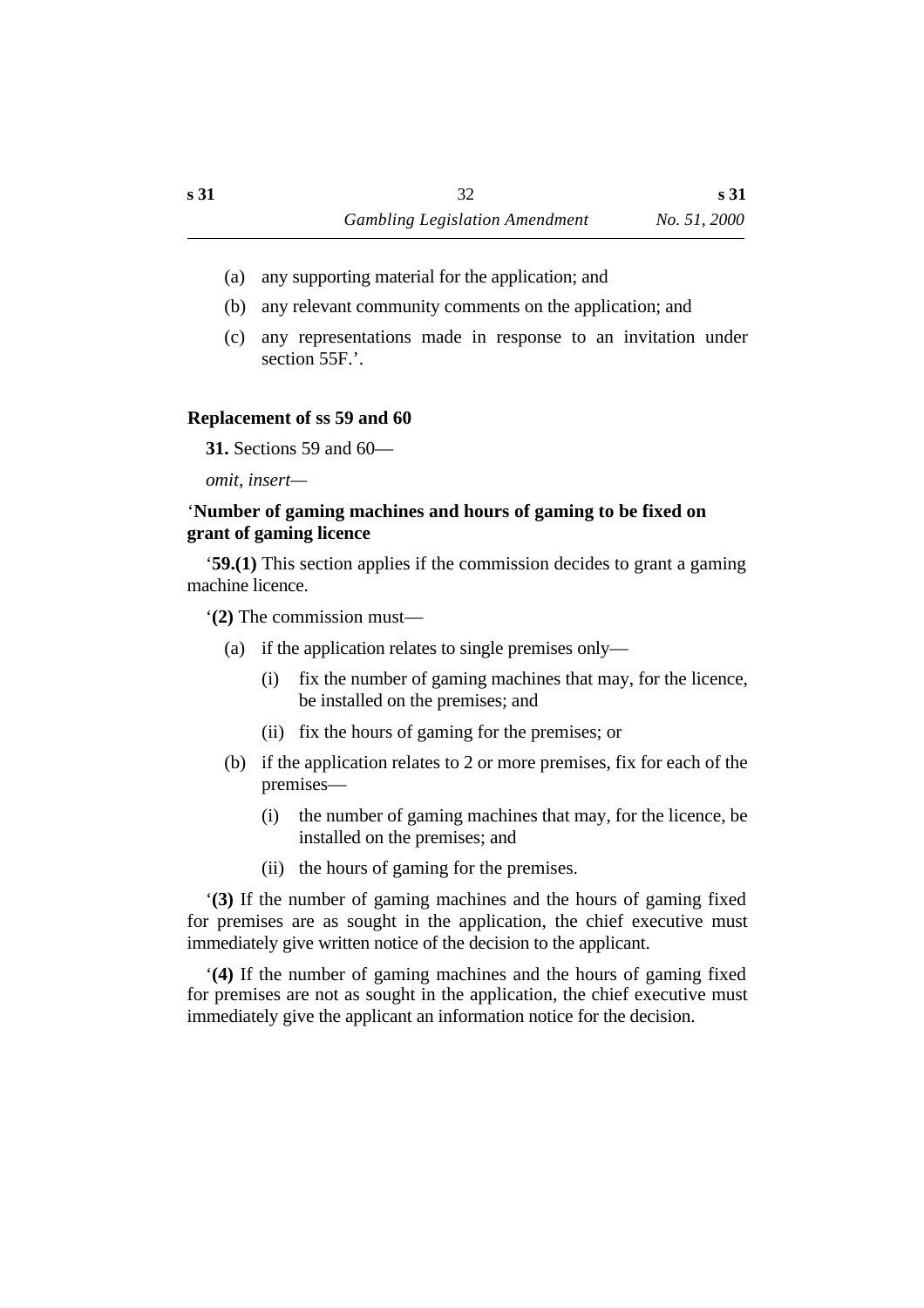#### ˙'**Basis on which number of gaming machines to be installed in premises and hours of gaming are to be decided**

'**60.(1)** This section deals with the basis on which—

- (a) the chief executive is to give advice on the number of gaming machines to be installed in, or the hours of gaming for, premises;4 and
- (b) the commission is to decide the number of gaming machines to be installed in, or the hours of gaming for, premises.5

'**(2)** The chief executive and the commission must have regard to—

- (a) the number of gaming machines, and the hours of gaming, sought in the application for the gaming machine licence; and
- (b) any supporting material for the application; and
- (c) any relevant community comments on the application; and
- (d) any relevant representations made to the commission on the application in response to an invitation under section 55F; and
- (e) the size and layout of, and facilities on, the premises; and

*Example for paragraph (e)—*

The chief executive and the commission must have regard to whether automatic teller machines are installed on the premises and, if so, the proximity of the gaming machine areas to automatic teller machines.

(f) the size and layout of the proposed gaming machine areas for the premises.

'**(3)** The chief executive and the commission may also have regard to—

- (a) the liquor consumption for the premises to which the application relates; and
- (b) the hours and days when the premises are open for the sale of liquor; and
- (c) the anticipated level of gaming on the premises; and

<sup>4</sup> See section 57(10) (Recommendation by chief executive about application for gaming machine licence).

<sup>5</sup> See section 59.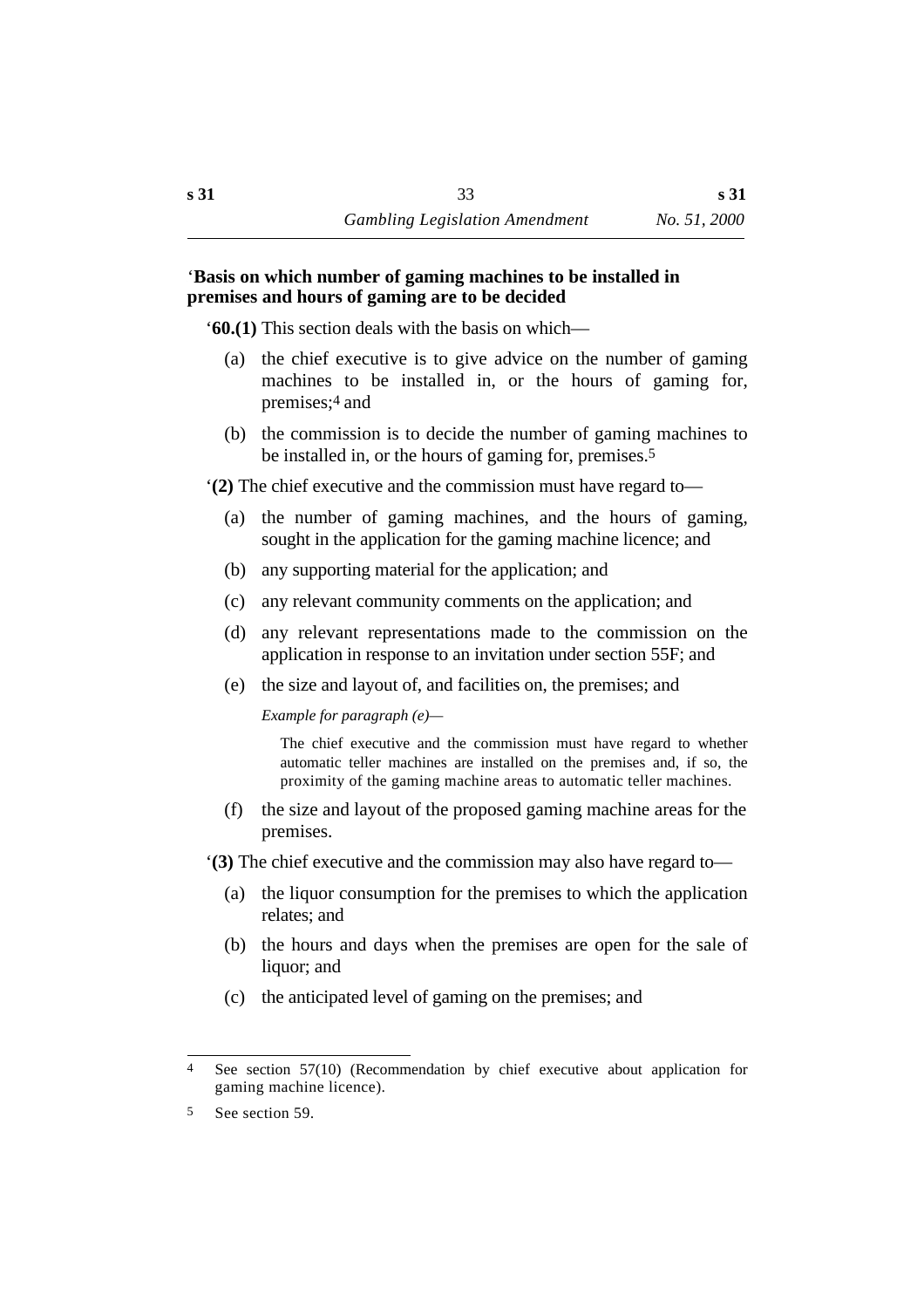- (d) for an application by a club—the number of members of the club; and
- (e) any other matters the chief executive or the commission considers relevant.

'**(4)** If the gaming machine licence is to relate to single premises only, the number of gaming machines recommended or fixed must not be greater than—

- (a) the number sought in the application; or
- (b) the maximum number prescribed under a regulation for the category of licensed premises to which the premises will belong.

'**(5)** If the gaming machine licence is to relate to 2 or more premises—

- (a) the number of gaming machines recommended or fixed for particular premises must not be greater than the number sought in the application for the premises; and
- (b) the total number of gaming machines recommended or fixed for both or all the premises must not be greater than the maximum number prescribed under a regulation for category 2 licensed premises.
- '**(6)** For subsection (5)—
	- (a) a gaming machine licence is taken to relate to 2 or more premises if the licensee operates gaming machines on premises in another State or Territory; and
	- (b) in working out whether a limit fixed under subsection (5)(b) has been exceeded, gaming machines operated by the licensee in another State or Territory are to be brought into account as if they were gaming machines installed in licensed premises in Queensland.

† '*Division 4—Application for additional licensed premises*'.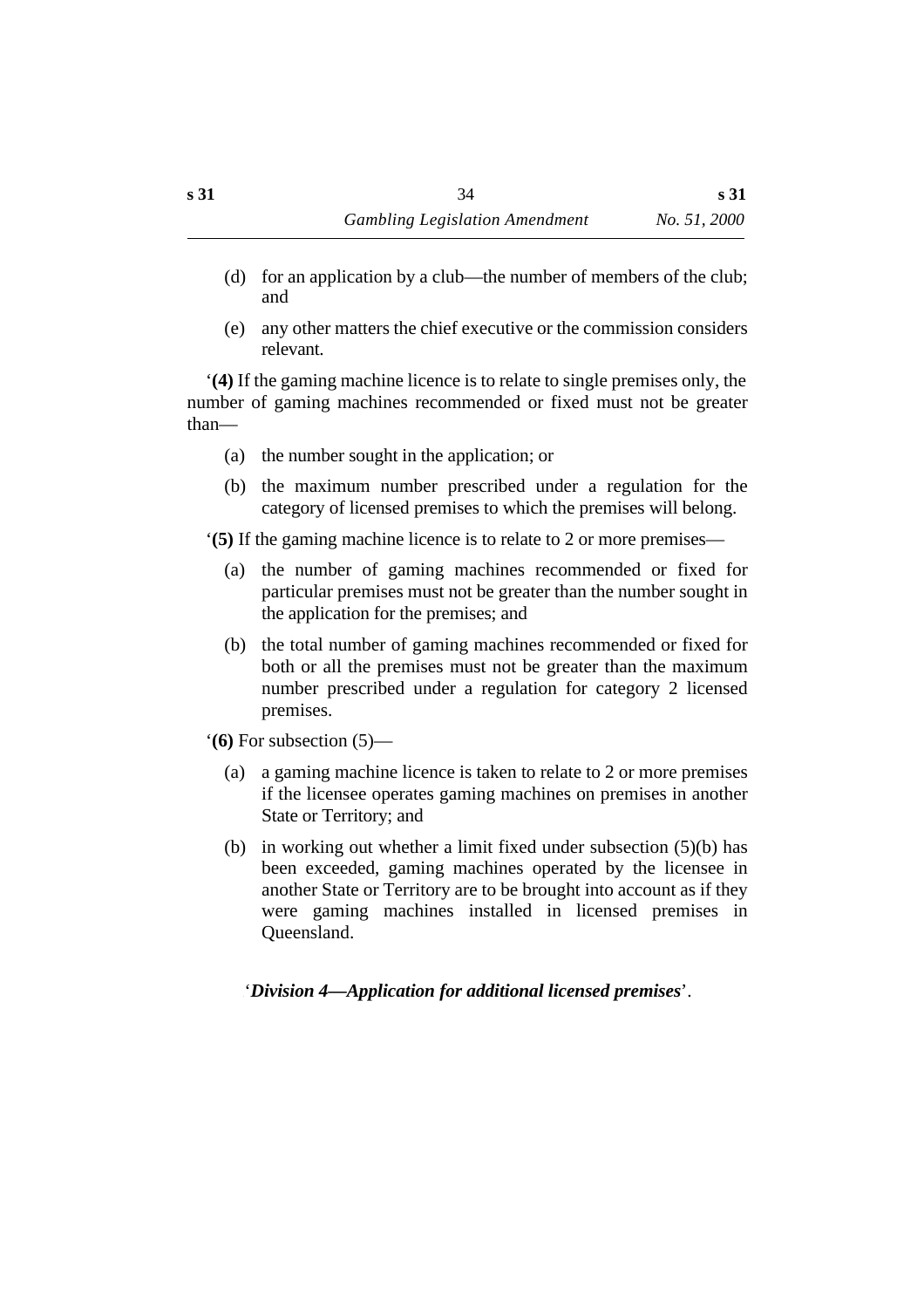## **˙Amendment of s 61 (Application for additional licensed premises)**

**32.** Section 61(3)(f)—

*omit, insert—*

'(f) state—

- (i) the number of gaming machines intended to be installed on the additional premises; and
- (ii) the hours of gaming sought for the additional premises; and'.

## **˙Amendment of s 62 (Recommendation by chief executive about additional premises application)**

**33.(1)** Section 62(5)—

*omit, insert—*

'**(5)** In making a recommendation, the chief executive must have regard to—

- (a) any supporting material for the application; and
- (b) any relevant community comments on the application.'.

```
(2) Section 62(8) and (9)—
```
*omit, insert—*

'**(8)** If the chief executive recommends that approval of the additional premises be given, the chief executive must advise the commission on—

- (a) the number of gaming machines the chief executive considers are appropriate for the premises; and
- (b) the hours of gaming the chief executive considers are appropriate for the premises.

'**(9)** For giving advice for subsection (8), the chief executive—

(a) must have regard to the number of gaming machines, and the hours of gaming, sought in the application for the additional premises; and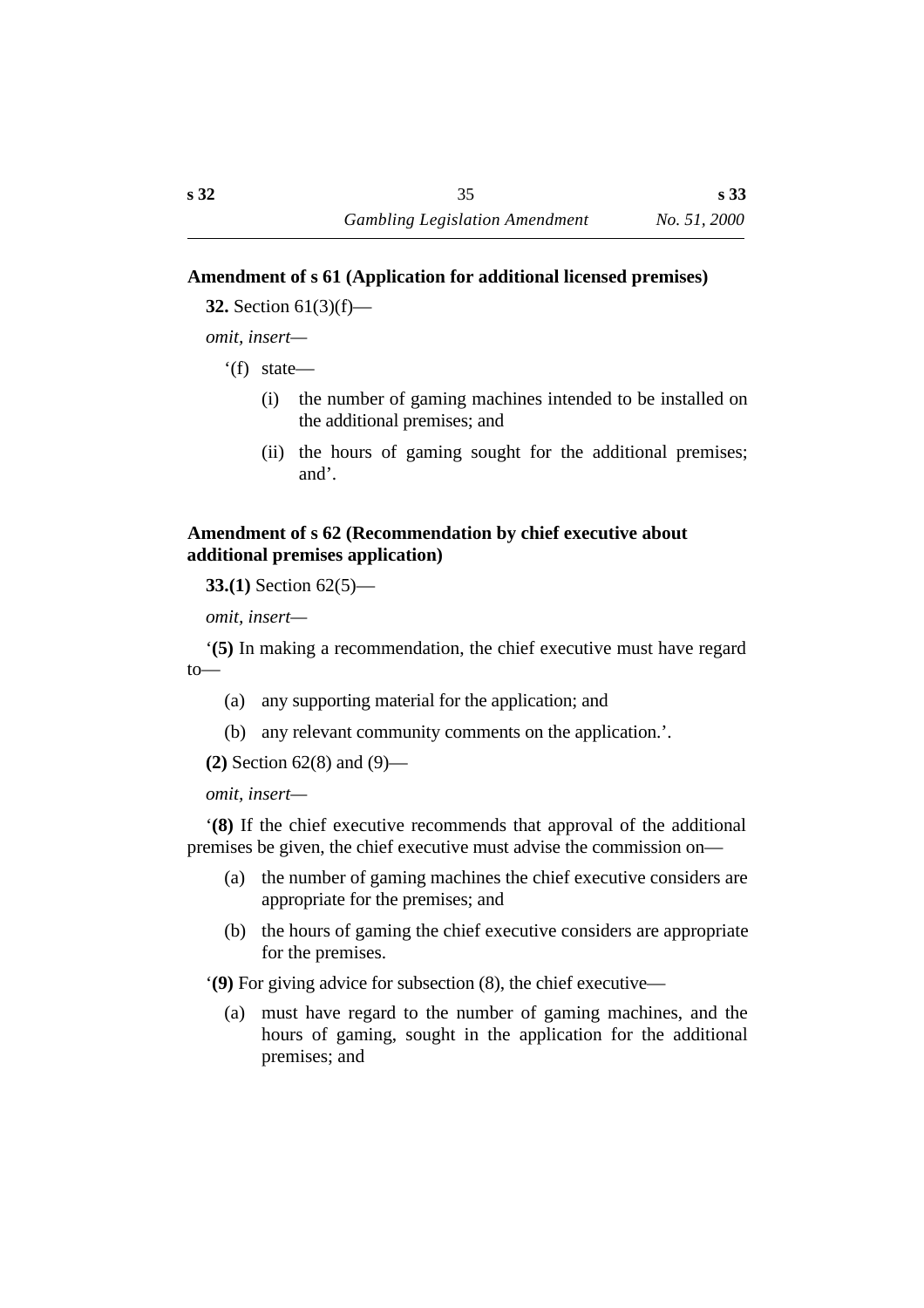- (b) must have regard to any supporting materials for the application; and
- (c) must have regard to any relevant community comments on the application; and
- (d) may have regard to the matters, in relation to the additional premises, to which the chief executive is authorised to have regard in giving corresponding advice for an application for a gaming machine licence.6'.

## **˙Amendment of s 63 (Decision on additional premises application)**

**34.** Section 63(3)—

*insert—*

'(ba)must have regard to any relevant community comments on the application; and'.

## **˙Replacement of s 64 (Fixing number of gaming machines for additional premises)**

**35.** Section 64—

*omit, insert—*

## ˙'**Fixing number of gaming machines and hours of gaming for additional premises**

'**64.(1)** This section applies if the commission decides to approve additional premises as premises to which the applicant's gaming machine licence (the **"existing licence"**) relates.

'**(2)** The commission must—

- (a) fix the number of gaming machines that may be installed on the additional premises; and
- (b) fix the hours of gaming for the additional premises.

<sup>6</sup> See section 60(3) (Basis on which number of gaming machines to be installed in premises and hours of gaming are to be decided).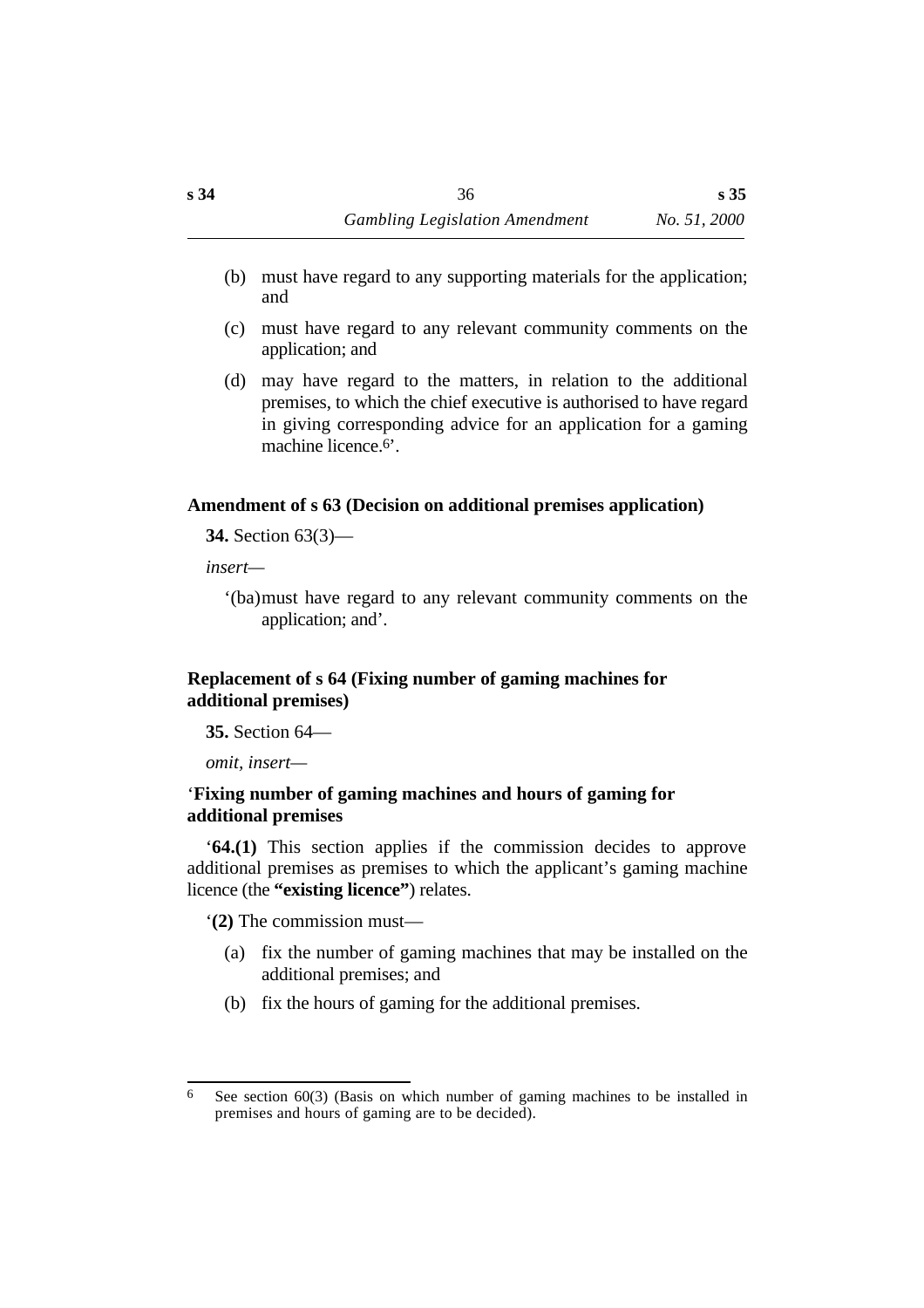'**(3)** In fixing the number of gaming machines, and the hours of gaming for additional premises, the commission—

- (a) must have regard to the number of gaming machines, and the hours of gaming, sought in the additional premises application; and
- (b) must have regard to any supporting materials for the application; and
- (c) must have regard to any relevant community comments on the application; and
- (d) may have regard to the matters, in relation to the additional premises, to which the commission is authorised to have regard in making a corresponding decision on an application for a gaming machine licence.7

'**(4)** The number of gaming machines fixed under subsection (2)—

- (a) must not be greater than the number sought in the application; and
- (b) must be a number that, when added to the approved number, or total approved number, of gaming machines for the existing premises, does not result in a total number of gaming machines that is greater than the maximum number prescribed under a regulation for category 2 licensed premises.

'**(5)** If the number of gaming machines and the hours of gaming fixed for the additional premises are as sought in the additional premises application, the chief executive must immediately give written notice of the decision to the applicant.

'**(6)** If the number of gaming machines and the hours of gaming fixed for the additional premises are not as sought in the additional premises application, the chief executive must immediately give the applicant an information notice for the decision.'.

<sup>7</sup> See section 60(3) (Basis on which number of gaming machines to be installed in premises and hours of gaming are to be decided).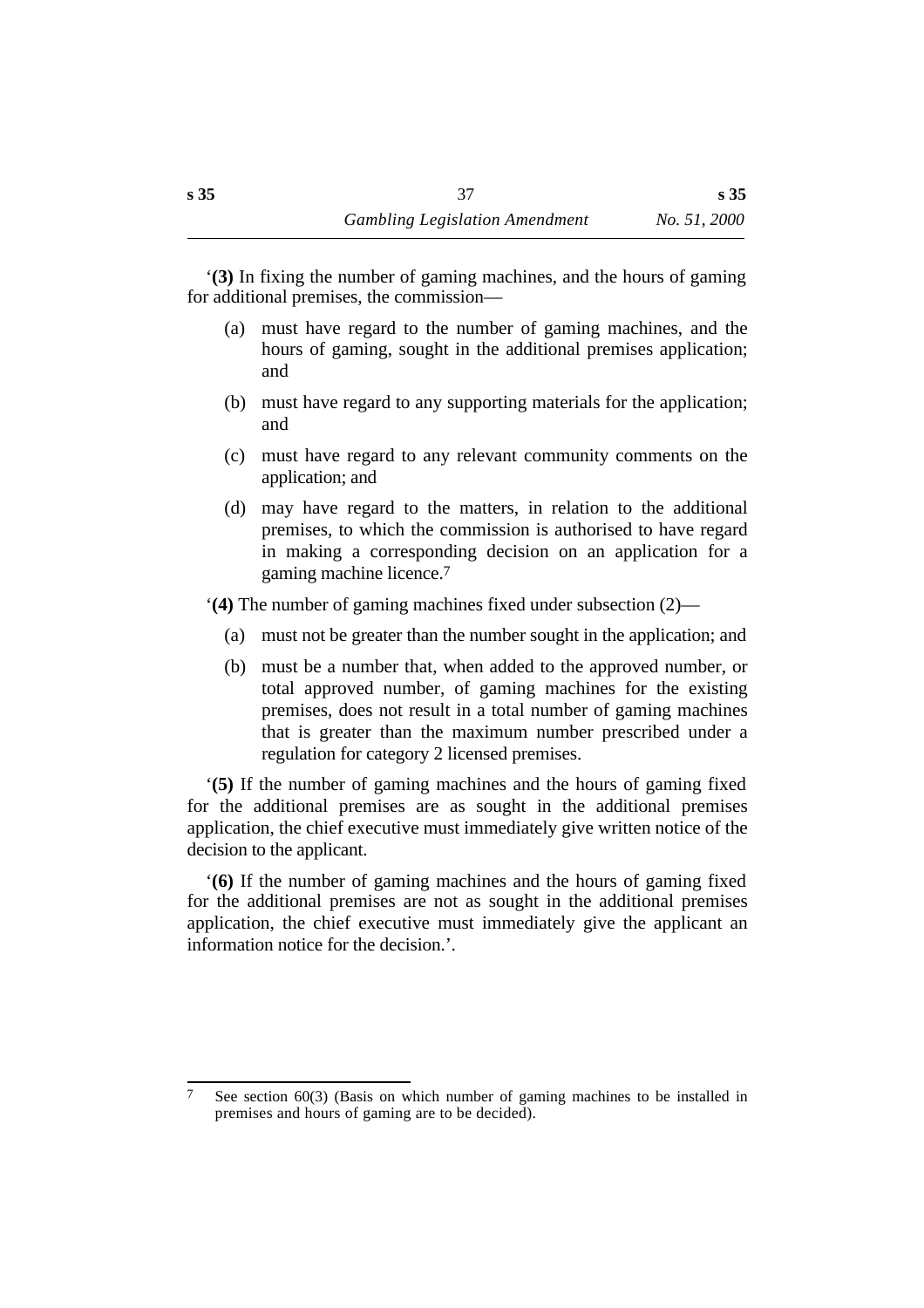#### **˙Insertion of new pt 3, div 5 hdg**

**36.** Before section 66—

*insert—*

'*Division 5—Change of circumstance*'.

### **˙Insertion of new pt 3, div 6 hdg**

**37.** Before section 68—

*insert—*

'*Division 6—Gaming machine licences generally*'.

#### **˙Omission of s 79 (Removal of rented gaming machines)**

**38.** Section 79 *omit.*

#### **˙Insertion of new pt 3, div 7 hdg**

**39.** Before section 81—

*insert—*

'*Division 7—Increase of approved number of gaming machines*'.

#### **˙Amendment of s 83 (Decision on increase application)**

**40.** Section 83—

*insert—*

'**(7)** If the approved number of gaming machines for licensed premises has been fixed (or increased or decreased) within the last 12 months, the commission may only approve an increase in the approved number of gaming machines if there are exceptional reasons for the increase.'.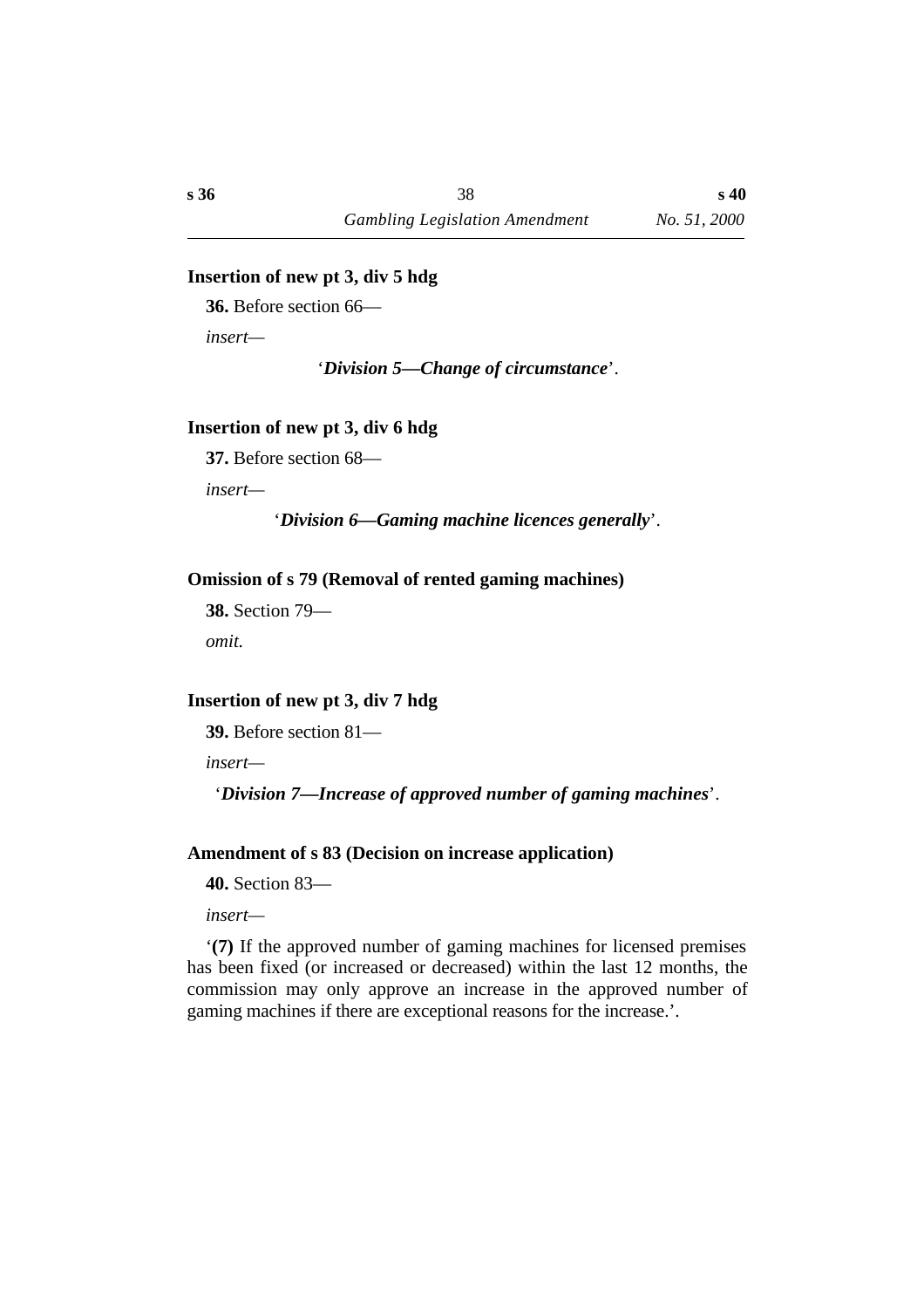## **˙Amendment of s 84 (Matters to be taken into account for increase application)**

**41.** Section 84(3)—

*omit, insert—*

'**(3)** The commission or the chief executive must have regard to—

- (a) the increased number of gaming machines sought in the application; and
- (b) any supporting material for the application; and
- (c) any relevant community comments on the application.'.

# **˙Insertion of new pt 3, div 8 and div 9 hdg**

**42.** After section 85—

*insert—*

# †'*Division 8—Increase of approved hours of gaming*

# ˙'**Application to increase approved hours of gaming**

'**85A.(1)** A licensee may apply to have the approved hours of gaming for licensed premises of the licensee increased.

'**(2)** A proposed change to the approved hours of gaming for licensed premises is taken to be an increase if the change would allow the conduct of gaming on the licensed premises at a time when gaming was previously unlawful (even though the change might reduce aggregate hours of gaming or leave the aggregate unchanged).

'**(3)** An application must—

- (a) be in the approved form; and
- (b) be given to the chief executive; and
- (c) be signed in the same way as an application for a gaming machine licence is required to be signed;8 and

<sup>8</sup> See section  $56(5)(b)$  and (c) and (7).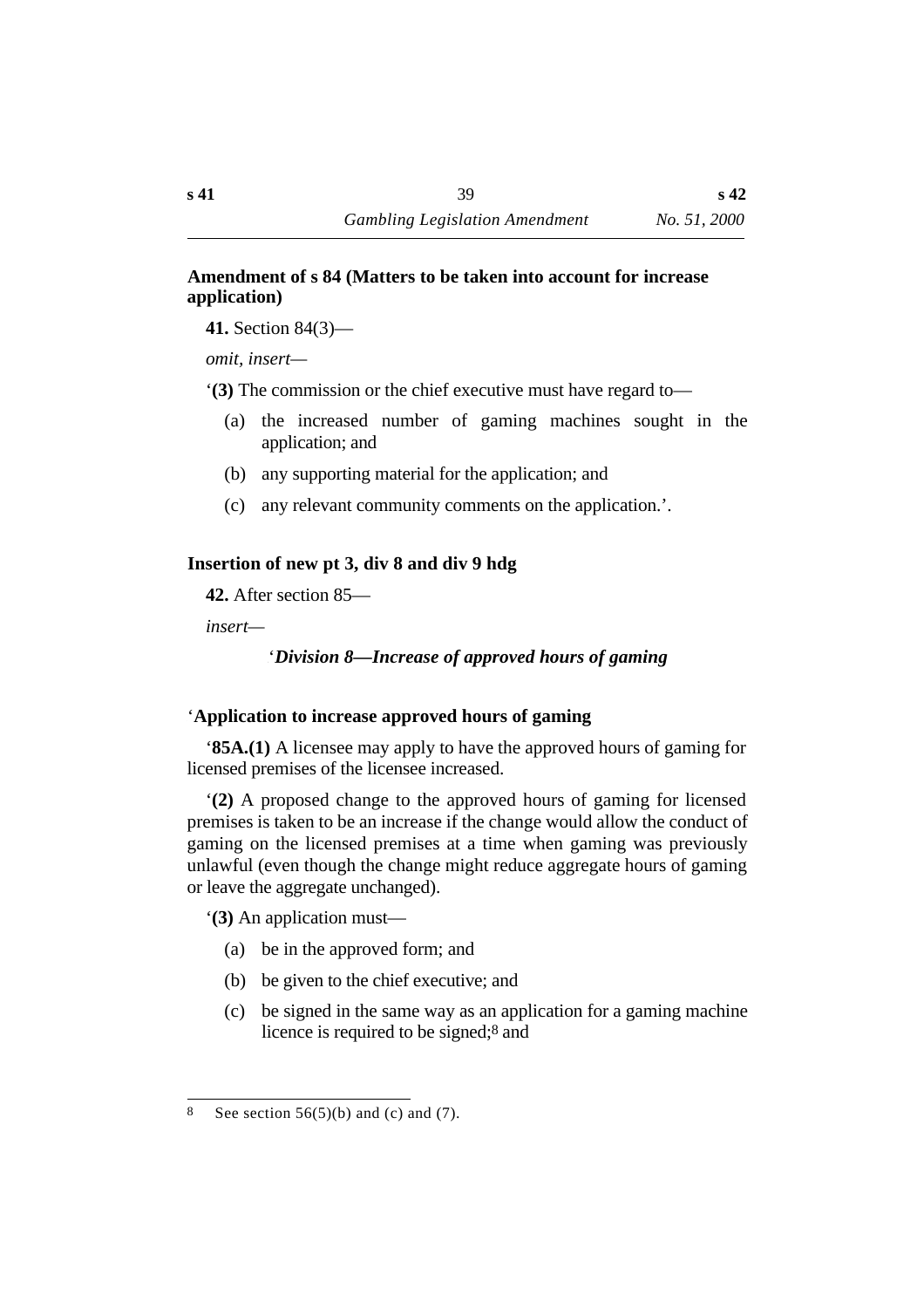- (d) if the licensee's gaming machine licence relates to 2 or more premises—state the premises to which the application relates; and
- (e) state the hours of gaming for which approval is sought.

## ˙'**Recommendation by chief executive about increase application**

'**85B.(1)** The chief executive must—

- (a) consider an increase application received by the chief executive; and
- (b) after considering the application—make a recommendation to the commission about the application.9

'**(2)** The recommendation must be a recommendation that—

- (a) approval for the increase sought in the application be given; or
- (b) approval be given for an increase that is less than the increase sought in the application; or
- (c) approval for an increase be refused.

'**(3)** In considering an increase application, the chief executive may, by written notice given to the applicant, require the applicant, within a reasonable time stated in the notice, to give the chief executive further information or a document that is necessary and reasonable to help the chief executive make a recommendation.

'**(4)** The chief executive may recommend that approval for an increase be refused if the applicant fails to comply with a requirement of the chief executive under subsection (3) without a reasonable excuse.

'**(5)** The chief executive is not required to make a recommendation about an increase application under this section if the commission has delegated its powers under section 85C in relation to the application to the chief executive.

<sup>9</sup> Section 85D sets out matters to which the chief executive must, or may, have regard in making a recommendation about an increase application.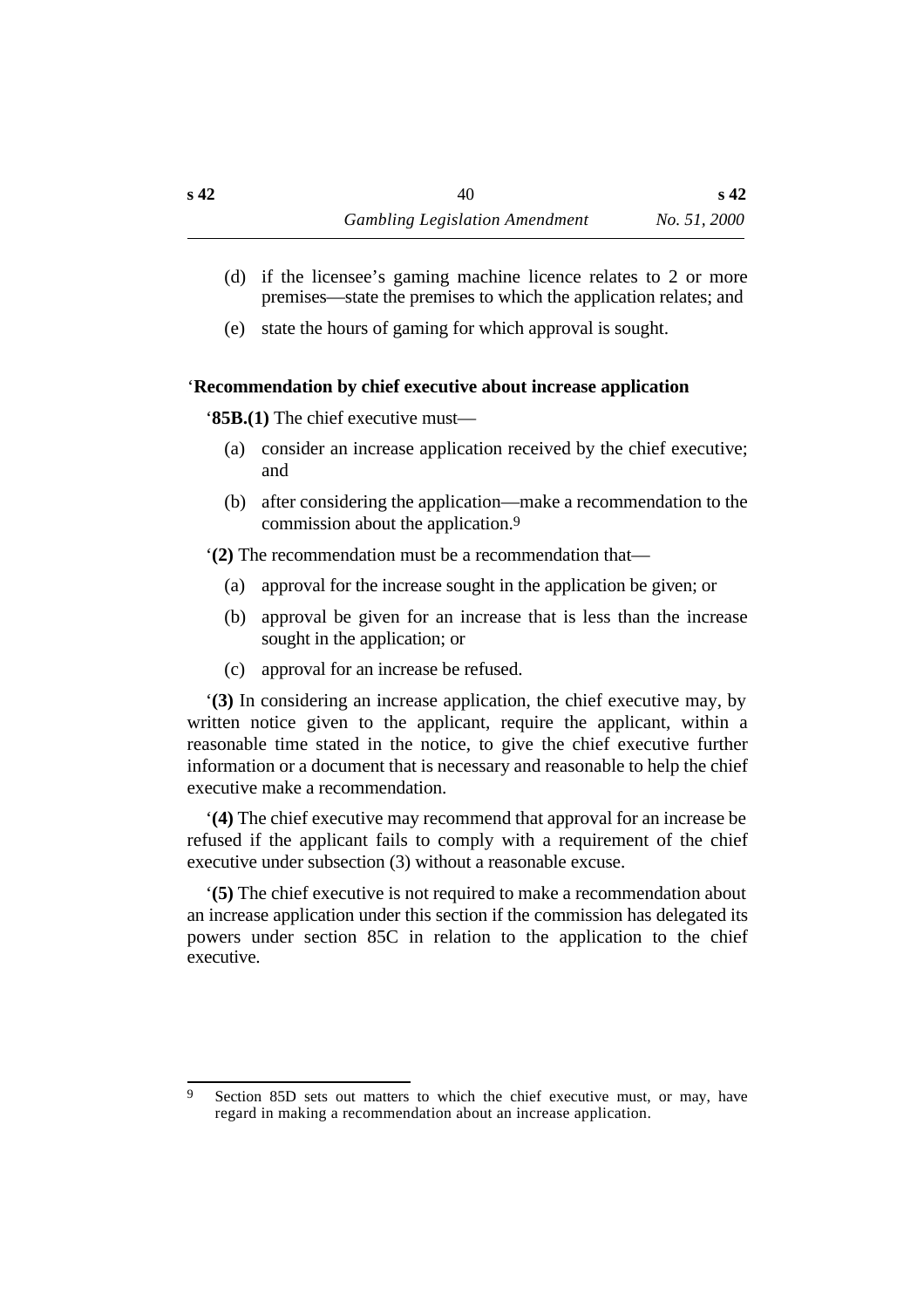#### ˙'**Decision on increase application**

'**85C.(1)** The commission may, in relation to an increase application—

- (a) approve the hours of gaming sought by the applicant; or
- (b) approve an increase that differs from the increase sought by the applicant; or
- (c) refuse to approve an increase to the hours of gaming for the licensed premises.

'**(2)** Before making its decision, the commission may, by written notice given to the applicant, require the applicant, within a reasonable time stated in the notice, to give the commission further information or a document that is necessary and reasonable to help the commission make the decision.

'**(3)** In making its decision, the commission must have regard to any recommendation of the chief executive about the application.10

'**(4)** The commission may refuse to approve an increase if the applicant, without a reasonable excuse, fails to comply with—

- (a) a requirement of the chief executive under section 85B(3); or
- (b) a requirement of the commission under subsection (2).

'**(5)** If the commission approves an increase as sought by the licensee, the chief executive must immediately give written notice of the decision to the licensee.

'**(6)** If the commission refuses to approve an increase, or approves an increase that differs from the increase sought in the application, the chief executive must immediately give the licensee an information notice for the decision.

# ˙'**Matters to be taken into account for increase application**

'**85D.(1)** This section applies to the chief executive in making a recommendation to the commission about an increase application.

<sup>10</sup> Section 85D sets out other matters to which the commission must, or may, have regard in deciding an increase application.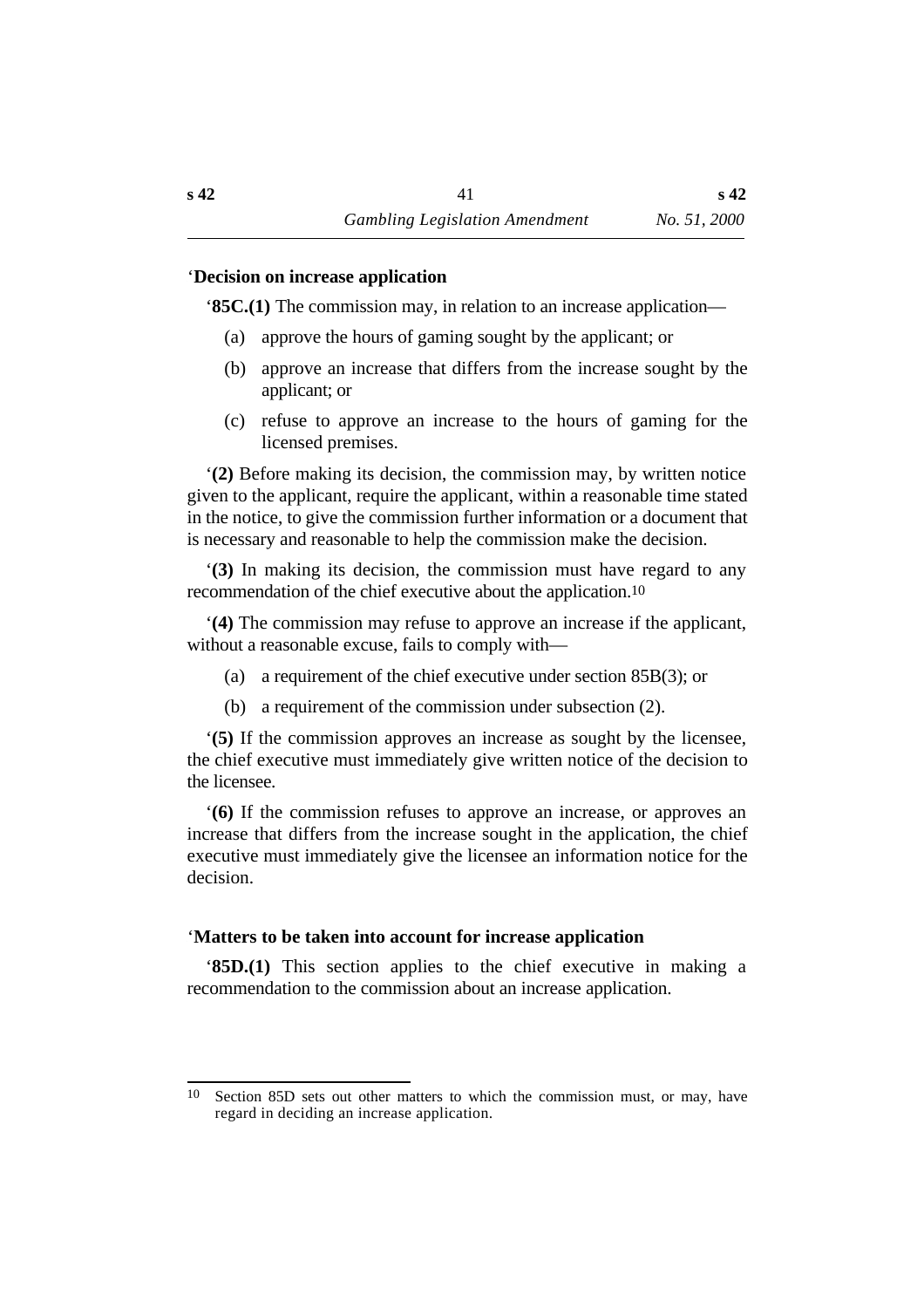'**(2)** This section also applies to the commission in deciding an increase application.

'**(3)** The chief executive and the commission must have regard to—

- (a) the increase in approved hours of gaming sought in the application; and
- (b) any supporting material for the application; and
- (c) any relevant community comments on the application.

'**(4)** The chief executive and the commission also may have regard to—

- (a) the hours and days when the licensed premises are open for the sale of liquor; and
- (b) any other matters the chief executive or the commission considers relevant.

†'*Division 9—Decrease of approved number of gaming machines*'.

## **˙Amendment of s 88 (Decision on decrease proposal)**

**43.** Section 88(5)—

*omit, insert—*

'**(5)** If the commission approves a decrease in the approved number of gaming machines for licensed premises of a licensee, the chief executive must approve the way in which the gaming machines subject to the decrease may be disposed of.'.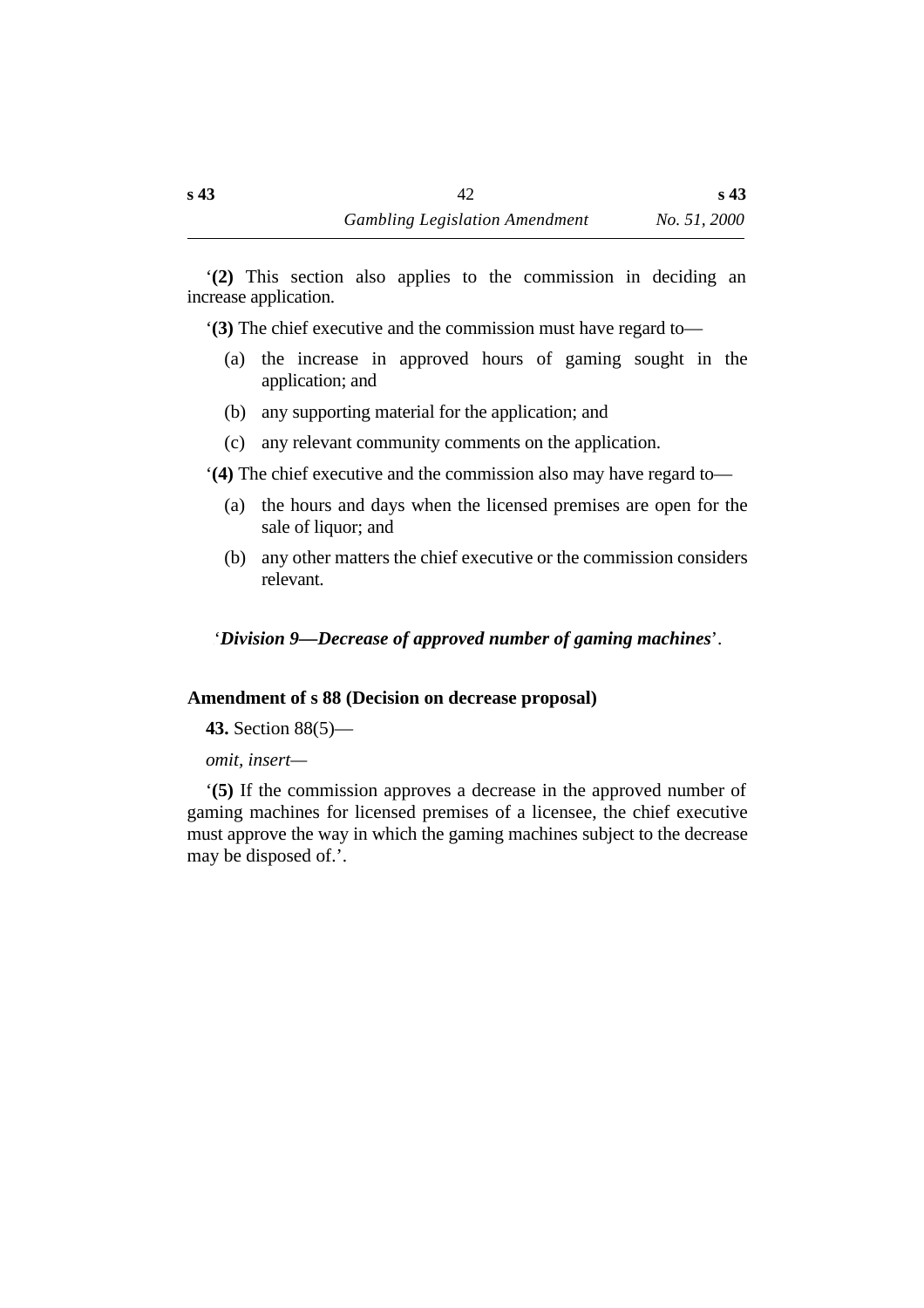## **˙Amendment of s 90 (Surrender or disposal of gaming machines on approval of decrease)**

**44.** Section 90(2), (3) and (4)—

*omit, insert—*

'**(2)** The licensee must, within the required time, dispose of the number of gaming machines stated for the decrease.11

'**(3)** For subsection (2), the required time for disposing of the gaming machines is—

- (a) the period ending 1 month after the licensee receives notice of the decision approving the decrease; or
- (b) if the chief executive extends, or further extends, the period for taking the action, by written notice given to the licensee in the period or extended period—the period as extended.'.

# **˙Insertion of new pt 3, div 10 and div 11 hdg**

**45.** After section 90—

*insert—*

# †'*Division 10—Decrease of approved hours of gaming*

# ˙'**Proposals to decrease approved hours of gaming**

'**90A.(1)** A licensee may apply to have the approved hours of gaming for licensed premises of the licensee decreased.

'**(2)** An approved authority may request that the approved hours of gaming for licensed premises of a licensee be decreased.

'**(3)** An inspector may make a report—

(a) relating to a material change affecting a licensee that has happened since the licensee was granted a gaming machine licence; and

<sup>11</sup> This subsection does not deal with the issue of the disposal of gaming machines contrary to an approval. However, in this regard, see sections 265 (Manufacture, sale, supply, obtaining or possession of gaming machines) and 277 (Destruction of gaming machines).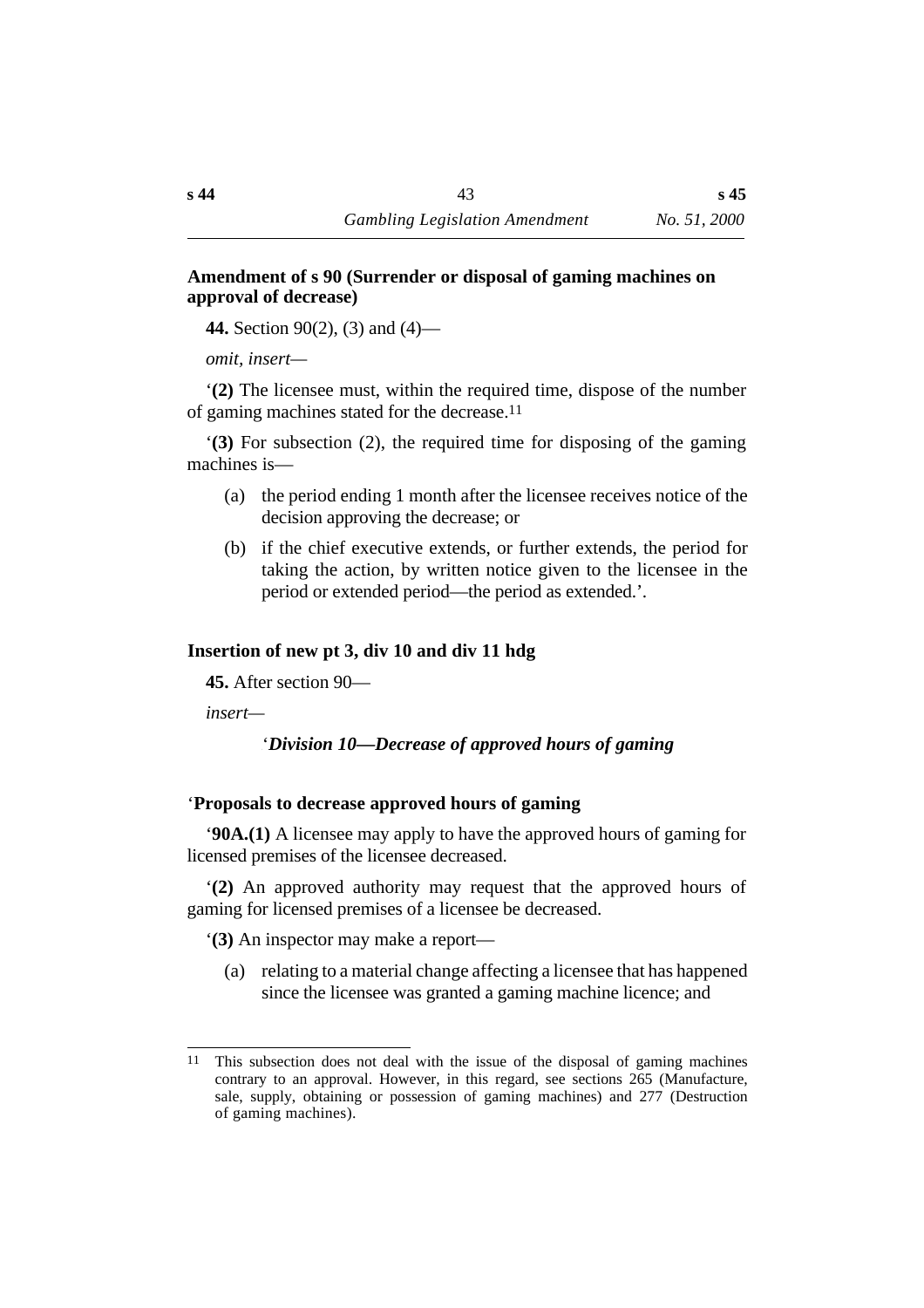(b) recommending that the approved hours of gaming for the licensee's licensed premises be decreased.

'**(4)** An application, request or report must—

- (a) be in writing; and
- (b) be given to the chief executive; and
- (c) state the hours of gaming that would apply to the licensed premises if the decrease were to be approved.

'**(5)** For subsection (3), a change is a material change affecting a licensee if the change is—

- (a) a general change of conditions in the neighbourhood in which the licensee's licensed premises are situated; or
- (b) a change in the licensee's circumstances; or
- (c) a change in any of the matters to which the chief executive or the commission is authorised to have regard in fixing the hours of gaming for the licensed premises.12

## ˙'**Recommendation by chief executive about decrease proposal (hours of gaming)**

'**90B.(1)** The chief executive must—

- (a) consider a decrease proposal (hours of gaming) received by the chief executive; and
- (b) after considering the proposal—make a recommendation to the commission about the proposal.13
- '**(2)** The recommendation must be a recommendation that—
	- (a) approval for the decrease sought or recommended in the proposal be given; or

<sup>12</sup> See section 60(3) (Basis on which number of gaming machines to be installed in premises and hours of gaming are to be decided).

<sup>13</sup> Section 90D sets out the matters to which the chief executive must, or may, have regard in making a recommendation about a decrease proposal (hours of gaming).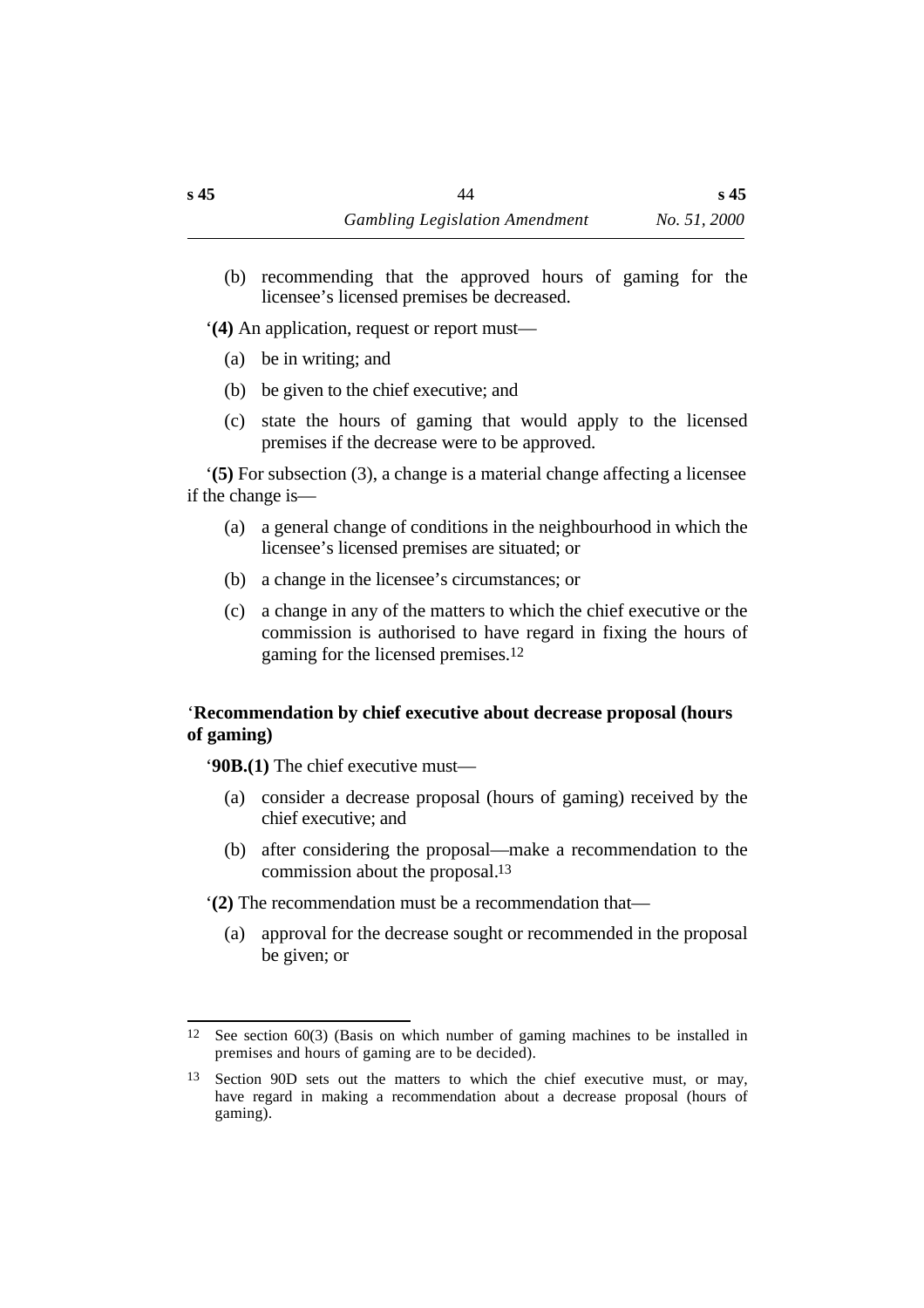- (b) approval be given for a decrease that is less than the decrease sought or recommended in the proposal; or
- (c) approval for a decrease be refused.

'**(3)** If the decrease proposal (hours of gaming) is a request or a report, the chief executive must, before making a recommendation—

- (a) by written notice given to the licensee affected by the proposal, advise the licensee of the relevant details of the proposal; and
- (b) by the notice, invite the licensee to make a written submission about the proposal within a reasonable time stated in the notice; and
- (c) consider any written submission of the licensee received by the chief executive within the time stated in the notice.

'**(4)** The chief executive's recommendation must be accompanied by any submission required to be considered by the chief executive under subsection (3)(c).

'**(5)** If the commission has delegated its powers under section 90C in relation to a decrease proposal (hours of gaming) to the chief executive, the chief executive—

- (a) is not required to make a recommendation about the proposal under this section; but
- (b) must take the action mentioned in subsection (3) as if the chief executive were dealing with the proposal for making a recommendation under this section.

## ˙'**Decision on decrease proposal (hours of gaming)**

'**90C.(1)** The commission may, in relation to a decrease proposal (hours of gaming)—

- (a) approve the proposal without modification; or
- (b) modify the proposal and approve the proposal as modified by the commission; or
- (c) refuse to approve the proposal.

'**(2)** In making its decision, the commission must have regard to—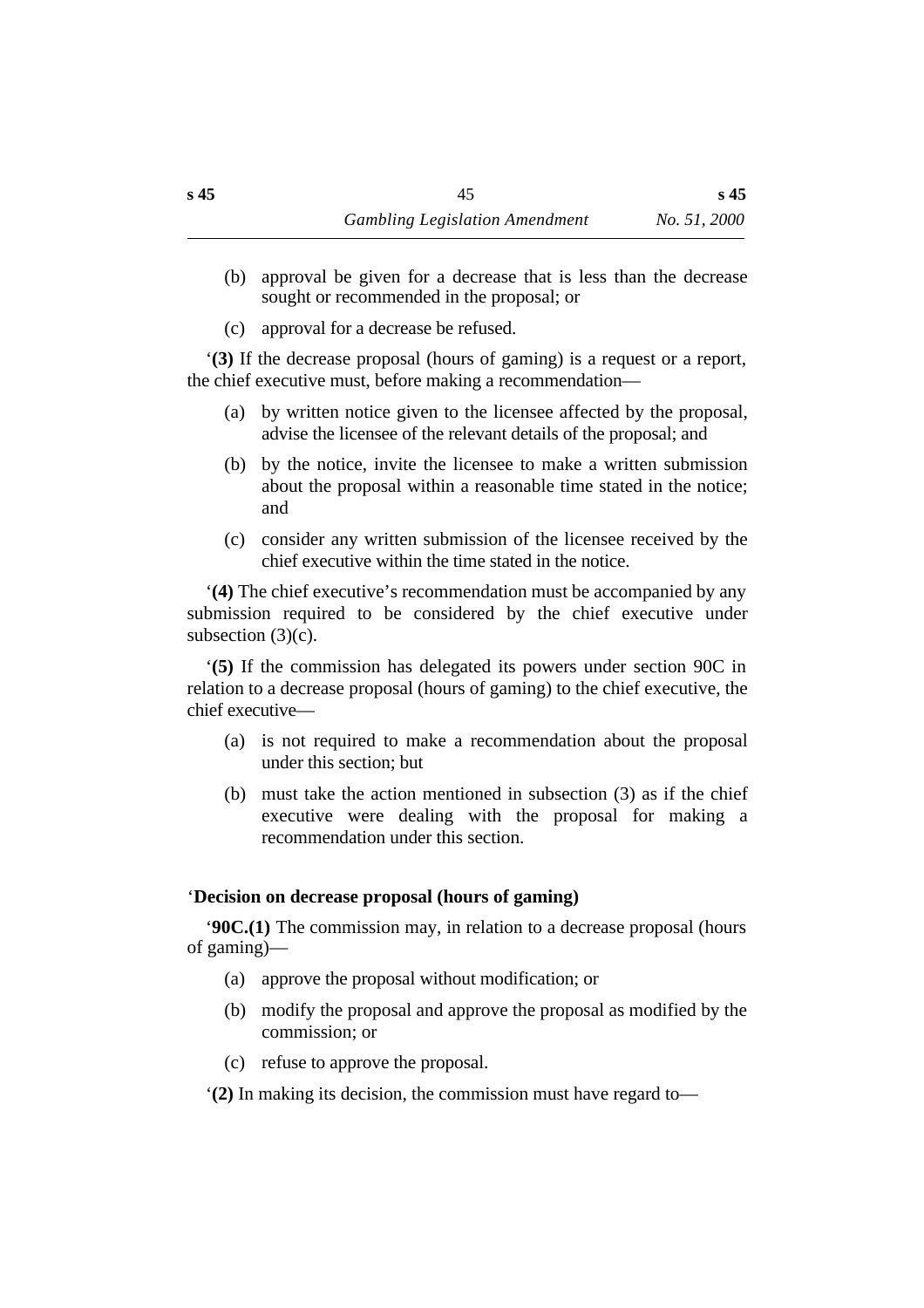- (a) any recommendation of the chief executive about the decrease proposal (hours of gaming); and
- (b) any submission accompanying the recommendation.

'**(3)** If the decrease proposal (hours of gaming) is an application, the commission—

- (a) must not refuse to approve a decrease if the refusal is likely to impose an unreasonable financial burden on the licensee; and
- (b) may not approve a decrease that is greater than the decrease sought in the application.

'**(4)** If the decrease proposal (hours of gaming) is a request or report, the commission may not approve a decrease if the approval is likely to impose an unreasonable financial burden on the licensee.

'**(5)** The chief executive must immediately give written notice of a decision of the commission under subsection (1) to the licensee if—

- (a) the decision relates to an application and is a decision approving the decrease as sought in the application; or
- (b) the decision relates to a request or report and is a decision refusing to approve a decrease.

'**(6)** The chief executive must immediately give the licensee an information notice for a decision of the commission under subsection (1) if—

- (a) the decision relates to an application and is a decision—
	- (i) refusing to approve a decrease; or
	- (ii) approving a decrease that differs from the decrease sought in the application; or
- (b) the decision relates to a request or report and is a decision approving a decrease.

## ˙'**Matters to be taken into account for decrease proposal (hours of gaming)**

'**90D.(1)** This section applies to the chief executive in making a recommendation to the commission about a decrease proposal (hours of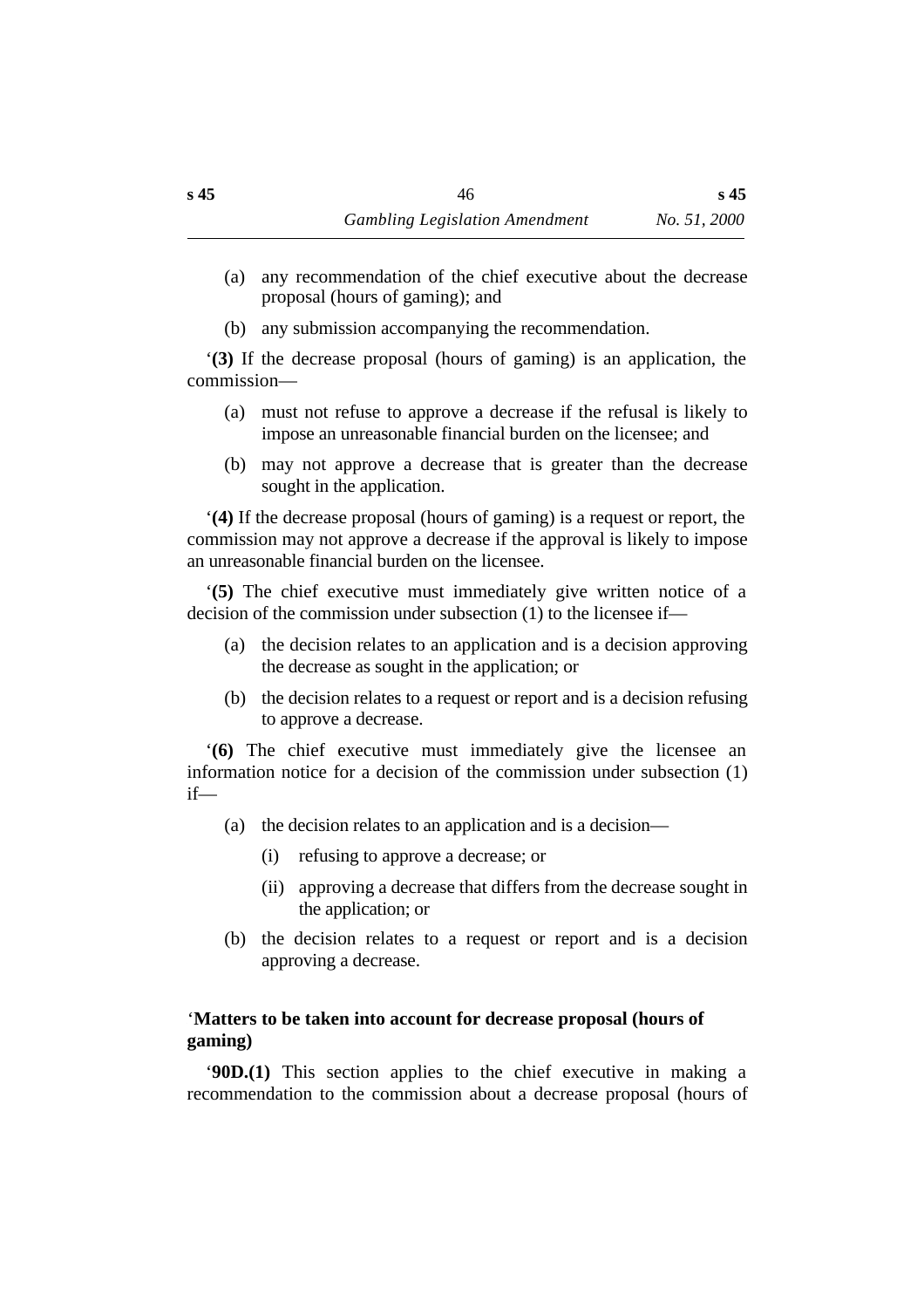gaming).

'**(2)** This section also applies to the commission in deciding a decrease proposal (hours of gaming).

'**(3)** The chief executive and the commission must have regard to the decrease sought or recommended in the proposal.

'**(4)** The chief executive and the commission also may have regard to the following matters—

- (a) the public interest;
- (b) whether or not there are any other licensed premises in close proximity to the licensed premises to which the decrease proposal (hours of gaming) relates (the **"subject premises"**);
- (c) the interests of persons using the subject premises;
- (d) if the licensee of the subject premises is a category 2 licensee—
	- (i) the interest of the members of the licensee; and
	- (ii) whether or not the members have indicated support for a decrease in the approved hours of gaming for the premises.

†'*Division 11—Relocation of gaming machine areas*'.

#### **˙Insertion of new pt 3, div 12 hdg**

**46.** Before section 92—

*insert—*

'*Division 12—Disclosure and investigations*'.

#### **˙Insertion of new pt 3, div 13 hdg**

**47.** Before section 95—

*insert—*

'*Division 13—Surrender, suspension, cancellation etc.*'.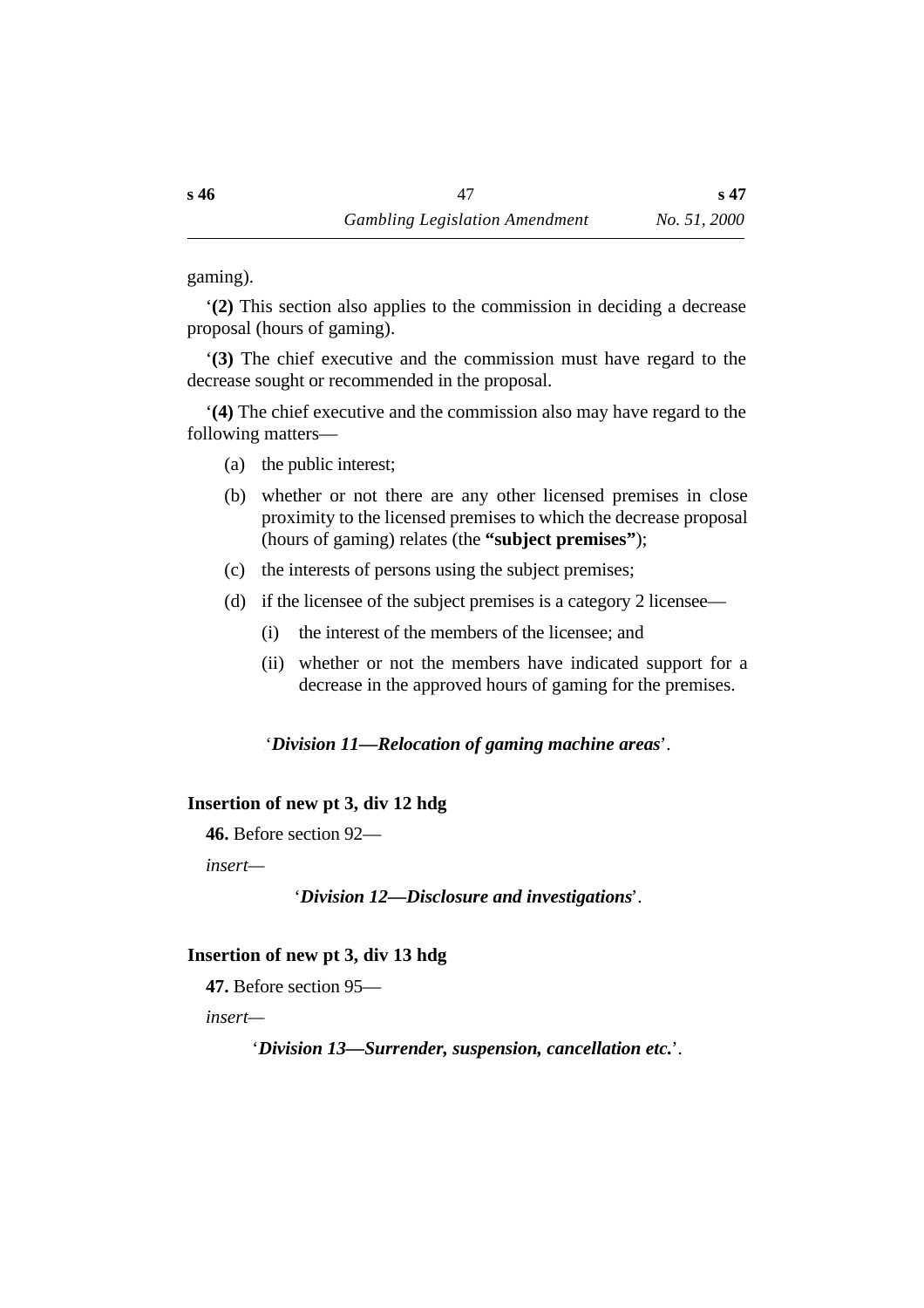## **˙Amendment of s 95 (Surrender of gaming machine licences)**

**48.(1)** Section 95(5)—

*omit, insert—*

'**(5)** As soon as practicable after receiving the documents mentioned in subsection (1), the chief executive must, by written notice given to the licensee, approve the way in which the gaming machines may be disposed of.'.

**(2)** Section 95(11), definition "clearance day"—

*omit, insert—*

' **"clearance day"**, for the surrender of a gaming machine licence, means the day on which the chief executive becomes satisfied that the licensee has disposed of the gaming machines for the surrender.'.

## **˙Amendment of s 97 (Cancellation or suspension of gaming machine licences and letters of censure)**

**49.** Section 97(1)(a)(iii)—

*omit, insert—*

'(iii) acquires, installs, locates, relocates or uses any gaming machine on the licensed premises contrary to this Act; or'.

## **˙Amendment of s 104 (Recovery or disposal of gaming machines and other property on cancellation or non-renewal of gaming machine licence)**

**50.** Section 104(2) and (3)—

*omit, insert—*

'**(3)** The chief executive must, by written notice given to the person who held the licence, immediately approve the way in which the gaming machines may be disposed of.'.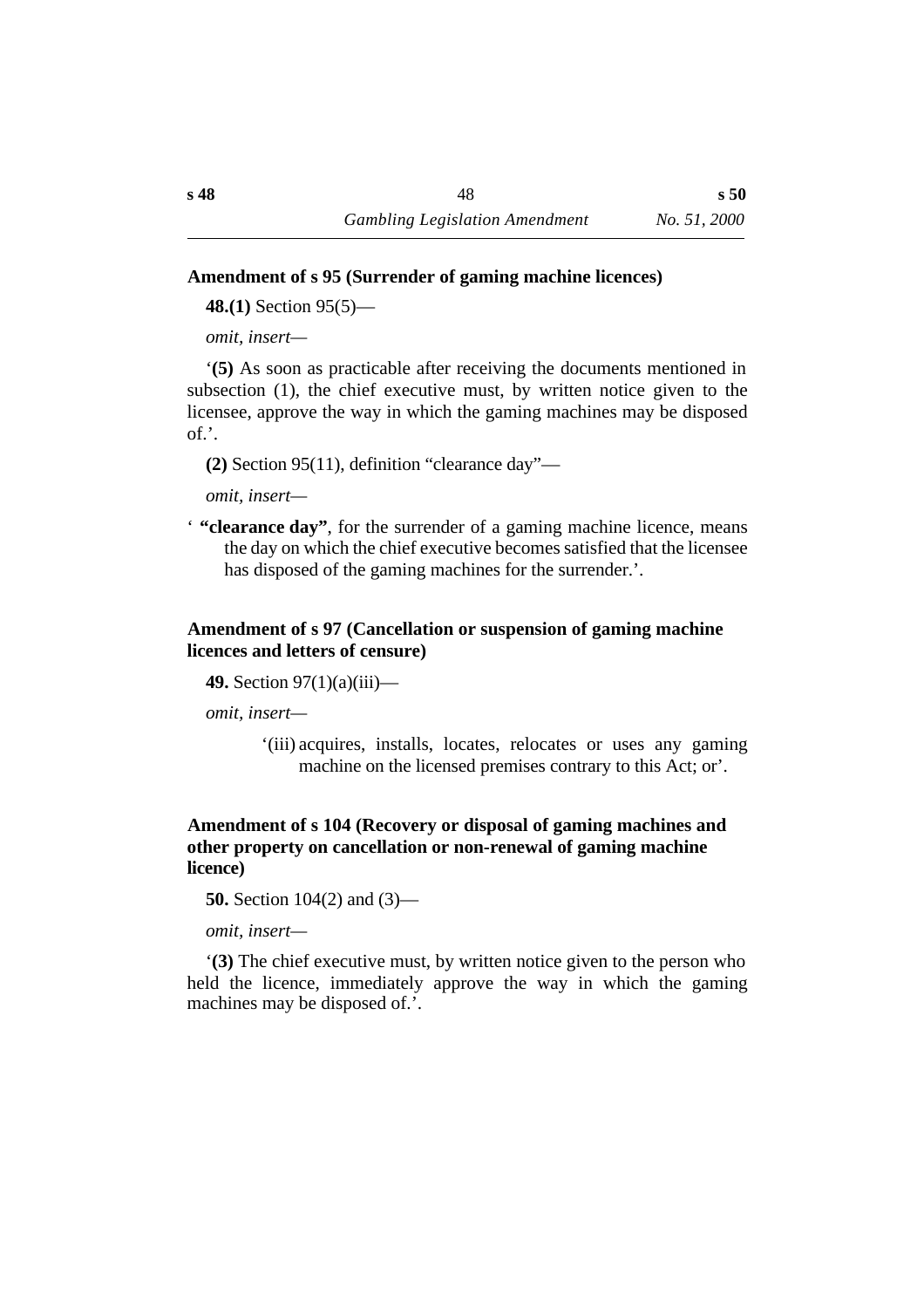## **˙Replacement of s 109 (Continuance of licences in certain circumstances)**

**51.** Section 109—

*omit, insert—*

# ˙'**Special authorisation to conduct gaming**

'**109.(1)** This section applies if—

- (a) a person holds licences under the *Liquor Act 1992* and this Act for the same premises; and
- (b) a person applies under the *Liquor Act 1992*, part 5, division 2 for authorisation to conduct the business of a licensee under that Act on the premises.

'**(2)** The applicant must give a copy of the application to the chief executive.

'**(3)** If a person (the **"substitute licensee"**) is authorised under the *Liquor Act 1992*, part 5, division 2 to conduct the business of a licensee under that Act on the premises,14 the chief executive may grant a concurrent authorisation to the substitute licensee under this section.

'**(4)** While an authorisation under this section remains in force, the substitute licensee—

- (a) is authorised to conduct gaming on the licensed premises as if the substitute licensee were the licensee under the gaming machine licence; and
- (b) is subject to all the liabilities of the licensee under the gaming machine licence.

'**(5)** An authorisation under this section is terminated if—

- (a) the chief executive gives written notice of termination to the substitute licensee; or
- (b) the authorisation under the *Liquor Act 1992* is revoked or comes to an end.'.

<sup>14</sup> See *Liquor Act 1992*, section 131A (Decision by chief executive on application to continue trading in certain circumstances).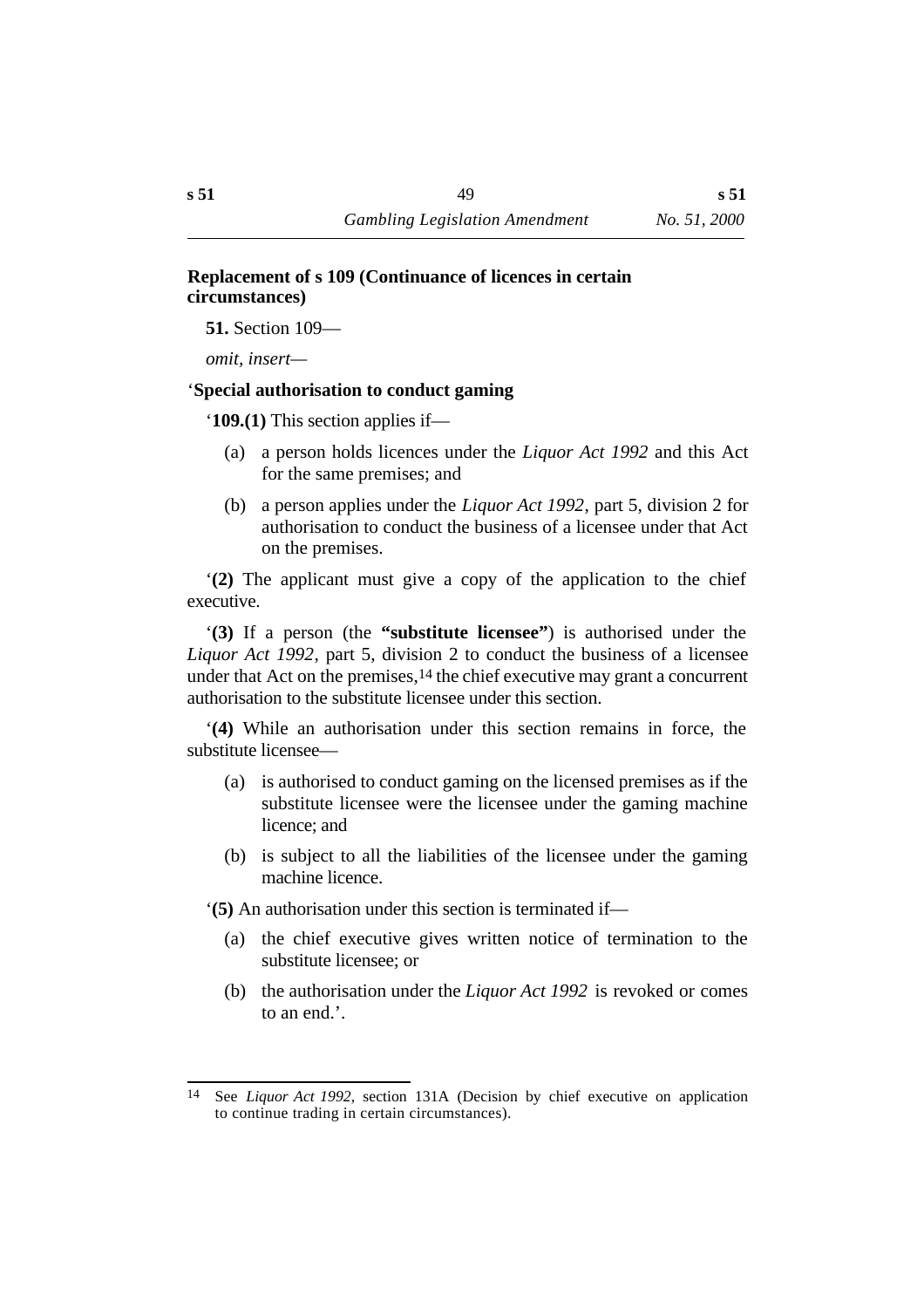### **˙Amendment of s 139 (Grounds for suspension or cancellation)**

**52.(1)** Section 139(1)(c)—

*omit, insert—*

- '(ba)is required to comply with any written direction given to the licensee or associate by the commission or chief executive, and fails to comply with the direction; or
- (bb) is required under this Act to supply information or material to the commission, the chief executive or an inspector, and fails to supply the information or material or supplies information or material that, to the knowledge of the licensee or associate, is false or misleading in a material particular; or
- (c) contravenes a provision of this Act (not being a provision a contravention of which is an offence against this Act, or a provision imposing a requirement of a kind mentioned in paragraph (ba) or (bb)); or'.

**(2)** Section 139(1)(d), 'associates'—

*omit, insert—*

'associate's'.

## **˙Amendment of s 168 (Notices about keeping monitoring records)**

**53.** Section 168(1)—

*omit, insert—*

'**168.(1)** The chief executive may, by written notice given to a licensed supplier—

- (a) approve, as a place at which the supplier may keep the supplier's monitoring records, a place, other than the supplier's main office, nominated by the supplier; or
- (b) specify a monitoring record of the supplier (an **"exempt record"**) that may be kept at a place that is not an approved place for the keeping of the record; or
- (c) specify a monitoring record of the supplier that may be kept temporarily at a place (a **"holding place"**) that is not an approved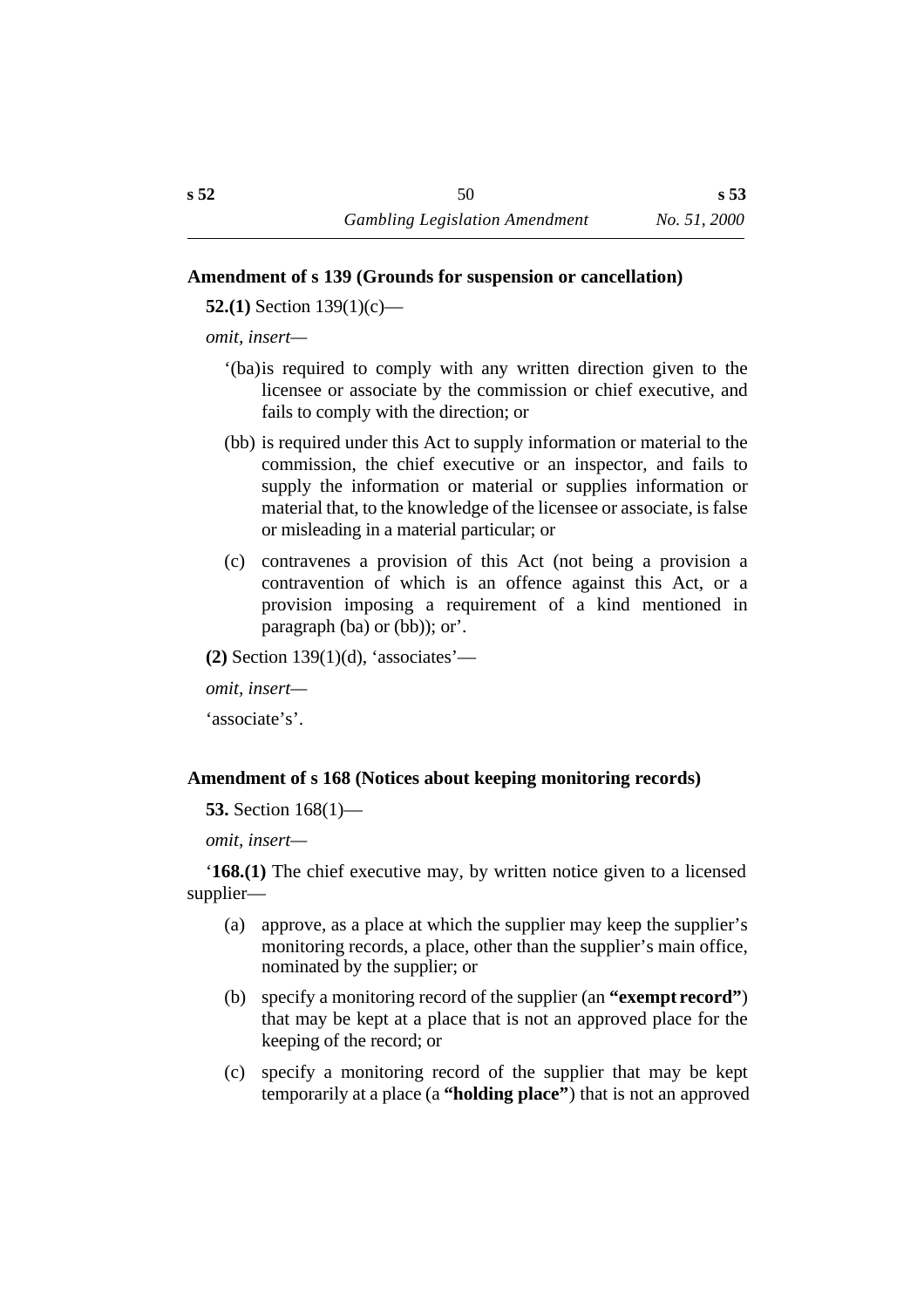**s 55**

- (d) approve the keeping of information contained in a monitoring record of the supplier in a way different from the way the information was originally kept; or
- (e) approve the destruction of a monitoring record the chief executive considers need not be kept.'.

## **˙Replacement of s 169 (Places at which monitoring records to be kept)**

**54.** Section 169—

*omit, insert—*

## ˙'**Places at which monitoring records to be kept**

'**169.(1)** A licensed supplier must keep the supplier's monitoring records at a place that is an approved place for the keeping of the records.

Maximum penalty—40 penalty units.

'**(2)** Subsection (1) does not apply to an exempt monitoring record.'.

## **˙Amendment of s 170 (Period for which monitoring records to be kept)**

```
55. Section 170(1) and (2)—
```
*omit, insert—*

'**170.(1)** A licensed supplier must keep a monitoring record of the supplier for 5 years after the end of the transaction to which the record relates.

Maximum penalty—40 penalty units.

'**(2)** Subsection (1) does not apply to a monitoring record if—

- (a) the information previously contained in the record is kept in another way under an approval of the chief executive; or
- (b) the record has been destroyed under an approval of the chief executive.'.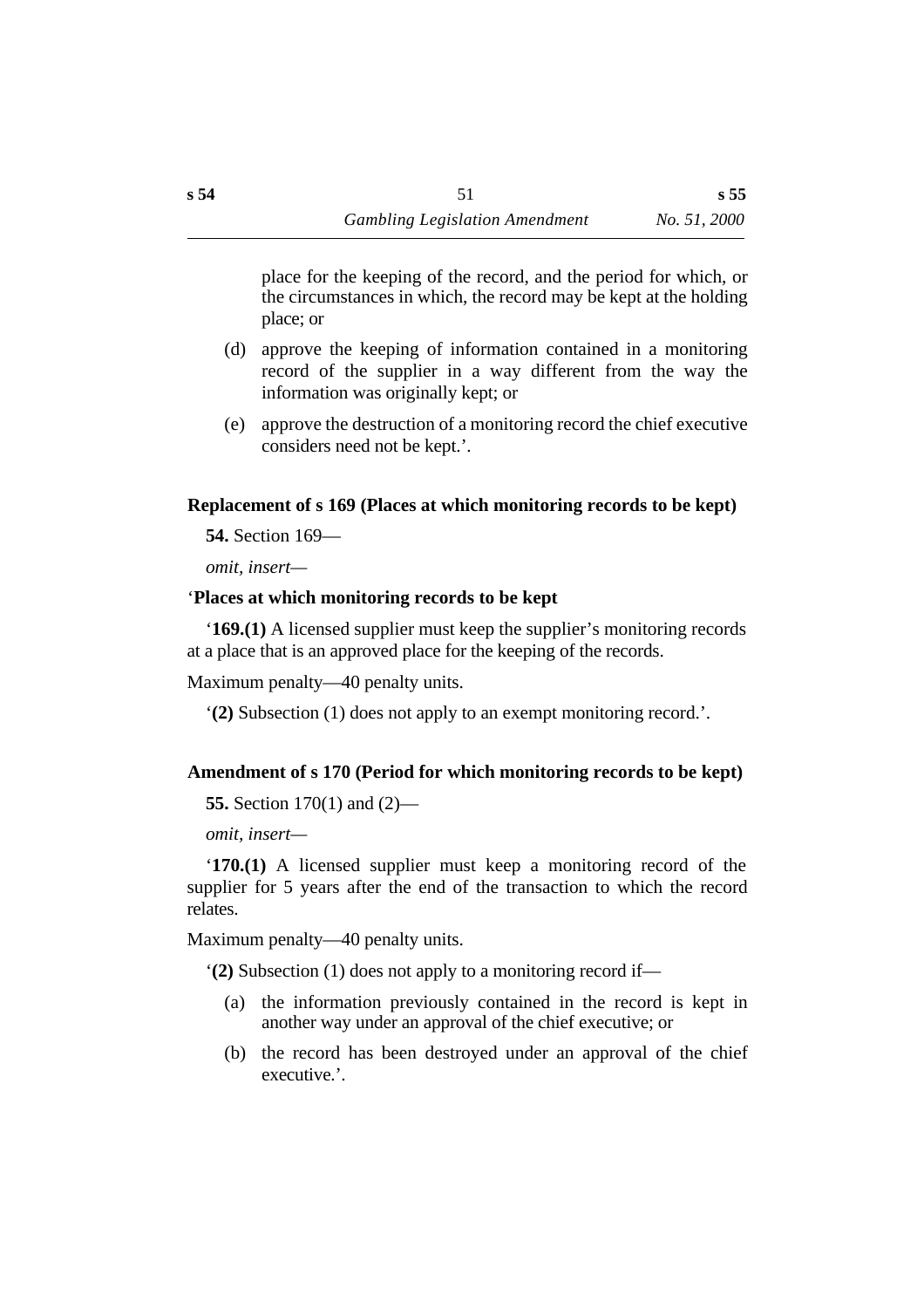#### **˙Amendment of s 195 (Nominees of licensees)**

**56.** Section 195(3)—

*omit, insert—*

'**(3)** A licensee's nominee must, for the licensed premises for which the nominee is the licensee's nominee, ensure the conduct of gaming is in accordance with the authority conferred by the licensee's gaming machine licence.

Maximum penalty for subsection (3)—200 penalty units.'.

## **˙Amendment of s 200 (Recommendation by chief executive about applications)**

**57.** Section 200(5)—

*insert—*

'(f) whether the applicant has, or is able to obtain, the services of persons with appropriate business ability, knowledge or experience to enable the applicant to conduct operations successfully under a licence of the kind to which the application relates.'.

## **˙Amendment of s 227 (Gaming machines not to be played if not installed in gaming machine area)**

**57A.** Section 227(3), from 'the licensee'—

*omit, insert*—

 $\epsilon$ 

- (a) if the gaming machine is part of a multiple site linked jackpot arrangement for which a licensed monitoring operator has an approval for its operation under section 287—the licensed monitoring operator who has the approval; or
- (b) otherwise—the licensee for the gaming machine.

'**(4)** Subsection (3) applies to winnings whether the winnings are attributable to obtaining a winning result or promotions.'.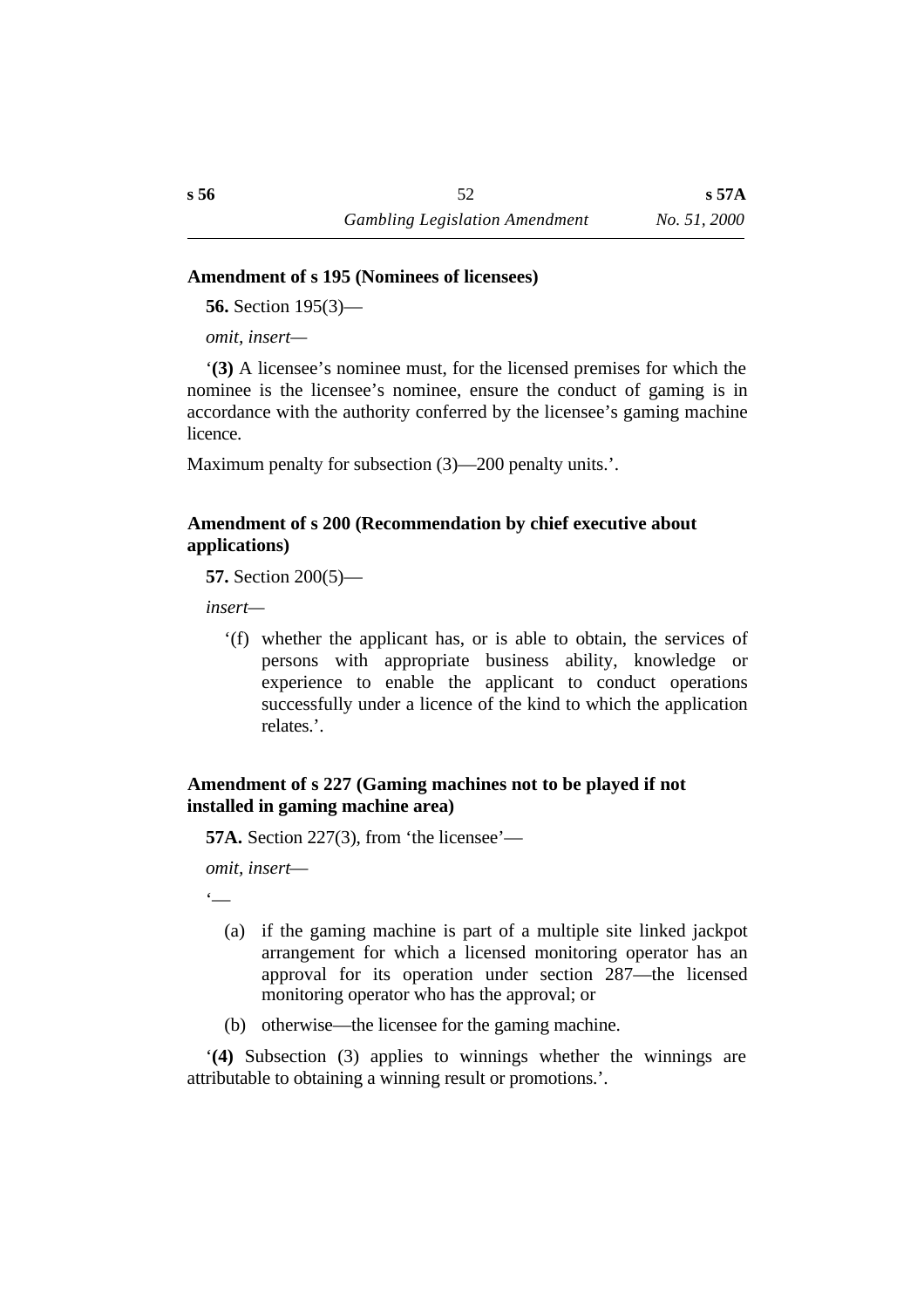### **˙Replacement of s 229 (Advertising gaming)**

**58.** Section 229—

*omit, insert—*

## ˙'**Advertisements related to gaming**

'**229.(1)** This section applies to an advertisement about—

- (a) gaming; or
- (b) the conduct of gaming; or
- (c) the manufacture, assembly, sale, supply, installation, alteration, obtaining, possession, operation, use, adjustment, maintenance or repair of gaming equipment.

'**(2)** A person who publishes, or authorises the publication of, an advertisement to which this section applies must take reasonable steps to ensure the advertisement—

- (a) is not indecent or offensive; and
- (b) is based on fact; and
- (c) is not false, deceptive or misleading in a material particular.'.

## **˙Amendment of s 230 (Directions about advertising)**

## **59.** Section 230(1)—

*omit, insert—*

'**230.(1)** If the chief executive reasonably believes an advertisement to which section 229 applies does not comply with that section, the chief executive may direct the person appearing to be responsible for authorising the advertisement to take appropriate steps—

- (a) to stop publication of the advertisement; or
- (b) to change the advertisement.'.

## **˙Amendment of s 235 (Hours of gaming)**

**60.(1)** Section 235(a)—

*omit, insert—*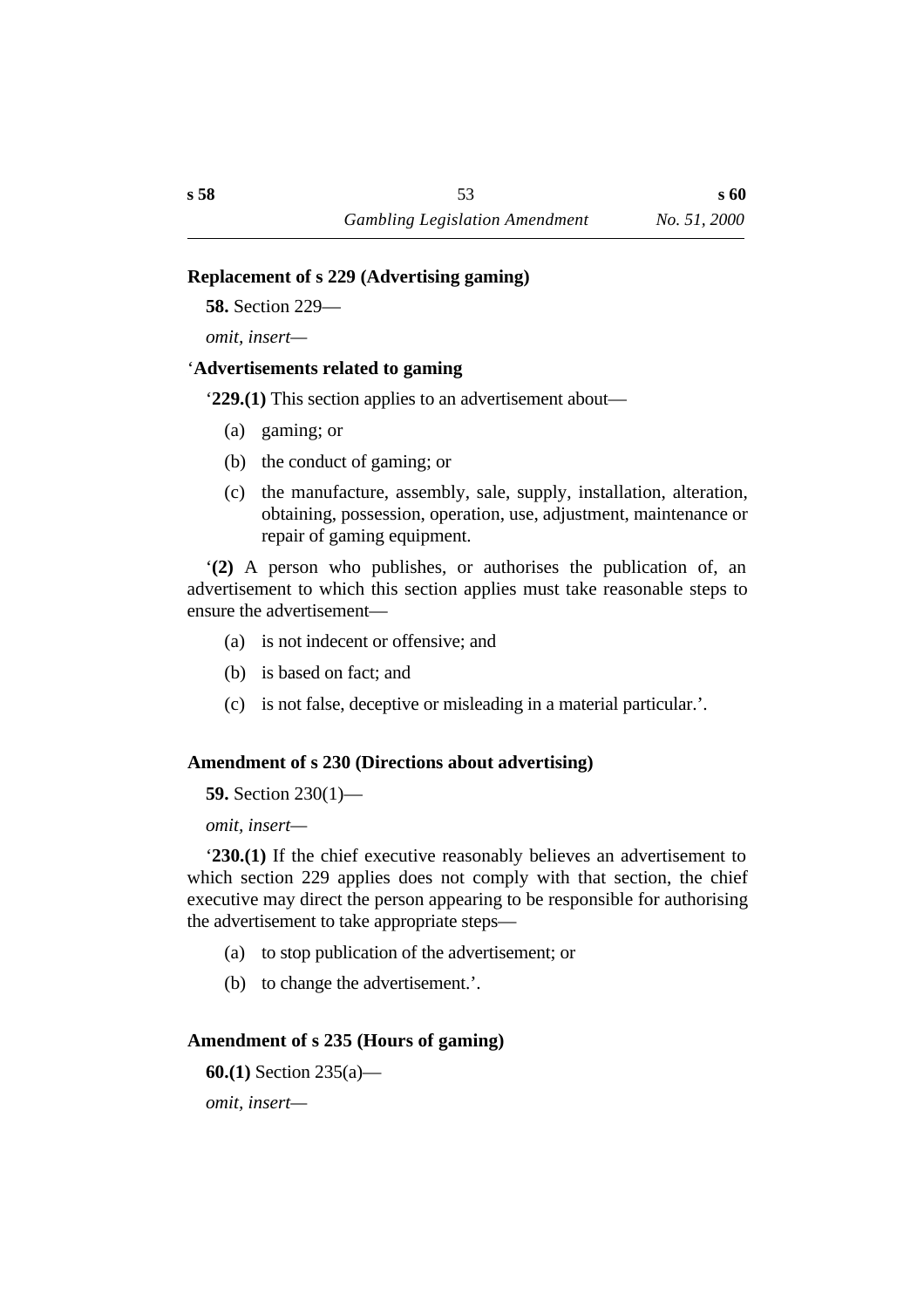'(a) outside the hours of gaming fixed for the licensed premises by the commission; or'.

**(2)** Section 235—

*insert—*

'**(2)** The hours of gaming fixed for licensed premises can not extend to any time when, under the liquor licence relating to the premises, liquor is not permitted to be consumed in the licensed premises.'.

## **˙Amendment of s 238 (Licensees or employees not to extend credit)**

**61.** Section 238—

*insert—*

'**(3)** If a cash advance is made to a person in circumstances where a licensee or an employee of a licensee knows, or ought reasonably to know, that the person intends to use the cash advance for gaming, the licensee or employee must not represent that the cash advance was made for some other purpose.

Maximum penalty for subsection (3)—200 penalty units.'.

# **˙Insertion of new s 242A**

**62.** After section 242—

*insert—*

# ˙'**Unclaimed payments**

'**242A.(1)** If a person entitled to a non-monetary payment in relation to playing a gaming machine does not collect the payment within 3 months after the person becomes entitled to the payment, the relevant person may—

- (a) dispose of the payment by public auction or tender or in some other way approved by the chief executive; and
- (b) pay for the disposal from the proceeds of sale.

'**(2)** Also, the relevant person must deal with any amount remaining from the proceeds of sale as required under subsection (4).

Maximum penalty—100 penalty units.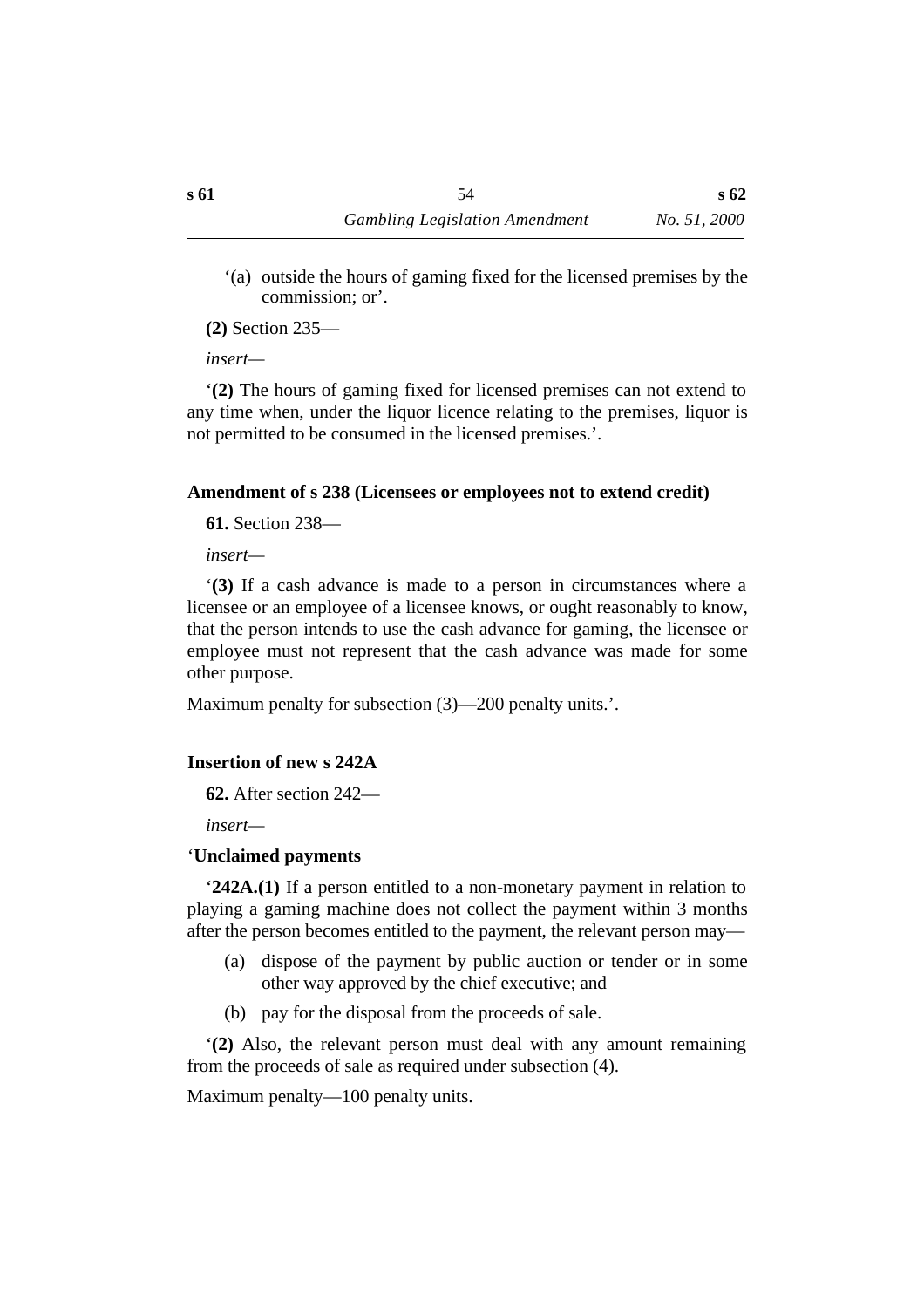'**(3)** If a person is entitled to a monetary payment in relation to playing a gaming machine and the amount is not paid within 3 months after the person becomes entitled to the payment, the relevant person must, within 14 days after the end of the 3 months, deal with the amount as required under subsection (4).

Maximum penalty—100 penalty units.

'**(4)** The relevant person must, for an amount mentioned in subsection  $(2)$  or  $(3)$ —

- (a) if the relevant person knows who is entitled to receive the amount and the person's whereabouts—pay the amount to the person; or
- (b) if the relevant person knows who is entitled to receive the amount, but the relevant person does not know the person's whereabouts—pay the amount into the designated departmental account; or
- (c) if the relevant person does not know who is entitled to receive the amount—pay the amount into the designated departmental account.
- '**(5)** In this section—
- **"designated departmental account"** means a departmental financial institution account of the department designated under a regulation as the account to which payments are to be made under subsection  $(4)(b)$ or  $(c)$ .

**"payment"** does not include promotions.

## **"relevant person"** means—

- (a) for a multiple site linked jackpot arrangement—the licensed operator; or
- (b) otherwise—the licensee.'.

# **˙Amendment of s 243 (Gaming by employees of licensees)**

**62A.(1)** Section 243(1)(b), after 'winning result is'—

*insert—*

', or promotions are,'.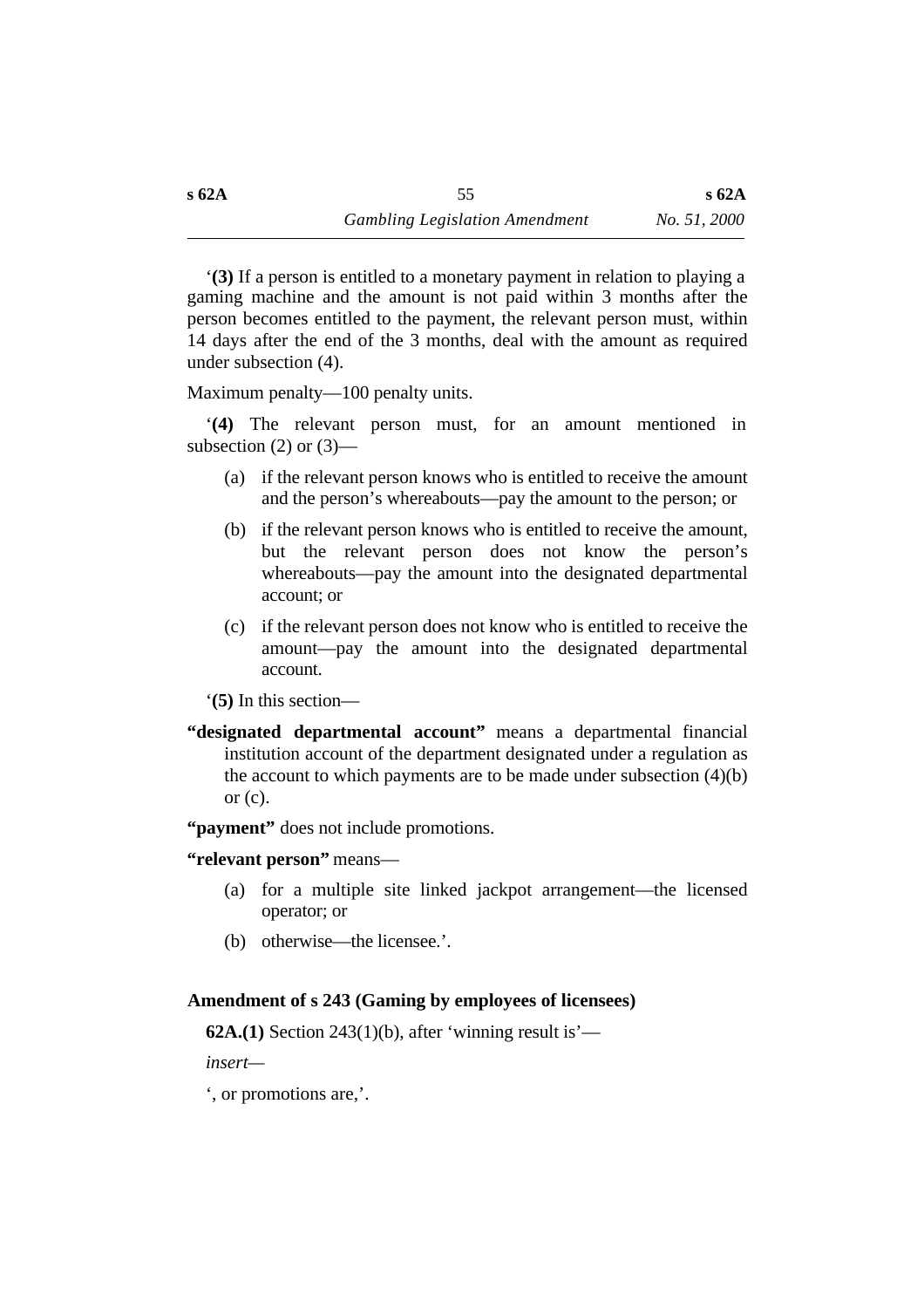**(2)** Section 243(2)—

*omit, insert*—

'**(2)** No amount is payable to the employee for the winning result or promotions, and any winnings produced by obtaining the winning result or because of the promotions remain the property of—

- (a) if the gaming machine is part of a multiple site linked jackpot arrangement for which a licensed monitoring operator has an approval for its operation under section 287—the licensed monitoring operator who has the approval; or
- (b) otherwise—the licensee.'.

## **˙Amendment of s 245 (Notices and reports about payout refusal decisions)**

**63.(1)** Section 245(3), penalty, 'for subsection (3)'—

*omit.*

**(2)** Section 245—

*insert—*

'**(4)** However, the involved licensee is not required to give a copy of the report to the involved licensed monitoring operator if the involved licensee overrules the decision of the gaming employee.'.

## **˙Amendment of s 249 (Effect of reviews on payout refusal decisions)**

**64.(1)** Section 249(1)(b)—

*omit, insert—*

'(b) this Act applies to the responsible licensed person in relation to the displayed win to which the payout refusal decision related as if the decision had not been made.'.

**(2)** Section 249(2)(b)—

*omit, insert—*

'(b) this Act applies to the responsible licensed person in relation to the displayed win to which the payout refusal decision related as if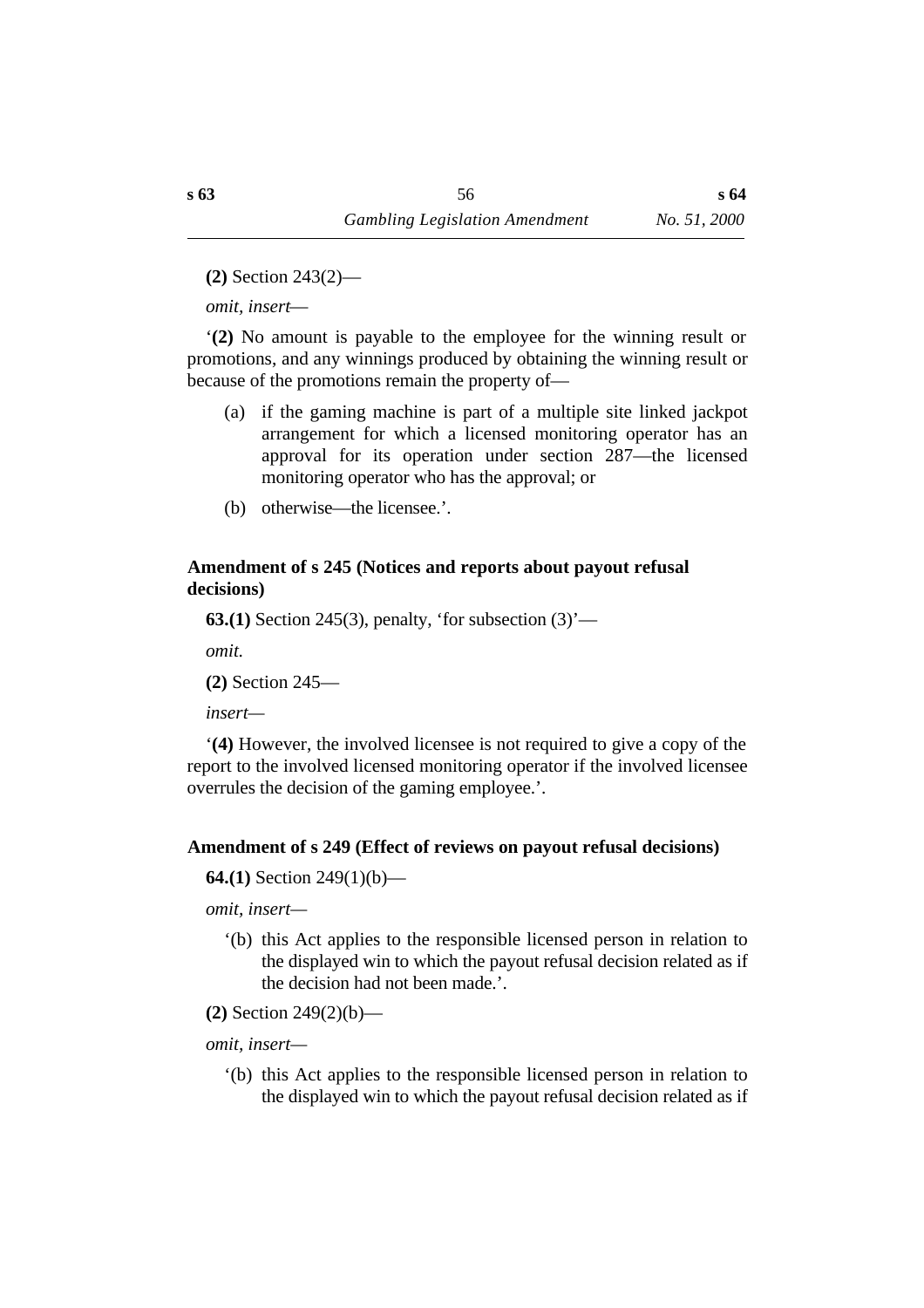the decision had not been made.'.

**(3)** Section 249—

*insert—*

'**(4)** In this section—

## **"responsible licensed person"** means—

- (a) if the relevant gaming machine is not part of a multiple site linked jackpot arrangement for which a licensed monitoring operator has an approval for its operation under section 28715—the licensee of the licensed premises on which the gaming machine is installed; or
- (b) if the relevant gaming machine is part of a multiple site linked jackpot arrangement for which a licensed monitoring operator has an approval for its operation under section 287—the licensed monitoring operator who has the approval for the operation of the arrangement.'.

## **˙Amendment of s 265 (Manufacture, sale, supply, obtaining or possession of gaming machines)**

**65.(1)** Section 265(2), (3) and (4)—

*omit, insert—*

'**(2)** A person must not, except with the chief executive's written approval—

- (a) buy or otherwise acquire a gaming machine; or
- (b) sell or otherwise dispose of a gaming machine; or
- (c) be in possession of a gaming machine.

Maximum penalty—200 penalty units.'.

**(2)** Section 265(13)—

*omit, insert—*

'**(13)** In this section—

<sup>15</sup> Section 287 (Requirements for approvals for linked jackpot arrangements)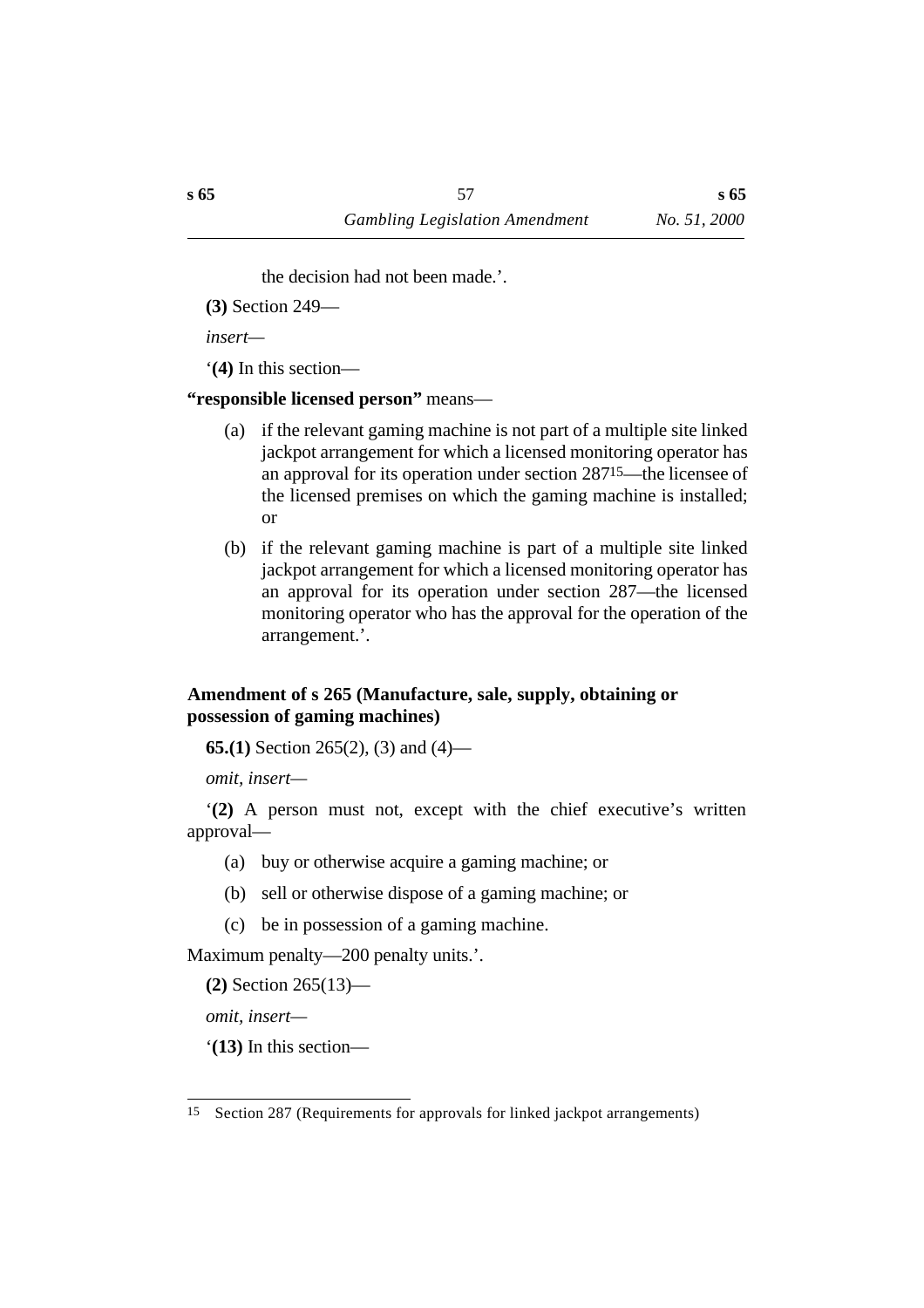**"lease"** includes—

- (a) a hire-purchase agreement under the *Hire-purchase Act 1959*; or
- (b) any other contractual bailment.'.

## **˙Insertion of new s 265A**

**66.** After section 265—

*insert—*

## ˙'**Dealing with gaming equipment etc. by monitoring operators and approved financiers**

'**265A.(1)** A licensed monitoring operator or an approved financier is authorised to—

- (a) obtain and be in possession of gaming machines, linked jackpot equipment and restricted components; and
- (b) sell or supply, on written order, gaming machines, linked jackpot equipment or restricted components to a person in another State or Territory or a country where possession of the gaming machines, linked jackpot equipment or restricted components by that person is lawful.

'**(2)** A licensed monitoring operator is also authorised to manufacture linked jackpot equipment.'.

## **˙Amendment of s 267 (Possession etc. of gaming machines and restricted components by by licensed major dealers)**

**67.(1)** Section 267, heading, 'by by'

*omit, insert*—

'**by**'.

**(2)** Section 267(1)(b)(i)—

*omit, insert—*

'(i) gaming machines or linked jackpot equipment to a licensed major dealer; and'.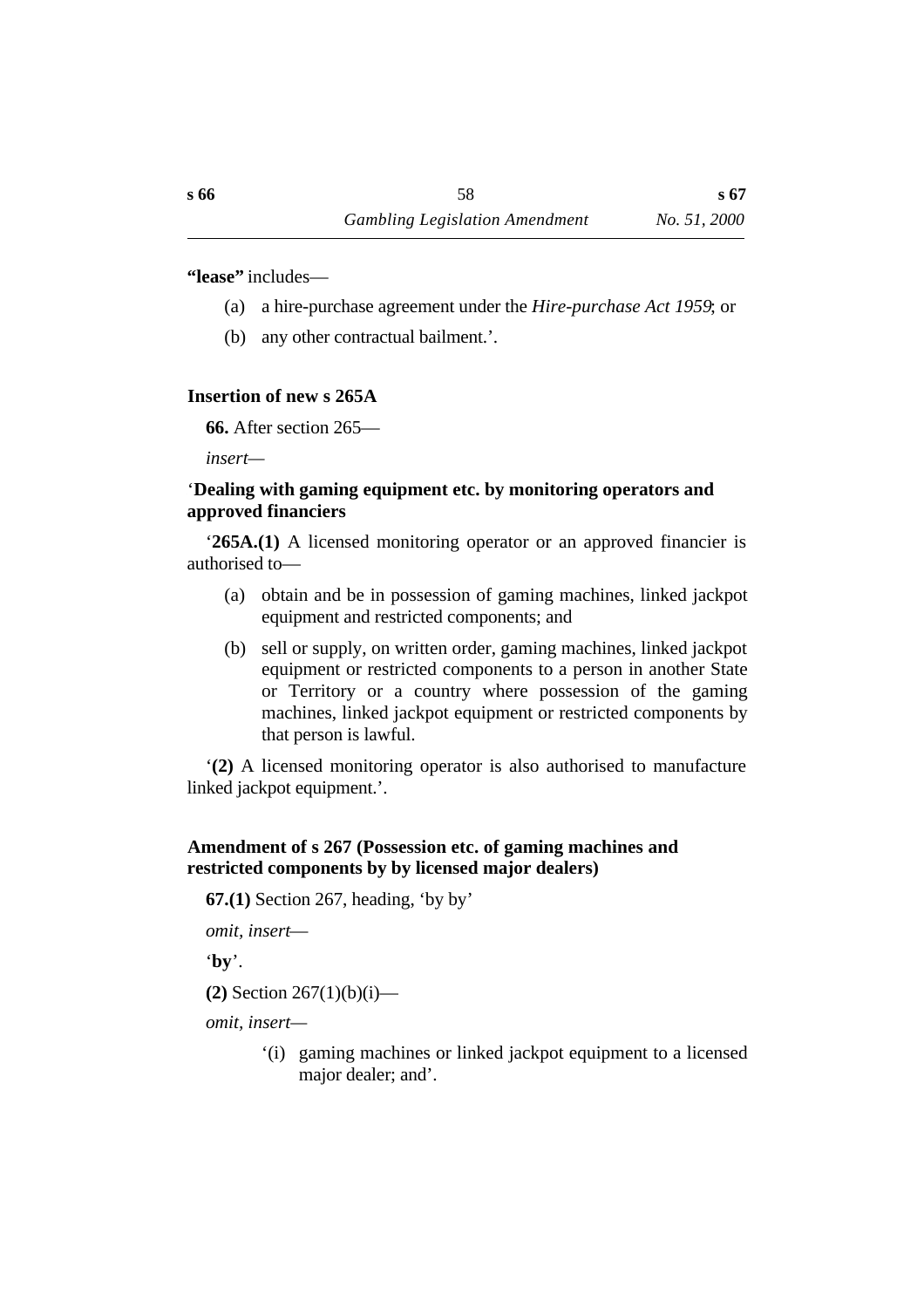**(3)** Section 267(1)(b)(iii)—

*omit, insert—*

'(iii) linked jackpot equipment or restricted components to a licensed service contractor, licensed repairer or other person authorised under this Act to obtain and be in possession of the equipment or components; and'.

```
(4) Section 267—
```
*insert—*

'**(2A)** An application for the approval of premises must be made in the way prescribed under a regulation.'.

## **˙Amendment of s 271 (Possession etc. of gaming machines and restricted components by licensees)**

```
68. Section 271(1)(c)—
```
*omit, insert—*

'(c) supply restricted components to—

- (i) another licensee; or
- (ii) another person authorised under this Act to obtain and be in possession of the restricted components.'.

# **˙Omission of ss 278–280**

**69.** Sections 278, 279 and 280—

*omit.*

# **˙Amendment of s 281 (Approval and rejection of gaming machines and games)**

**70.** Section 281(1)—

*omit.*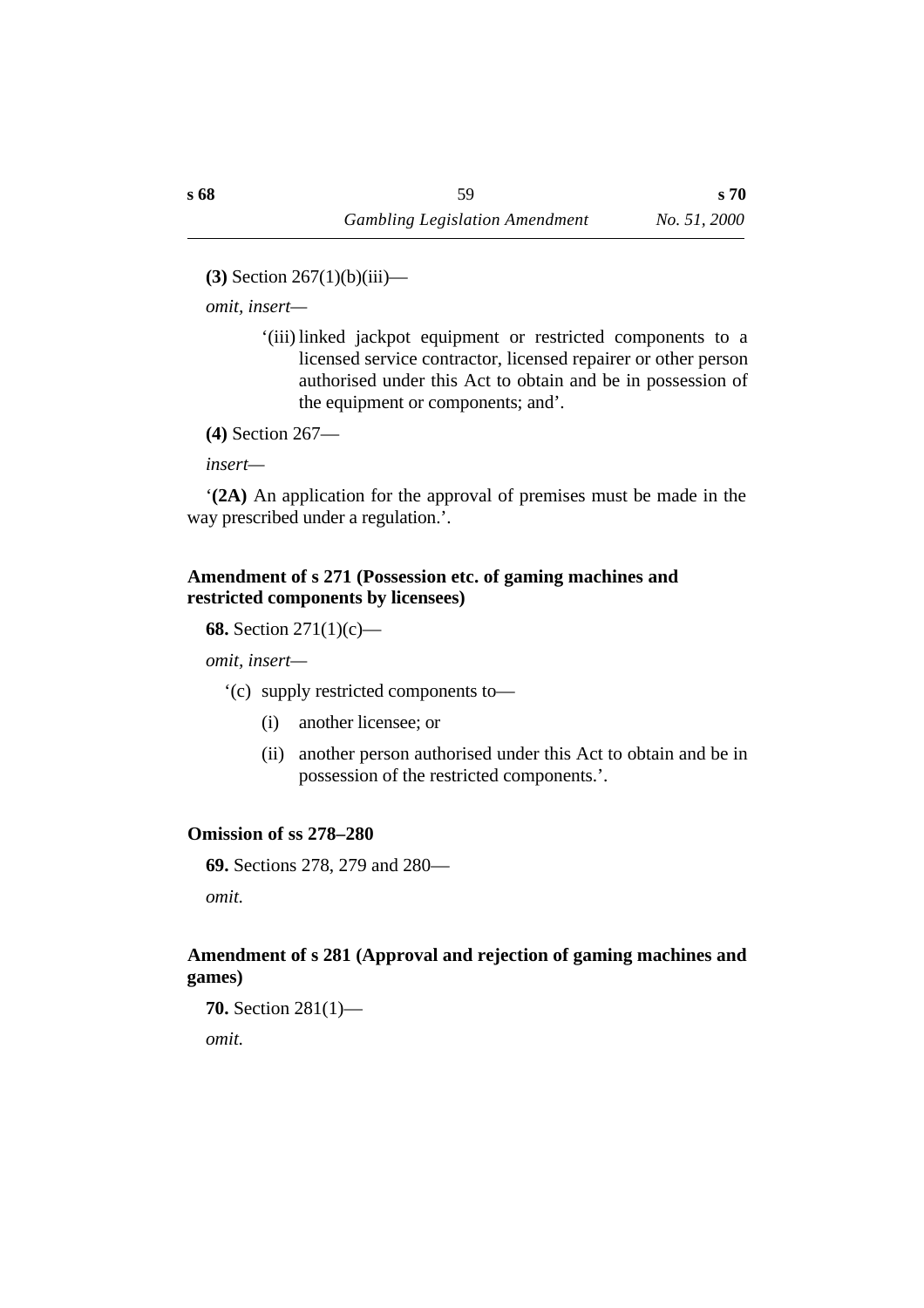#### **˙Amendment of s 283 (Changes to percentage returns)**

**71.** Section 283—

*insert—*

'**(2A)** If—

- (a) a gaming machine (the **"new machine"**) is installed on licensed premises; and
- (b) the gaming machine has the same game and betting unit as another gaming machine (the **"old machine"**) previously installed on the licensed premises; and
- (c) the percentage return to players differs between the new machine and the old machine;

the licensee is taken to have changed the percentage return to players under subsection (1) for the new machine.'.

## **˙Amendment of s 284 (Withdrawal of approval of gaming machine types and games)**

**72.** Section 284(1)(a)—

*omit, insert—*

'(a) the person who submitted the gaming machine type or game under section 281; and'.

## **˙Amendment of s 287 (Requirements for approvals for linked jackpot arrangements)**

**72A.** Section 287(3) and (10)—

*omit.*

## **˙Amendment of s 305 (Associated documents for audit report for category 2 licensee)**

**73.(1)** Section 305, heading—

*omit, insert—*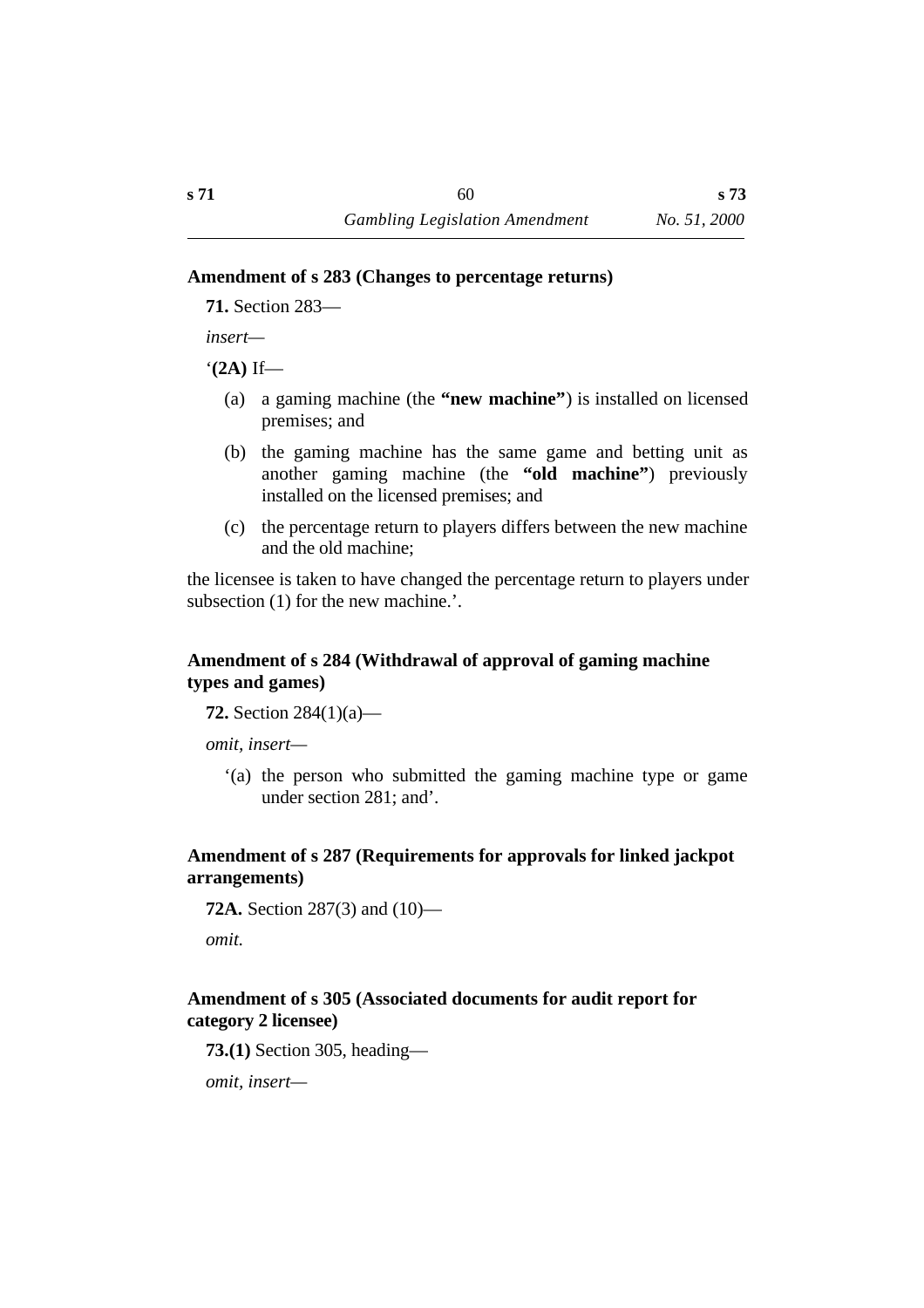### '**Community benefit statement and other associated documents for audit report for category 2 licensee**'.

**(2)** Section 305(1)(d)—

*omit, insert—*

- '(d) a copy of any balance sheet, financial statement, auditor's report or other statement or report, relating to the licensee's annual general meeting for the financial year; and
- (e) if the licensee operates more than a number of gaming machines fixed for this paragraph under a regulation—a community benefit statement detailing all financial contributions made, and other support given, during the financial year to charitable, sporting, recreational and other community associations and initiatives.'.

**(3)** Section 305—

*insert—*

'**(1A)** The profit and loss statement to be given to the chief executive under subsection  $(1)(c)$ —

- (a) must distinguish between revenue received from the sale of liquor for consumption on the licensed premises and the revenue received from the sale of liquor for consumption off the licensed premises; and
- (b) must comply with any other reasonable requirements notified in writing to the licensee by the chief executive.'.

**(4)** Section 305(6), definition "general operations"—

*omit, insert—*

- ' **"general operations"**, of a licensee, means operations conducted by the licensee—
	- (a) under the licensee's gaming machine licence; or
	- (b) in relation to the conduct of—
		- (i) keno games under a keno licence; or
		- (ii) wagering under the *Wagering Act 1998*; or
		- (iii) general gaming operations under the *Charitable and Non-Profit Gaming Act 1999*; or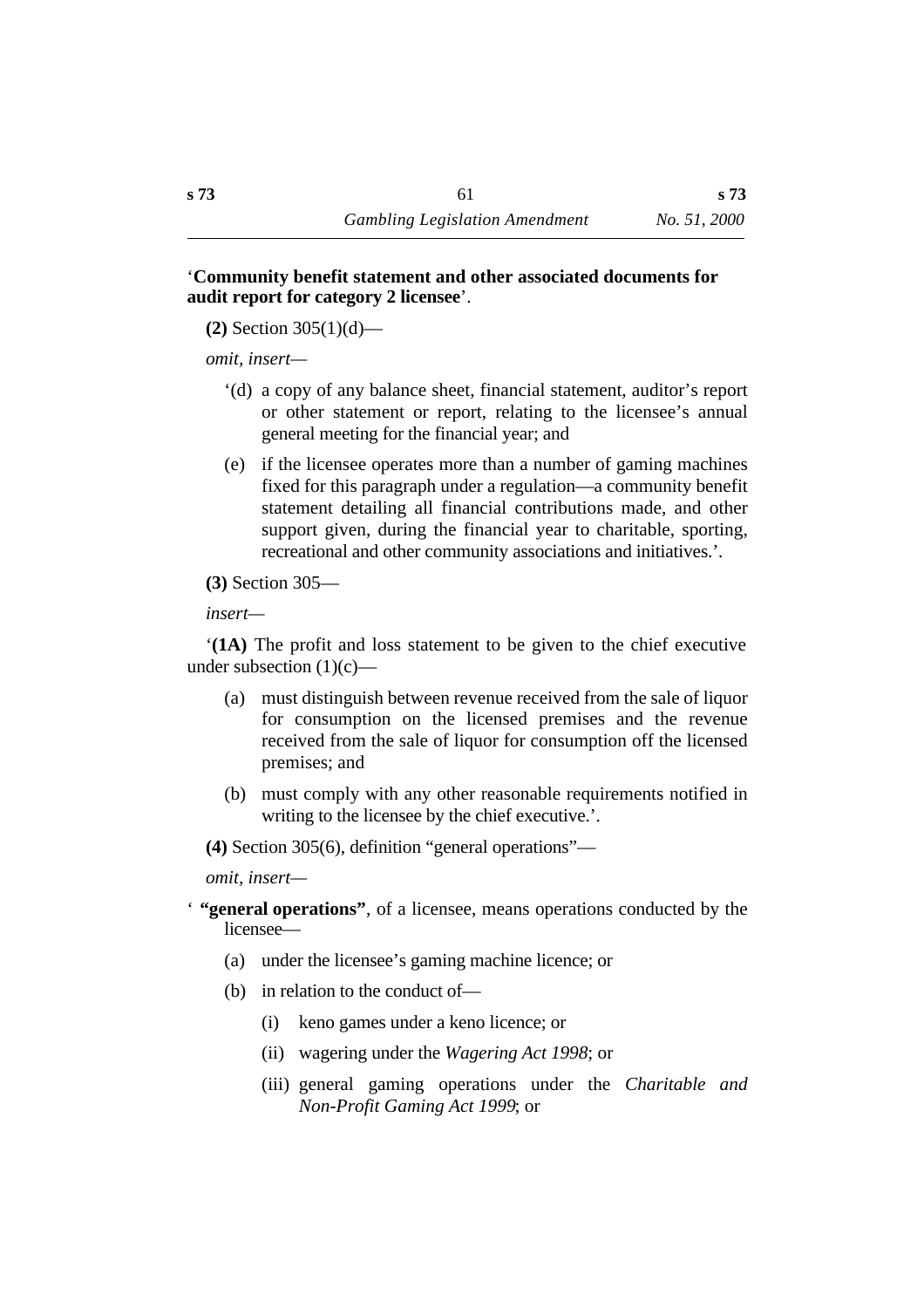- (c) relating to the supply of—
	- (i) liquor and other beverages; and
	- (ii) food.'.

## **˙Amendment of s 306 (Further information about audit report or associated documents)**

**74.(1)** Section 306(3)(a)—

*omit, insert—*

'(a) the matter relates to the person's general operations; and'.

**(2)** Section 306—

*insert—*

'**(7)** In this section—

**"general operations"** has the same meaning as in section 305.'.

#### **˙Omission of s 311 (Monthly fees)**

```
75. Section 311—
```
*omit.*

#### **˙Replacement of ss 314–316**

**76.** Sections 314 to 316—

*omit, insert—*

## ˙'**Community investment fund**

'**314.(1)** The community investment fund is established.

'**(2)** Each month, the Minister must pay into the fund a percentage of all gaming machine tax for the previous month paid to the chief executive by all licensees.

'**(3)** The amounts paid into the fund are administered receipts.

'**(4)** The percentage mentioned in subsection (2) is the percentage prescribed under a regulation.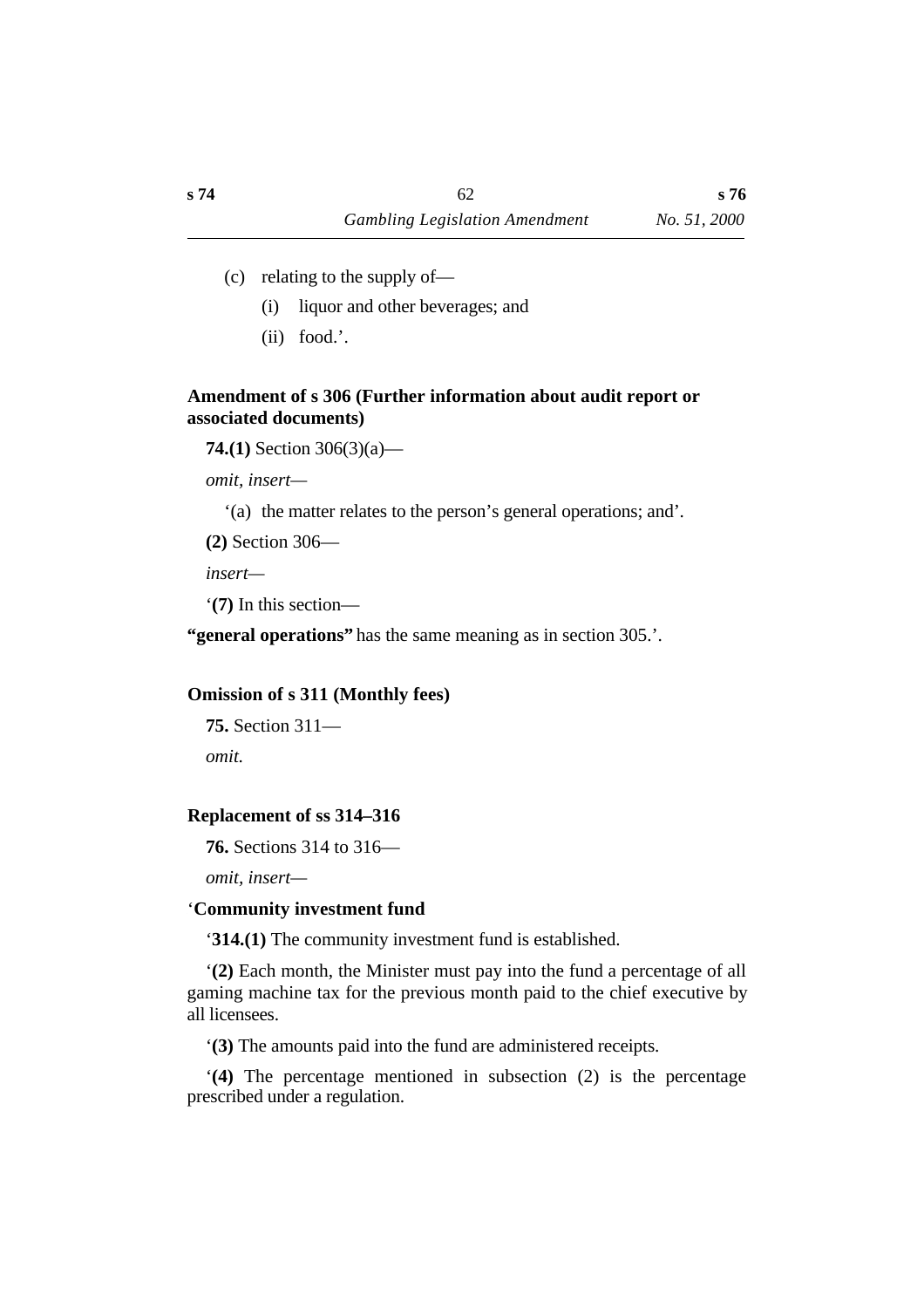**s 77**

## ˙'**Gambling community benefit fund**

'**315.(1)** The gambling community benefit fund is established.

'**(2)** The amounts paid into the fund are administered receipts.

## ˙'**Gambling Community Benefit Committee**

'**316.** The Minister responsible for the administration of the gambling community benefit fund—

- (a) must establish a committee called the Gambling Community Benefit Committee; and
- (b) may decide—
	- (i) the membership of the committee; and
	- (ii) how it is to operate.'.

## **˙Amendment of s 317 (Payment of monthly fees, taxes etc.)**

**77.(1)** Section 317, heading—

*omit, insert—*

## '**Payment of taxes etc.**'.

**(2)** Section 317(1)—

*omit, insert—*

'**317.(1)** Subject to subsections (2) and (3), a licensee must ensure that the chief executive receives on or before the day prescribed for each month an amount not less than the total amount of—

- (a) the monthly gaming tax payable by the licensee; and
- (b) any penalty payable by the licensee under section 319 on or before that day; and
- (c) any gaming tax or penalty payable by the licensee and remaining unpaid at the end of the day, prescribed under a regulation, of the preceding month.'.

**(3)** Section 317(4), 'monthly fees,'—

*omit*.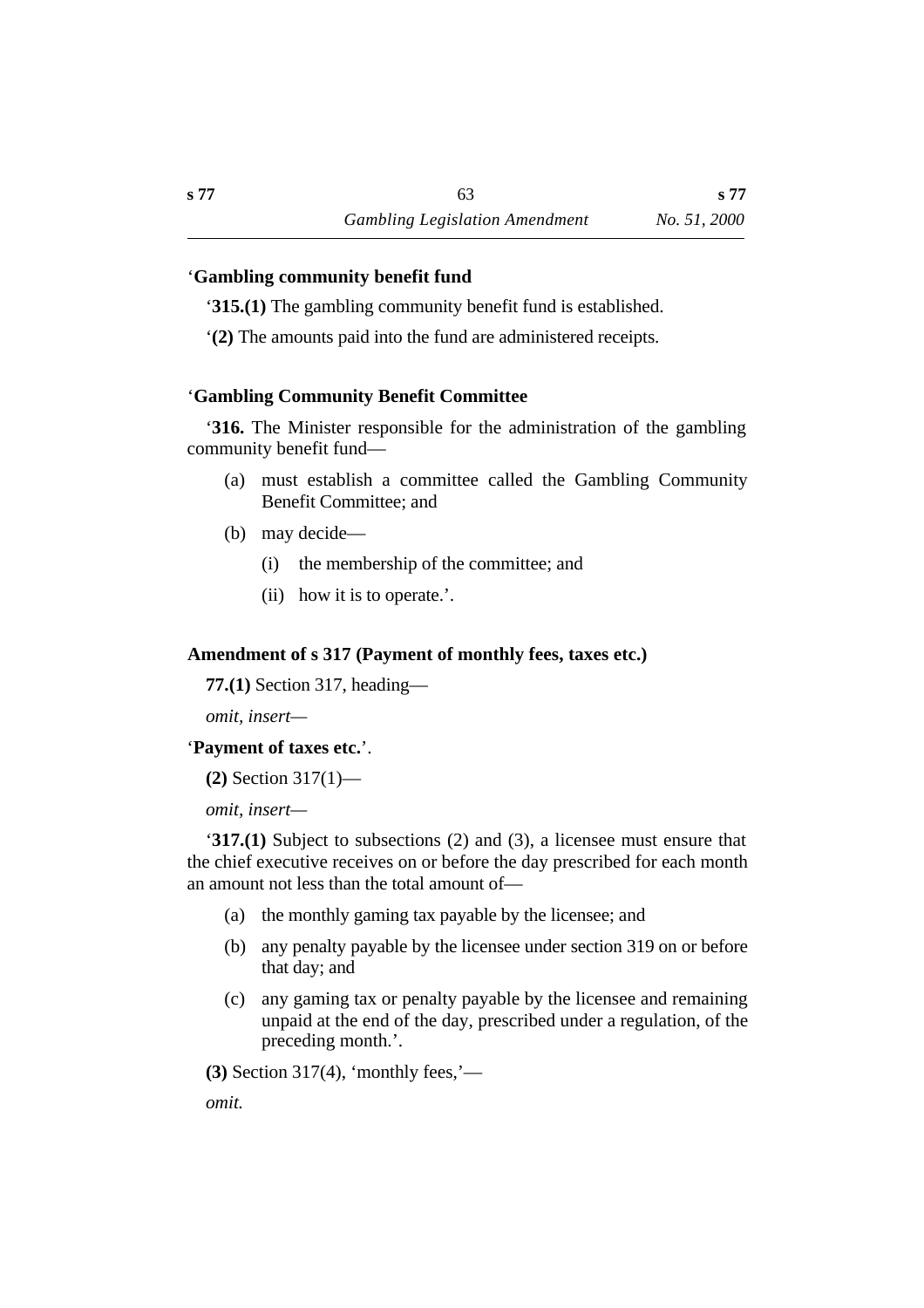#### **˙Amendment of s 322 (Disposition of fees etc.)**

**78.(1)** Section 322(2), 'monthly fee,'—

*omit*.

**(2)** Section 322(3), 'monthly fees,'—

*omit*.

**(3)** Section 322(5) and (6)—

*omit, insert—*

'**(5)** The Minister may cause amounts to be paid out of the community investment fund for—

- (a) gambling research and dealing with social issues arising from gambling (including research into the effectiveness of responsible gambling initiatives); and
- (b) the gambling community benefit fund; and
- (c) programs of State-wide significance, including job creation, community renewal and crime prevention.

'**(6)** The Minister may, having regard to the recommendation of the Gambling Community Benefit Committee, cause amounts to be paid out of the gambling community benefit fund for the benefit of the community.

'**(7)** Amounts may be paid under subsection (4), (5) or (6) without further appropriation. '.

## **˙Amendment of s 323 (Adjustment of monthly fees etc. in certain circumstances)**

**79.(1)** Section 323, heading—

*omit, insert—*

#### '**Adjustment of assessment in certain circumstances**'.

**(2)** Section 323, 'monthly fees,'—

*omit*.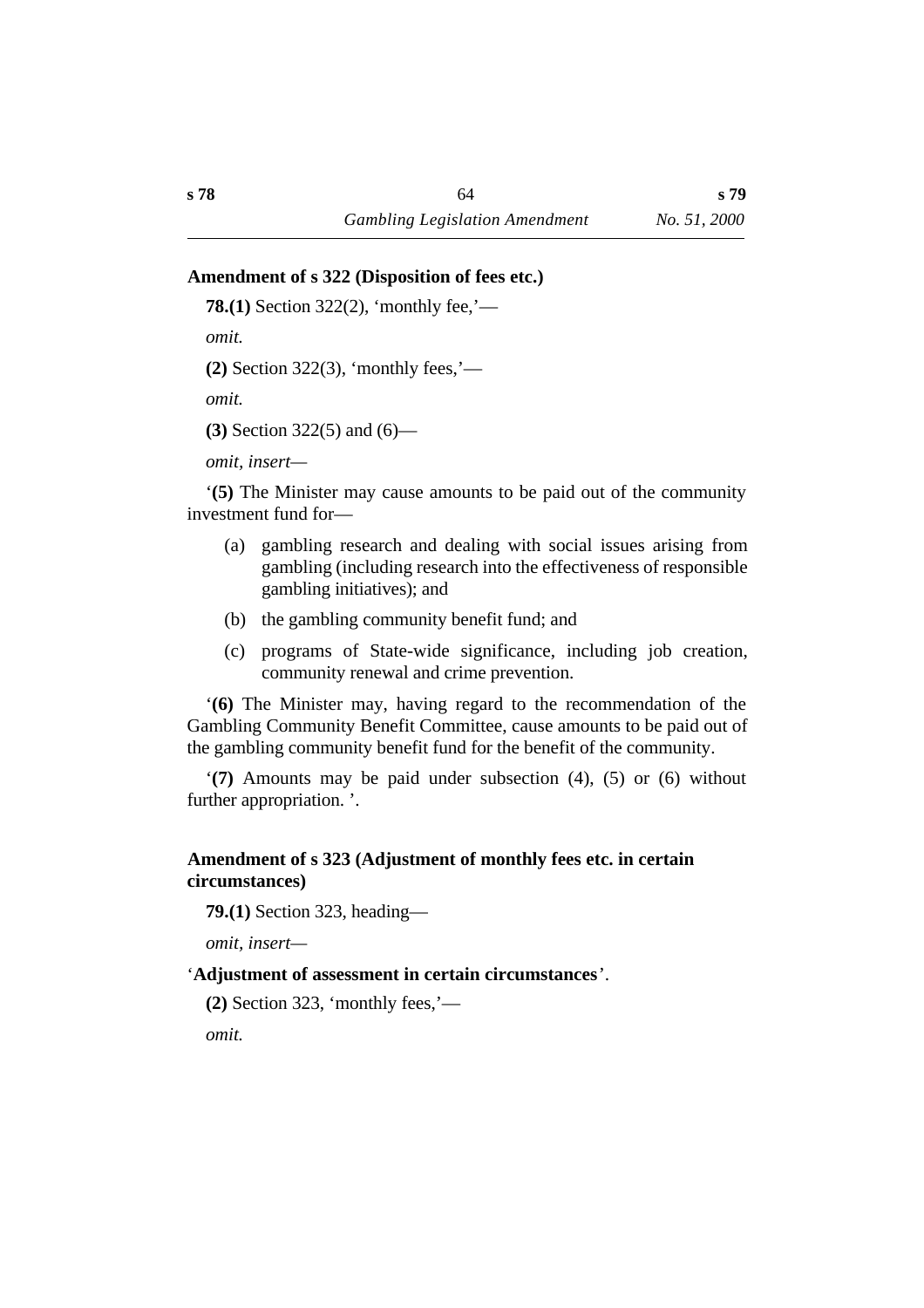#### **˙Amendment of s 324 (Recovery of fees and taxes)**

**80.(1)** Section 324, heading—

*omit, insert—*

### '**Recovery of taxes and penalties**'.

**(2)** Section 324(1), 'monthly fees,'—

*omit*.

## **˙Replacement of s 327 (Directions to licensees and operators)**

**81.** Section 327—

*omit, insert—*

## ˙'**Directions**

'**327.(1)** The commission or the chief executive may, by written notice, give directions to—

- (a) a licensee about the conduct of gaming or the administration of the licensee's licensed premises; or
- (b) a licensed monitoring operator about the conduct of gaming or supplying basic monitoring services to a licensee; or
- (c) a licensed major dealer or licensed secondary dealer about the manufacture, assembly, sale, supply, installation, alteration, obtaining, possession, operation, use, adjustment, maintenance or repair of gaming equipment; or
- (d) a licensed service contractor or licensed repairer about the installation, alteration, adjustment, maintenance or repair of gaming equipment; or
- (e) any other person who holds a licence or authority under this Act about the conduct of gaming.

'**(2)** A person to whom a notice is given must comply with the directions of the commission or the chief executive under subsection (1).

## Maximum penalty—200 penalty units.

'**(3)** If a person who has been convicted of an offence of failing to comply with directions given under subsection (1), continues to fail to so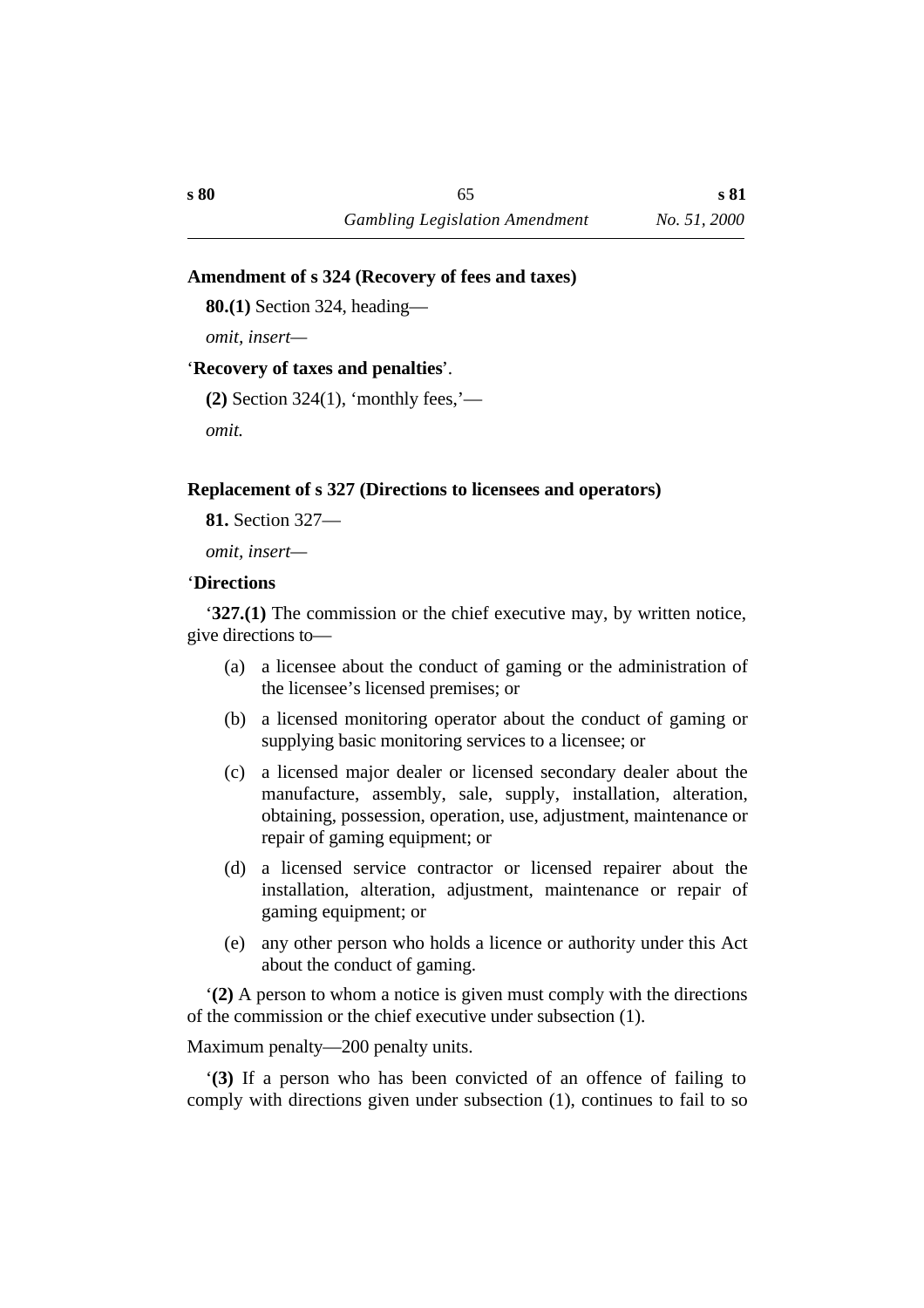comply, the person commits an offence against this Act.

Maximum penalty for subsection (3)—20 penalty units for each day on which the failure continues.'.

## **˙Amendment of s 338 (Certain persons not to play gaming machines)**

**81A.** Section 338(5), from 'the licensee'—

```
omit, insert—
```
 $\epsilon$ 

- (a) if the gaming machine is part of a multiple site linked jackpot arrangement for which a licensed monitoring operator has an approval for its operation under section 287—the licensed monitoring operator who has the approval; or
- (b) otherwise—the licensee.

'**(5A)** Subsection (5) applies to winnings whether the winnings are attributable to obtaining a winning result or promotions.'.

## **˙Amendment of s 356 (Proceedings for offences)**

**82.** Section 356(8)—

*omit, insert—*

'**(8)** In this section—

**"serious offence"** means an offence against section 102, 227(1), 265(1) or (8), 267(3), 268(2), 271(2), 286(1) or (2), 287(8), 290(1) or (2), 291(1), (3) or (4), 292(1), 294(1) or (3), 325, 346, 349 or 350.'.

## **˙Amendment of s 362 (Disclosure of criminal history)**

**83.(1)** Section 362(a), '49(2) or (4)'—

*omit, insert—*

'an investigation under section 49'.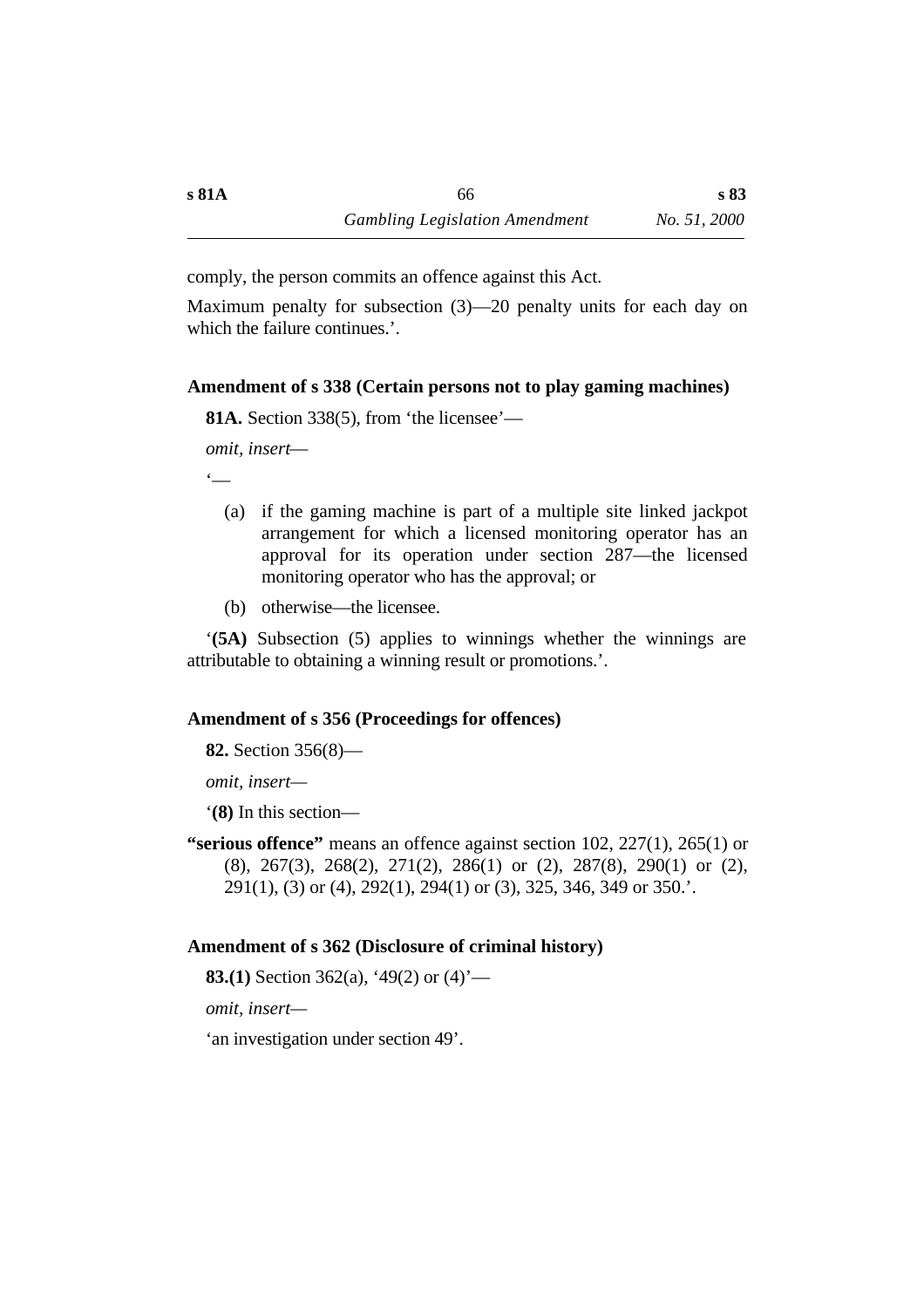**(2)** Section 362(d), (e) and (f)—

*omit, insert—*

'(d) is required to submit information or material, or additional information or material, under section 49(4), 57(2), 58(1), 93(2),  $200(2)$ ,  $201(2)$  or  $213(1)$ ;'.

## **˙Insertion of new pt 12, div 4**

**84.** After section 391—

*insert—*

### † '*Division 4—Provisions for Gambling Legislation Amendment Act 2000*

#### ˙'**Certain gaming machine licences to lapse**

'**392.(1)** This section applies to a gaming machine licence granted before 13 December 1999.

'**(2)** If the licensee under a gaming machine licence to which this section applies has not started to conduct gaming on the licensed premises by the relevant date, the gaming machine licence lapses.

'**(3)** If the licensee under a gaming machine licence to which this section applies has started to conduct gaming on the licensed premises by the relevant date but the full number of gaming machines approved for the licensed premises have not been installed, the number of gaming machines approved for the licensed premises is (subject to an increase or decrease on application under this Act) taken to be the number installed on that date.

'**(4)** The commission may fix a date falling after 13 December 2000 as the relevant date for particular licensed premises if—

- (a) the licensee—
	- (i) applies in writing to the commission before 13 December 2000 for deferment of the relevant date; and
	- (ii) provides the commission with information and materials for which it reasonably asks to help it decide the application; and
- (b) the commission is, after considering the application and any supporting information and materials, satisfied there is good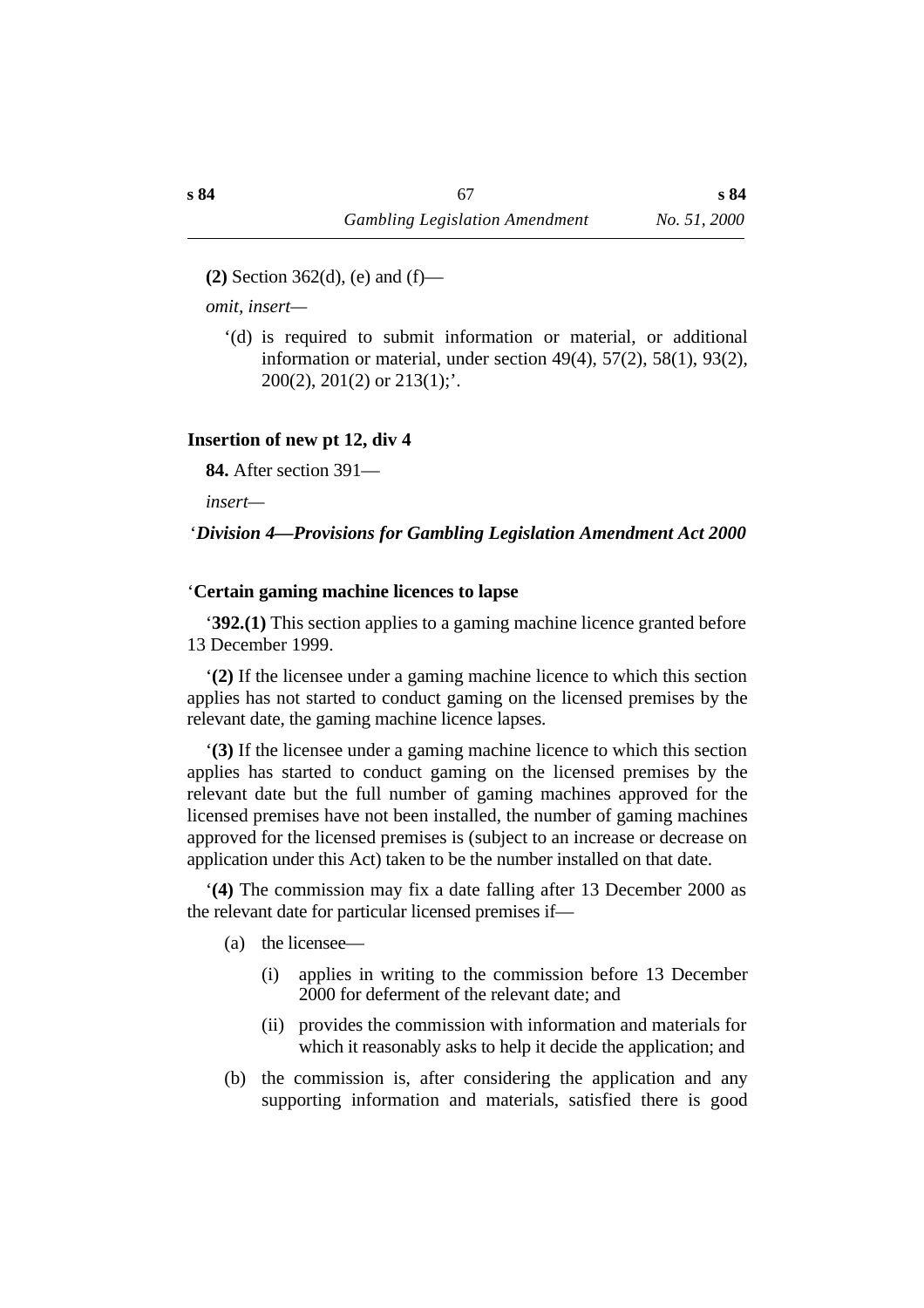reason to allow a deferment of the date for the licensed premises.

*Example of good reasons to allow a deferment—*

The commission might consider the fact that licensed premises are under construction and the construction work is substantially complete or has been delayed for reasons outside the licensee's control are good reasons for deferment of the relevant date.

'**(5)** The commission may grant a deferment of the relevant date on conditions the commission considers appropriate and, if a condition is not complied with, the deferment does not operate beyond the date of the noncompliance.

'**(6)** In this section—

**"relevant date"** means—

- (a) 13 December 2000; or
- (b) for premises for which the commission has fixed a later date under subsection (4)—the date fixed by the commission or an earlier date on which the deferment ceases to operate under subsection (5).

## ˙'**Certain approvals to lapse**

'**393.(1)** This section applies to an approval given by the commission before 28 July 1999 for an increase in the number of gaming machines installed on licensed premises.

'**(2)** If, by the relevant date, no additional gaming machines have been installed under an approval to which this section applies, the approval lapses.

'**(3)** If, by the relevant date, some but not all the additional gaming machines approved under an approval to which this section applies have been installed, the approval is taken to be an approval for an increase in the number of gaming machines to the number installed by that date and to authorise the installation of no further gaming machines.

'**(4)** The commission may fix a date falling after 13 December 2000 as the relevant date for particular licensed premises if—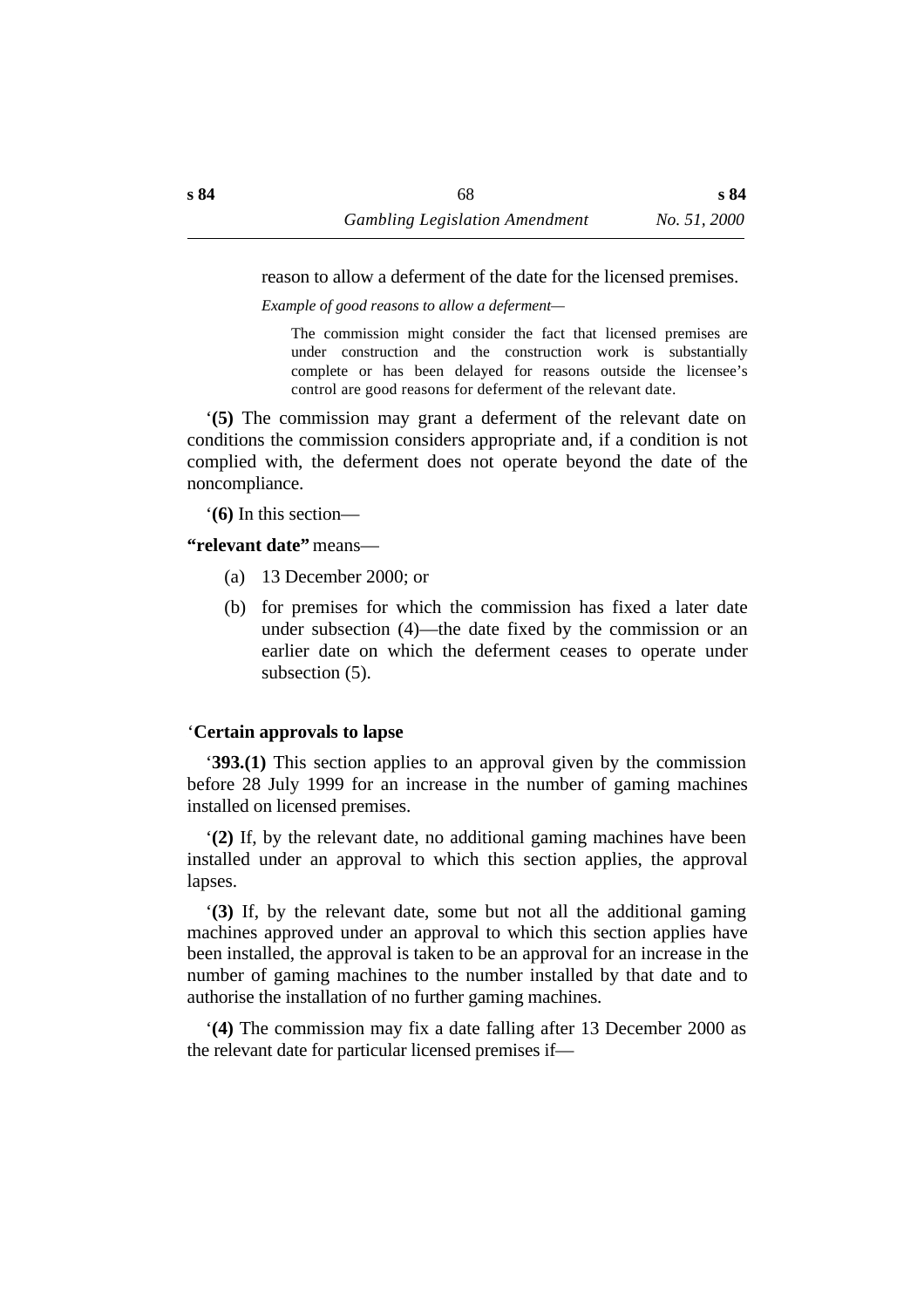- (a) the licensee—
	- (i) applies in writing to the commission before 13 December 2000 for deferment of the relevant date; and
	- (ii) provides the commission with information and materials for which it reasonably asks to help it decide the application; and
- (b) the commission is, after considering the application and any supporting information and materials, satisfied there is good reason to allow a deferment of the date for the licensed premises.

*Example of good reasons to allow a deferment—*

The commission might consider the fact that licensed premises are subject to major renovations or a major extension and the work is substantially complete or has been delayed for reasons outside the licensee's control are good reasons for deferment of the relevant date.

'**(5)** The commission may grant a deferment of the relevant date on conditions the commission considers appropriate and, if a condition is not complied with, the deferment does not operate beyond the date of the noncompliance.

'**(6)** In this section—

**"relevant date"** means—

- (a) 13 December 2000; or
- (b) for premises for which the commission has fixed a later date under subsection (4)—the date fixed by the commission or an earlier date on which the deferment ceases to operate under subsection (5).

#### ˙'**Hours of gaming for existing licences**

'**394.(1)** This section applies to a gaming machine licence granted before 1 December 2000.

'**(2)** It is to be presumed that, on 1 December 2000, hours of gaming were fixed for the licensed premises to which the licence relates that are the same as the hours during which liquor is permitted, under the liquor licence relating to the premises, to be consumed in the licensed premises.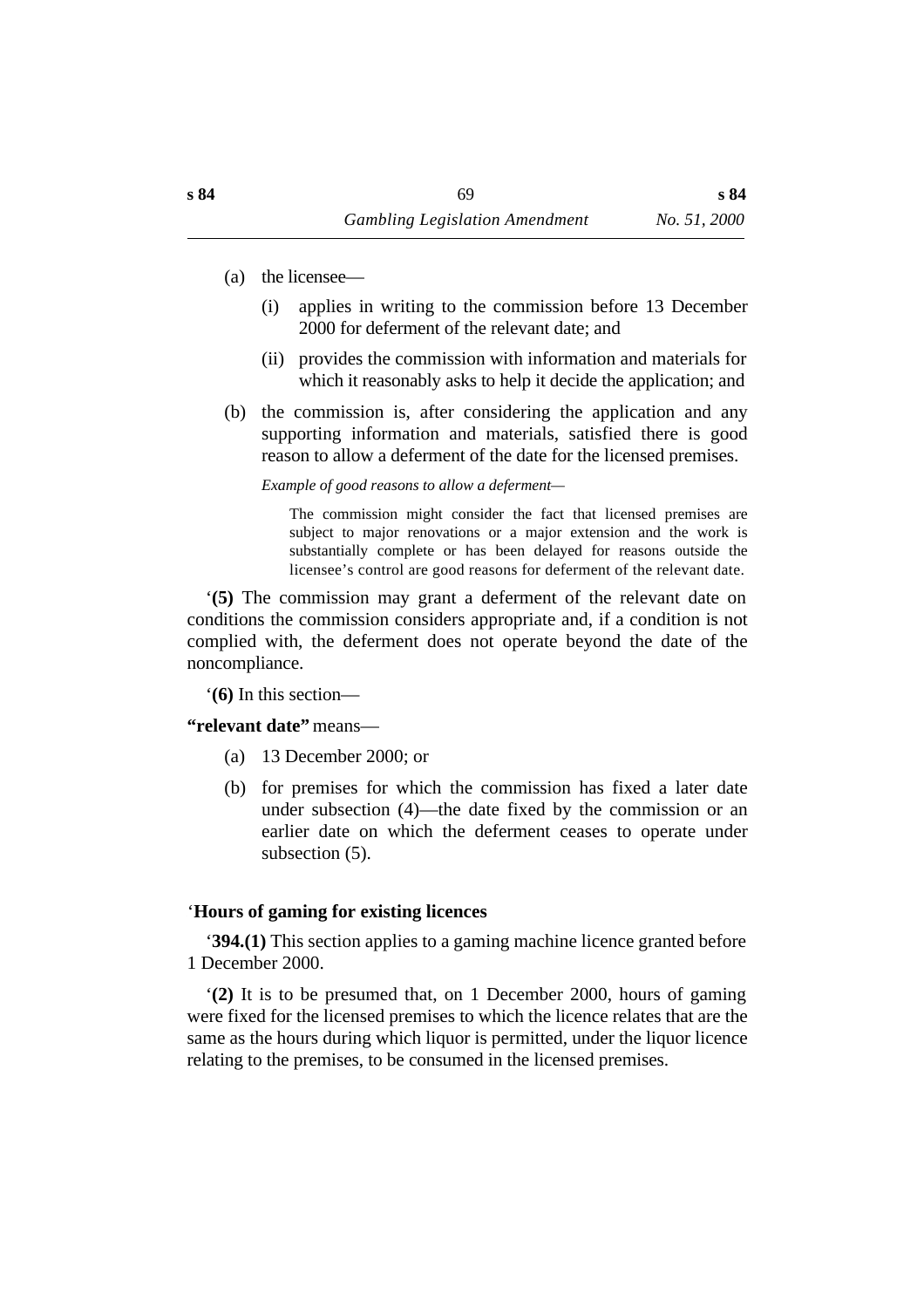#### ˙'**Closure of charities and rehabilitation benefit fund**

'**395.(1)** On the commencement, the charities and rehabilitation benefit fund is closed.

'**(2)** On the closure of the fund, it ceases to exist and all public moneys standing to the credit of the fund immediately before the commencement are controlled receipts of the families department.

'**(3)** Despite the closure of the fund, entries may be made in the accounts for the fund for transactions completed before the commencement.

'**(4)** In this section—

**"commencement"** means the commencement of this section.

- **"controlled receipt"** see *Financial Administration and Audit Act 1977*, section 4(2).
- **"families department"** means the department within which the fund was administered immediately before the commencement.
- **"public moneys"** see *Financial Administration and Audit Act 1977*, schedule 3.

## ˙'**Saving of appointments of members of Gaming Machine Community Benefit Committee**

'**396.(1)** This section applies to the gaming machine community benefit committee established immediately before the commencement of this section (the **"previous committee"**).

'**(2)** The previous committee continues in existence as the gambling community benefit committee (the **"new committee"**) and each member of the previous committee is taken to properly hold office as a member of the new committee.

'**(3)** Subject to the Act, the term of the person's appointment is the balance of the term for which the person held office immediately before the commencement.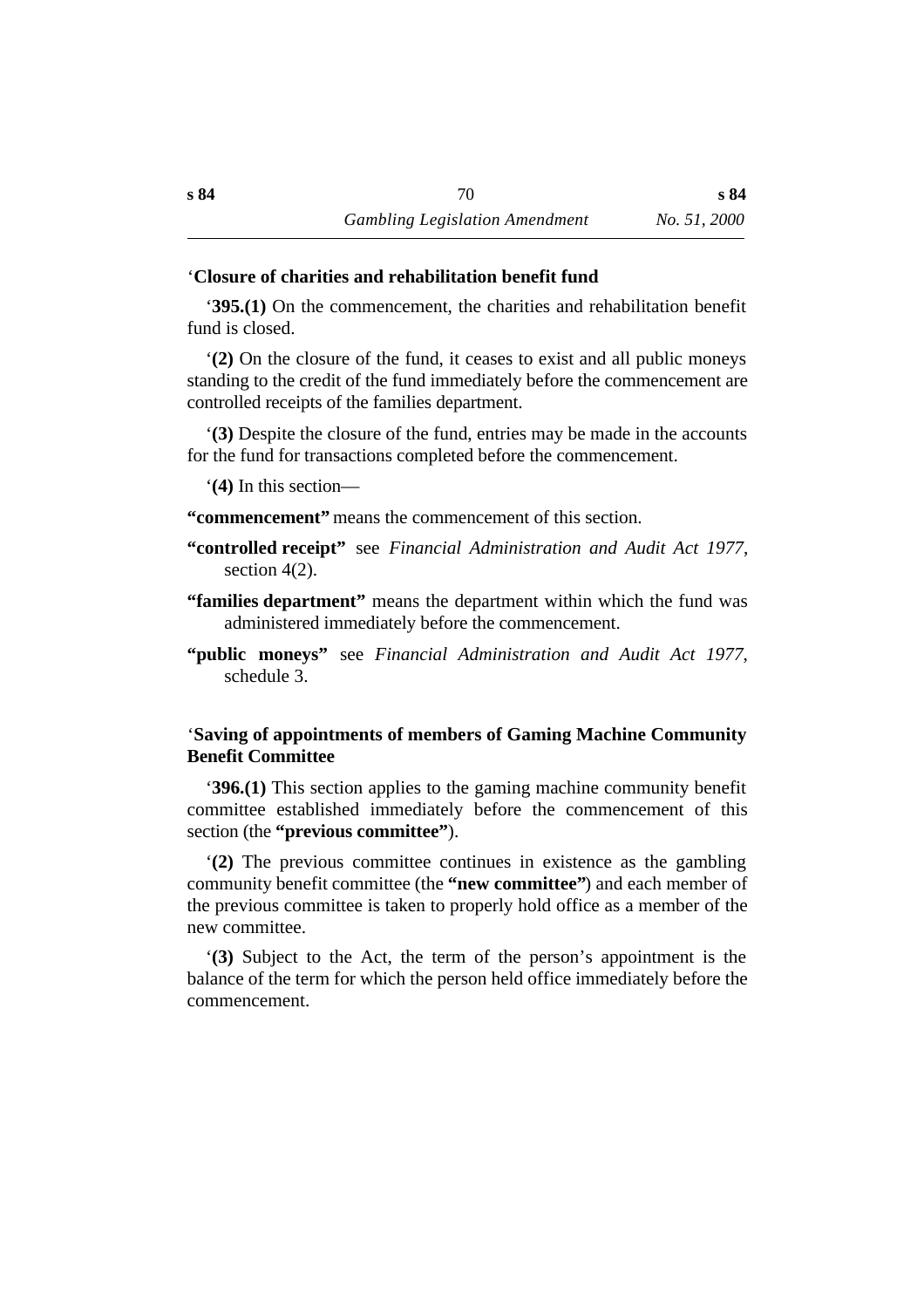**s 84**

### ˙'**Applications of significant community impact**

'**397.(1)** Subject to this section, sections 55B to 55E do not apply to a relevant application.

'**(2)** However, the chief executive may, by written notice given to the applicant, require the applicant to give the chief executive a community impact statement and a statement of responsible gambling initiatives within the reasonable time, not less than 30 days, stated in the notice.

'**(3)** If the applicant is required to give a community impact statement and a statement of responsible gambling initiatives, section 55B(2) to (5) applies to the statements and the preparation of the statements.

'**(4)** If the applicant does not comply with the notice, the applicant is taken to have withdrawn the relevant application.

'**(5)** Subsection (6) applies if a member of the public, individually or as a member of a group, has commented or comments on the relevant application, by writing, given to the chief executive before the commission decides the application.

'**(6)** The comments are taken to be relevant community comments on the application.

'**(7)** However, the commission may disregard comments on subjects that lie beyond a scope indicated in a relevant guideline issued by the commission under section 17.

'**(8)** In this section—

**"member of the public"** see section 55D(4).

**"relevant application"** means an application of a type mentioned in section 55A(1) that was made, but not decided, before the commencement of this section.

#### ˙'**Application of guidelines to existing applications**

'**398.(1)** This section applies to any of the following applications made, but not decided, before the commencement of this section—

- (a) an application for a gaming machine licence;
- (b) an application for additional licensed premises;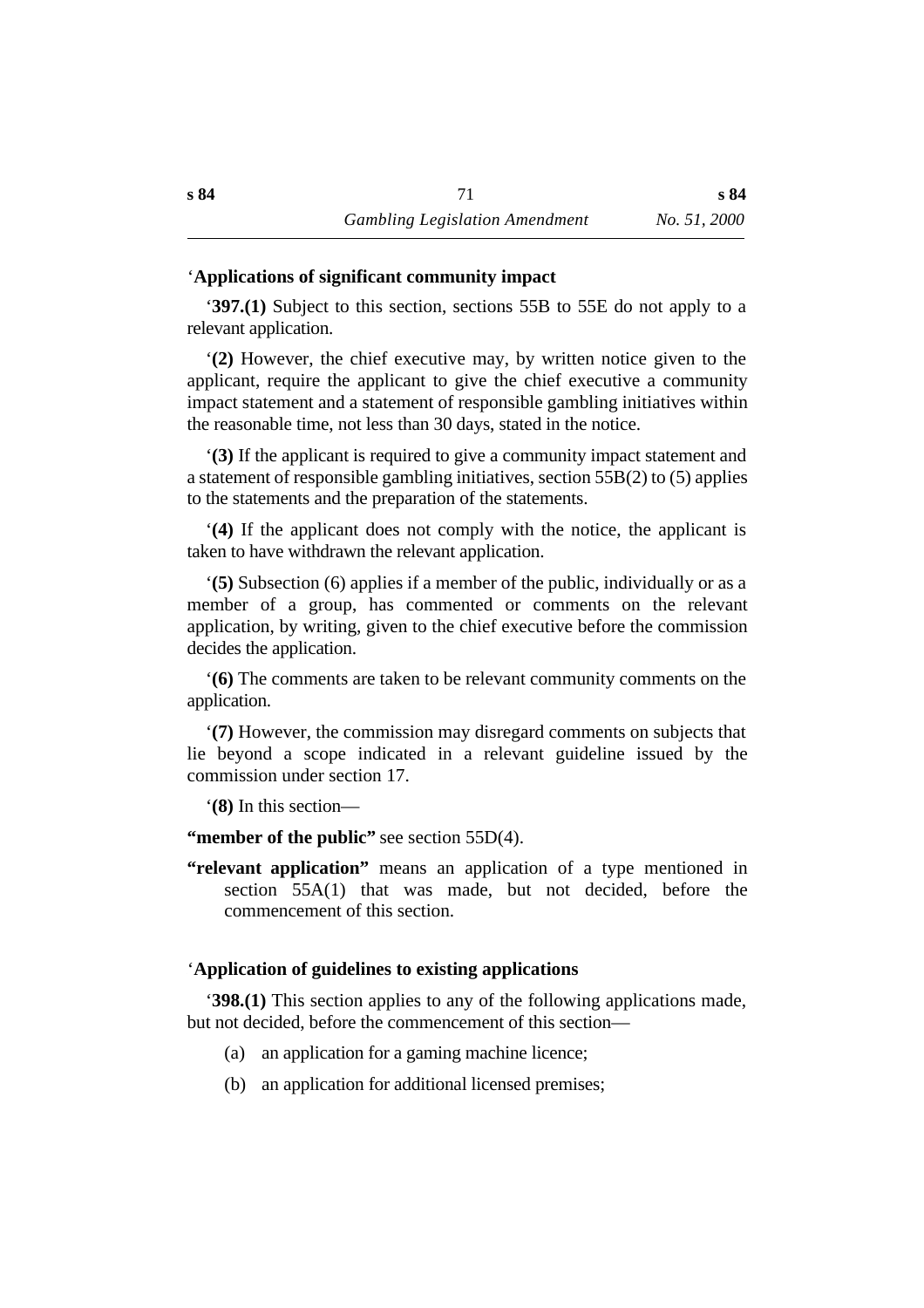(c) an application to have the approved number of gaming machines for licensed premises increased.

'**(2)** To remove doubt, it is declared that a guideline issued by the commission under section 17 applies to an application mentioned in subsection (1) in the same way it would if the application were made after the commencement.'.

# **†PART 5—AMENDMENT OF INTERACTIVE GAMBLING (PLAYER PROTECTION) ACT 1998**

## **˙Act amended in pt 5**

**85.** This part amends the *Interactive Gambling (Player Protection) Act 1998*.

### **˙Replacement of s 3 (Objects)**

**86.** Section 3—

*omit, insert—*

### ˙'**Object**

'**3.(1)** The overarching object of this Act is to ensure that, on balance, the State and the community as a whole benefit from interactive gambling.

'**(2)** The balance is achieved by allowing interactive gambling subject to a system of regulation and control designed to protect players and the community through—

- (a) ensuring the integrity and fairness of games; and
- (b) ensuring the probity of those involved in the conduct of interactive gambling; and
- (c) minimising the potential for harm from interactive gambling.

'**(3)** Within the overarching object, the following objects are included—

(a) to establish and maintain an appropriate system of regulation and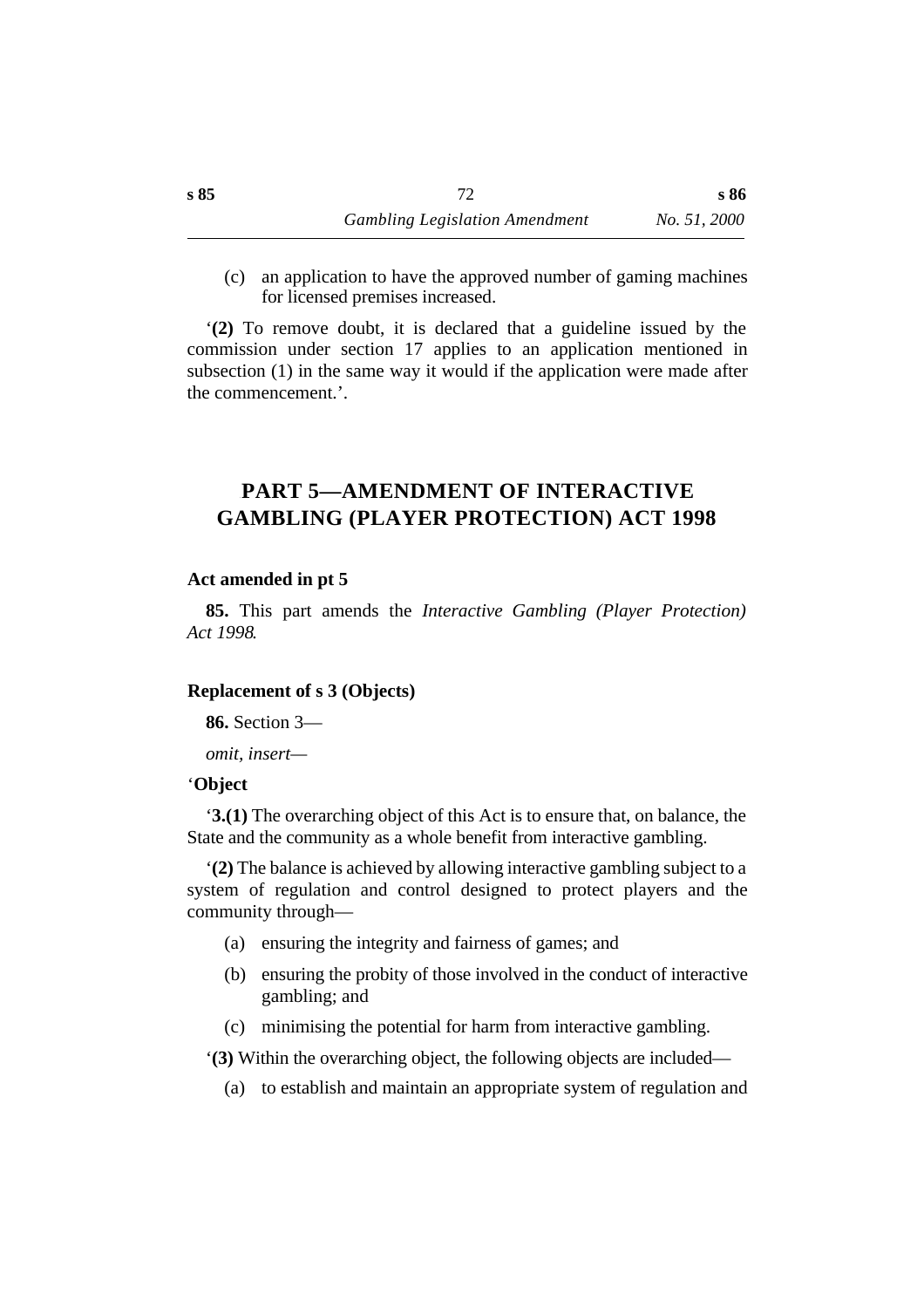control for interactive gambling;

- (b) to provide protection for players of interactive games;
- (c) to provide a basis for implementing an interjurisdictional regulatory scheme for—
	- (i) the reciprocal recognition between participating jurisdictions of licences, authorisations and other administrative acts; and
	- (ii) the regulation and control of interactive gambling in the participating jurisdictions on a cooperative basis; and
	- (iii) the sharing of tax derived from interactive gambling on an equitable basis.'.

# **˙Amendment of s 116 (Payment of tax for community benefit)**

**86A.(1)** Section 116(1), from 'The Minister' to 'subsection (2)'—

*omit, insert*—

'Subsection (2) applies to the following amounts'.

**(2)** Section 116(2) and (3)—

*omit, insert—*

'**(2)** Each month, the Minister must pay into the community investment fund established under the *Gaming Machine Act 1991*, section 314(1), a percentage of the amounts received by the chief executive for the previous month.

'**(3)** The amounts paid into the community investment fund are administered receipts under the *Financial Administration and Audit Act 1977*.

'**(4)** The percentage mentioned in subsection (2) is the percentage prescribed under a regulation.'.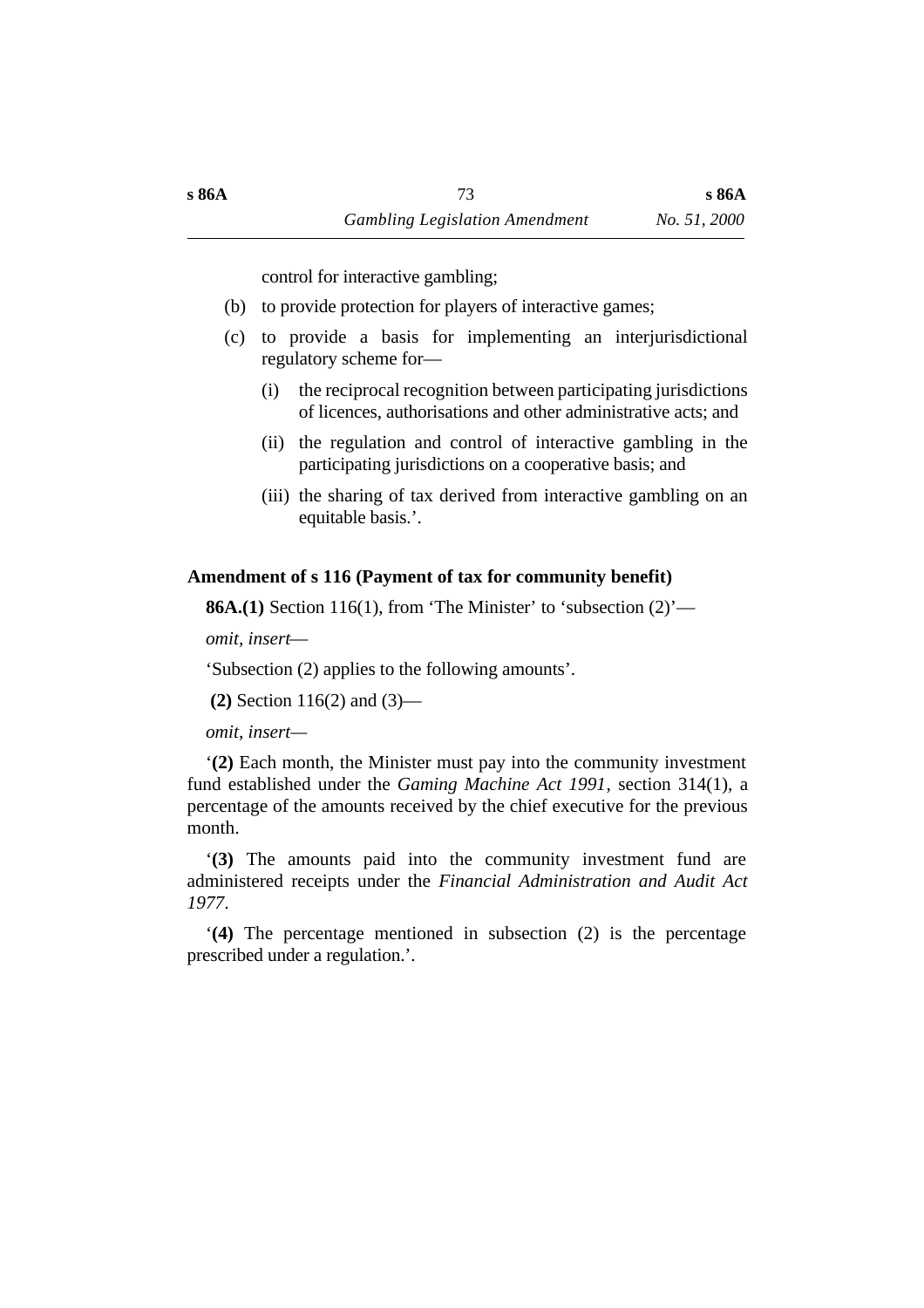### **˙Amendment of sch 3 (Dictionary)**

**87.** Schedule 3—

*insert—*

' **"interactive gambling"** means gambling accessible from the home involving interactive games in which the players participate by means of the internet or through some other telecommunication medium.'.

# **†PART 6—AMENDMENT OF KENO ACT 1996**

#### **˙Act amended in pt 6**

**88.** This part amends the *Keno Act 1996*.

### **˙Insertion of new s 1A**

**89.** After section 1—

*insert—*

#### ˙'**Object**

'**1A.(1)** The object of this Act is to ensure that, on balance, the State and the community as a whole benefit from keno gambling.

'**(2)** The balance is achieved by allowing keno gambling subject to a system of regulation and control designed to protect players and the community through—

- (a) ensuring the integrity and fairness of games; and
- (b) ensuring the probity of those involved in the conduct of keno gambling; and
- (c) minimising the potential for harm from keno gambling.'.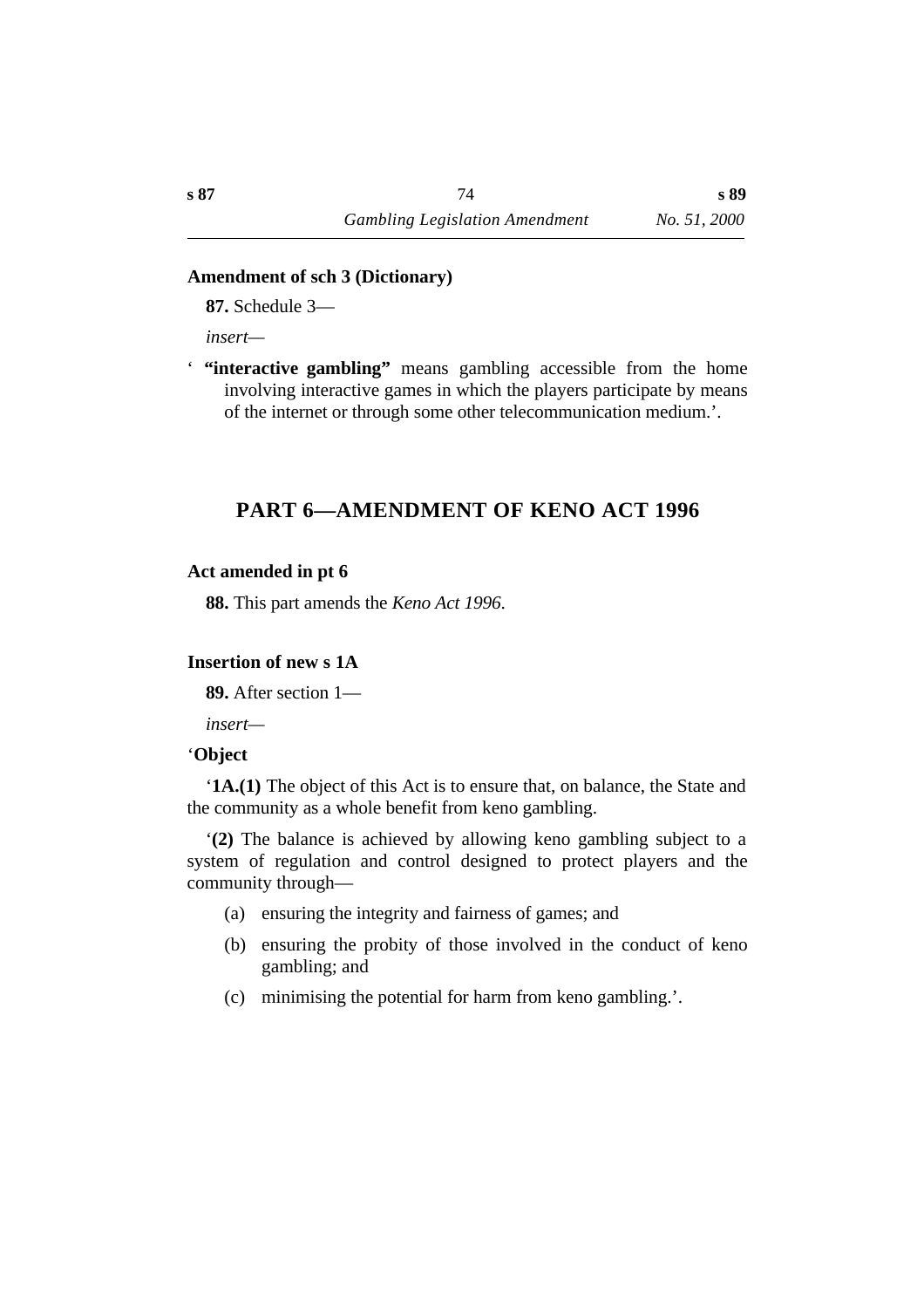## **˙Replacement of s 113 (Application of keno tax and licence fee)**

**90.** Section 113—

*omit, insert—*

## ˙'**Application of keno tax and licence fee**

'**113.(1)** Each month, the Minister must pay into the community investment fund established under the *Gaming Machine Act 1991*, section 314(1), a percentage of all amounts received by the chief executive by way of keno tax and keno licence fees for the previous month.

'**(2)** The amounts paid into the community investment fund are administered receipts under the *Financial Administration and Audit Act 1977*.

'**(3)** The percentage mentioned in subsection (1) is the percentage prescribed under a regulation.'.

## **˙Amendment of s 148 (Extending credit)**

**91.(1)** Section 148—

*insert—*

'**(2A)** If a cash advance is made to a person in circumstances where an authorised keno operator or an employee of an authorised keno operator knows, or ought reasonably to know, that the person intends to use the cash advance to enable the person or another person to take part in an approved keno game, the operator or employee must not represent that the cash advance was made for some other purpose.

Maximum penalty—200 penalty units.'.

**(2)** Section 148(3), 'subsection (1) or (2)'—

*omit, insert—*

'subsection  $(1)$ ,  $(2)$  or  $(2A)$ '.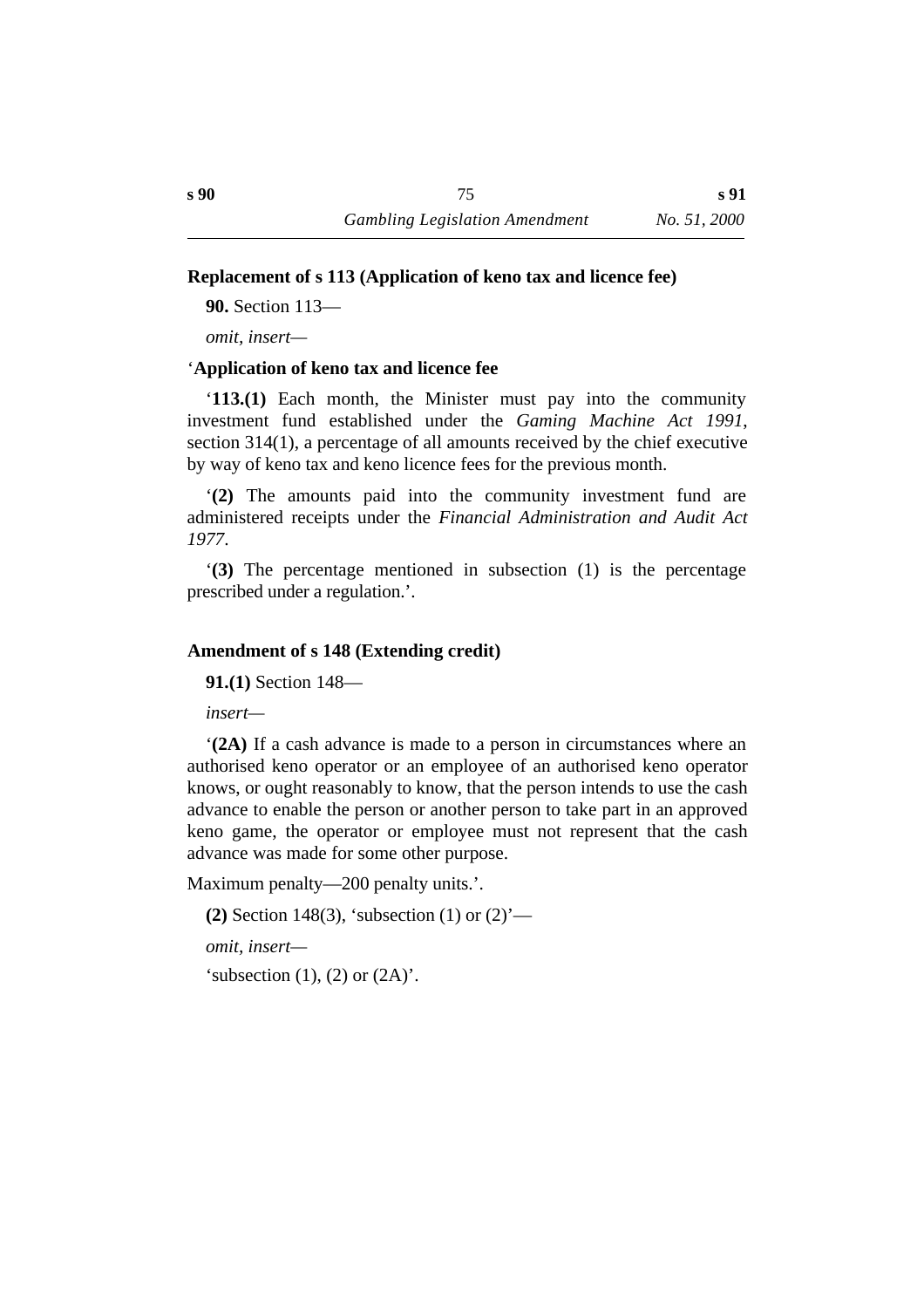# **†PART 7—AMENDMENT OF LIQUOR ACT 1992**

## **˙Act amended in pt 7**

**92.** This part amends the *Liquor Act 1992*.

## **˙Amendment of s 151 (Unlawful betting or gaming)**

**93.(1)** Section 151(1)(a)(i)—

*omit, insert—*

- '(i) one required for wagering by a general operator under the *Wagering Act 1998*; or'.
- **(2)** Section 151(1)(a)(iii)—

*omit, insert—*

'(iii) for conducting a game authorised under the *Charitable and Non-Profit Gaming Act 1999*; or'.

# **†PART 8—AMENDMENT OF LOTTERIES ACT 1997**

### **˙Act amended in pt 8**

**94.** This part amends the *Lotteries Act 1997*.

### **˙Insertion of new s 2A**

**95.** After section 2—

*insert—*

#### ˙'**Object**

'**2A.(1)** The object of this Act is to ensure that, on balance, the State and the community as a whole benefit from lotteries.

'**(2)** The balance is achieved by allowing lotteries subject to a system of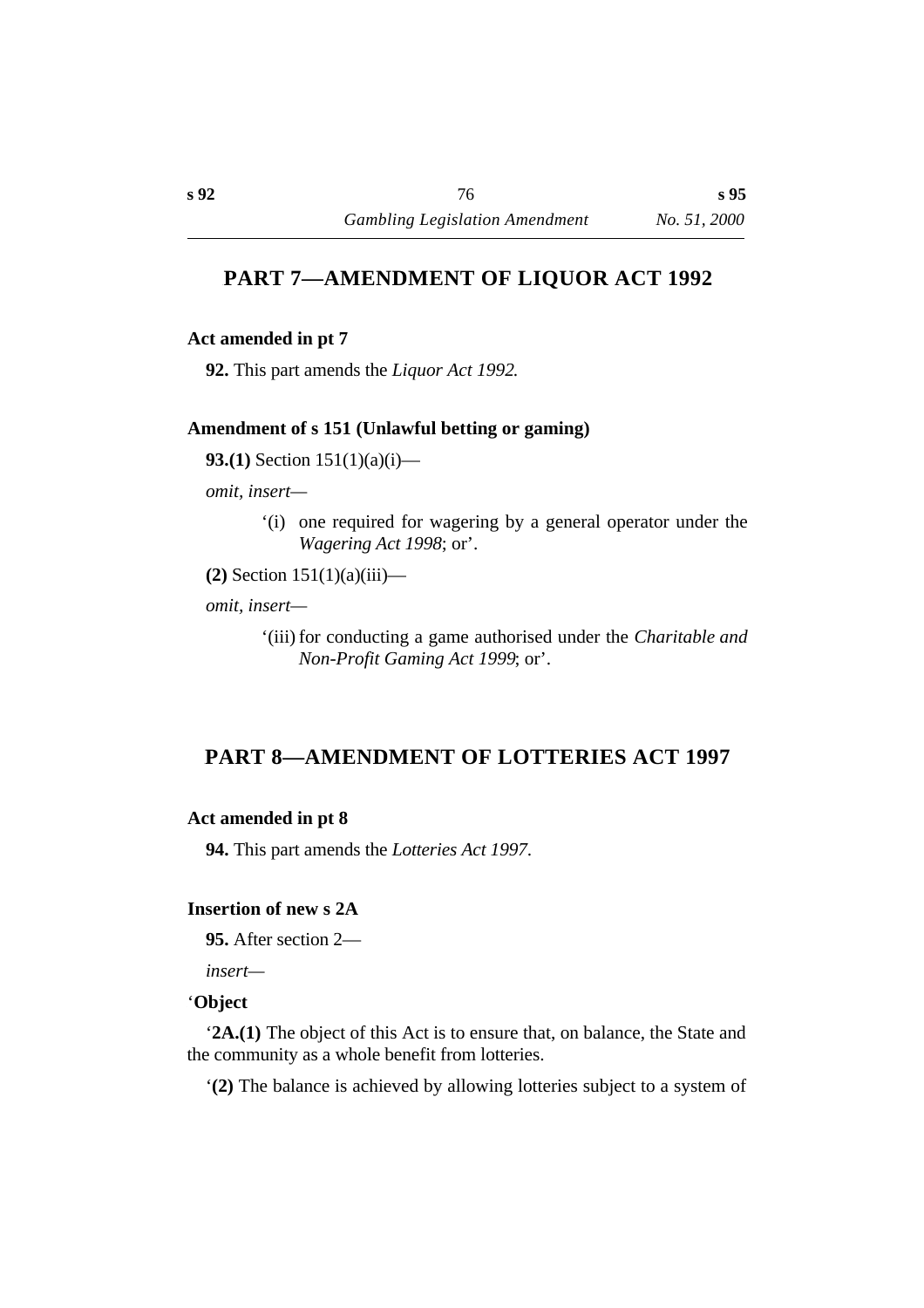regulation and control designed to protect players and the community through—

- (a) ensuring the integrity and fairness of games; and
- (b) ensuring the probity of those involved in the conduct of lotteries; and
- (c) minimising the potential for harm from lotteries.'.

# **˙Insertion of new s 99A**

**96.** Part 5, after section 99—

*insert—*

# ˙'**Application of lottery tax**

'**99A.(1)** Each month, the Minister must pay into the community investment fund established under the *Gaming Machine Act 1991*, section 314(1), a percentage of all amounts received by the chief executive by way of lottery tax for the previous month.

'**(2)** The amounts paid into the community investment fund are administered receipts under the *Financial Administration and Audit Act 1977*.

'**(3)** The percentage mentioned in subsection (1) is the percentage prescribed under a regulation.'.

# **†PART 9—AMENDMENT OF WAGERING ACT 1998**

# **˙Act amended in pt 9**

**97.** This part amends the *Wagering Act 1998*.

# **˙Insertion of new s 2A**

**98.** Part 1, after section 2—

*insert—*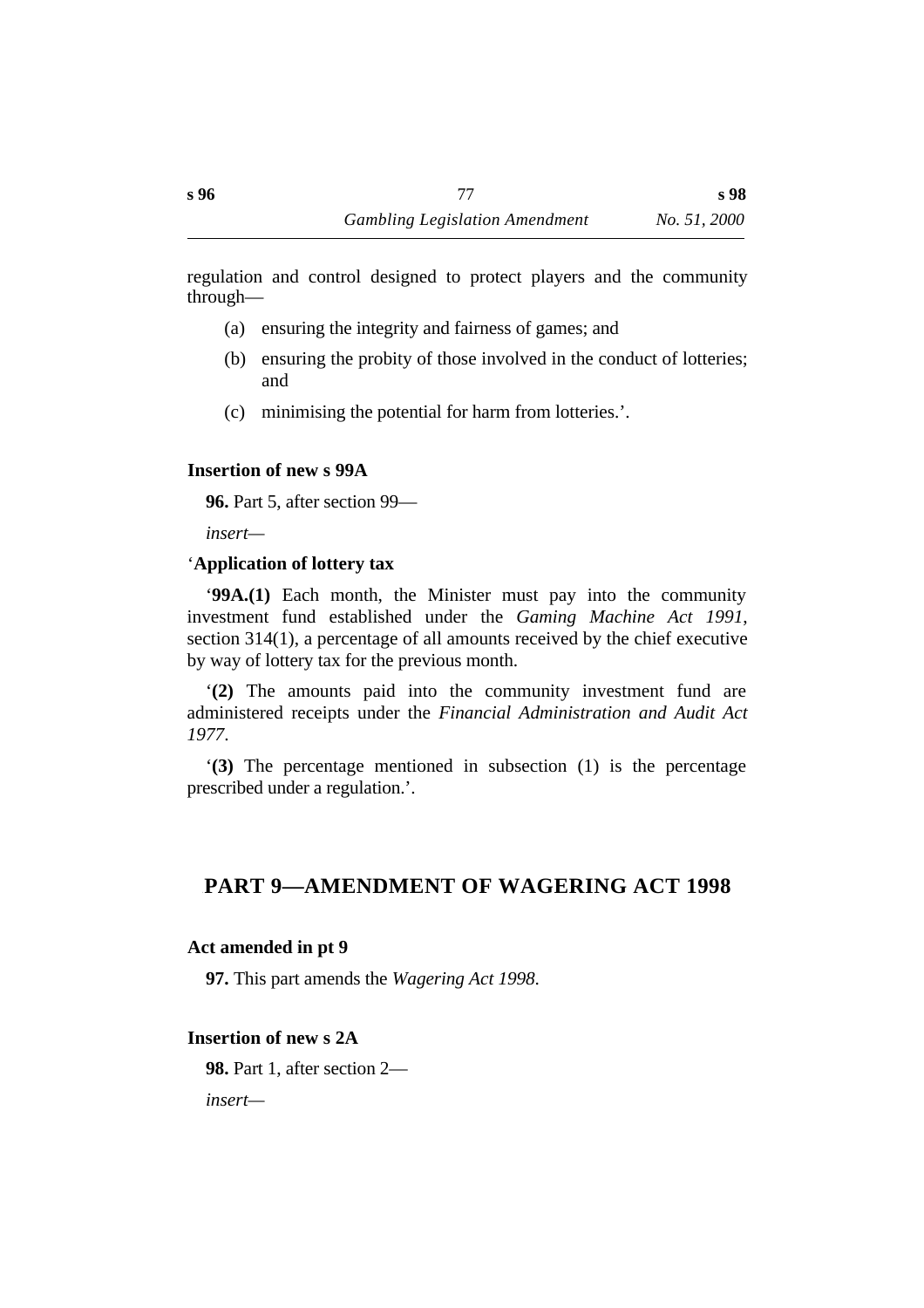## ˙'**Object**

'**2A.(1)** The object of this Act is to ensure that, on balance, the State and the community as a whole benefit from wagering.

'**(2)** The balance is achieved by allowing wagering subject to a system of regulation and control designed to protect players and the community through—

- (a) ensuring the integrity and fairness of games; and
- (b) ensuring the probity of those involved in the conduct of wagering; and
- (c) minimising the potential for harm from wagering.'.

# **˙Amendment of s 136 (Notice of end of key operator's role)**

**99.** Section 136(2)—

*omit, insert—*

'**(2)** Within 7 days after the person stops being a key operator for the authority operator, the authority operator must notify the chief executive of that fact by notice in the approved form.

Maximum penalty for subsection (2)—40 penalty units.'.

# **˙Replacement of s 169 (Application of wagering tax, authority fee and authority administration fee)**

**100.** Section 169—

*omit, insert—*

# ˙'**Application of wagering tax**

'**169.(1)** Each month, the Minister must pay into the community investment fund established under the *Gaming Machine Act 1991*, section 314(1), a percentage of all amounts received by the chief executive by way of wagering tax for the previous month.

'**(2)** The amounts paid into the community investment fund are administered receipts under the *Financial Administration and Audit Act 1977*.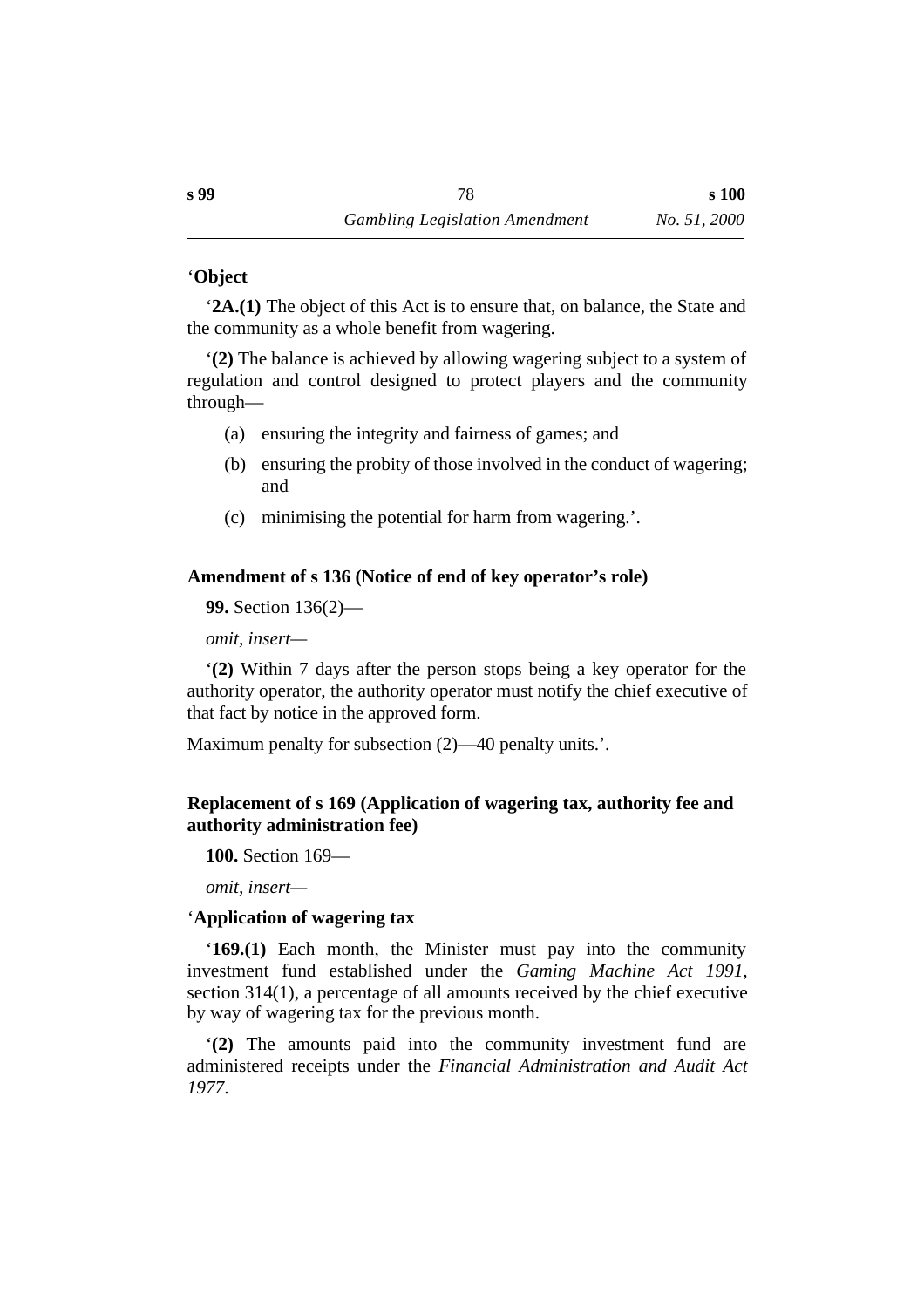**s 101**

'**(3)** The percentage mentioned in subsection (1) is the percentage prescribed under a regulation.'.

### **˙Replacement of s 209 (Extending credit)**

**101.** Section 209—

omit, insert—

#### ˙'**Extending credit**

'**209.(1)** A general operator, or an employee of a general operator, must not make a loan or extend credit in any form to a person to enable the person or another person to take part in approved wagering.

Maximum penalty—200 penalty units.

'**(2)** If a cash advance is made to a person in circumstances where a general operator or an employee of a general operator knows, or ought reasonably to know, that the person intends to use the cash advance to enable the person or another person to take part in approved wagering, the operator or employee must not represent that the cash advance was made for some other purpose.

Maximum penalty for subsection  $(2)$ —200 penalty units.'.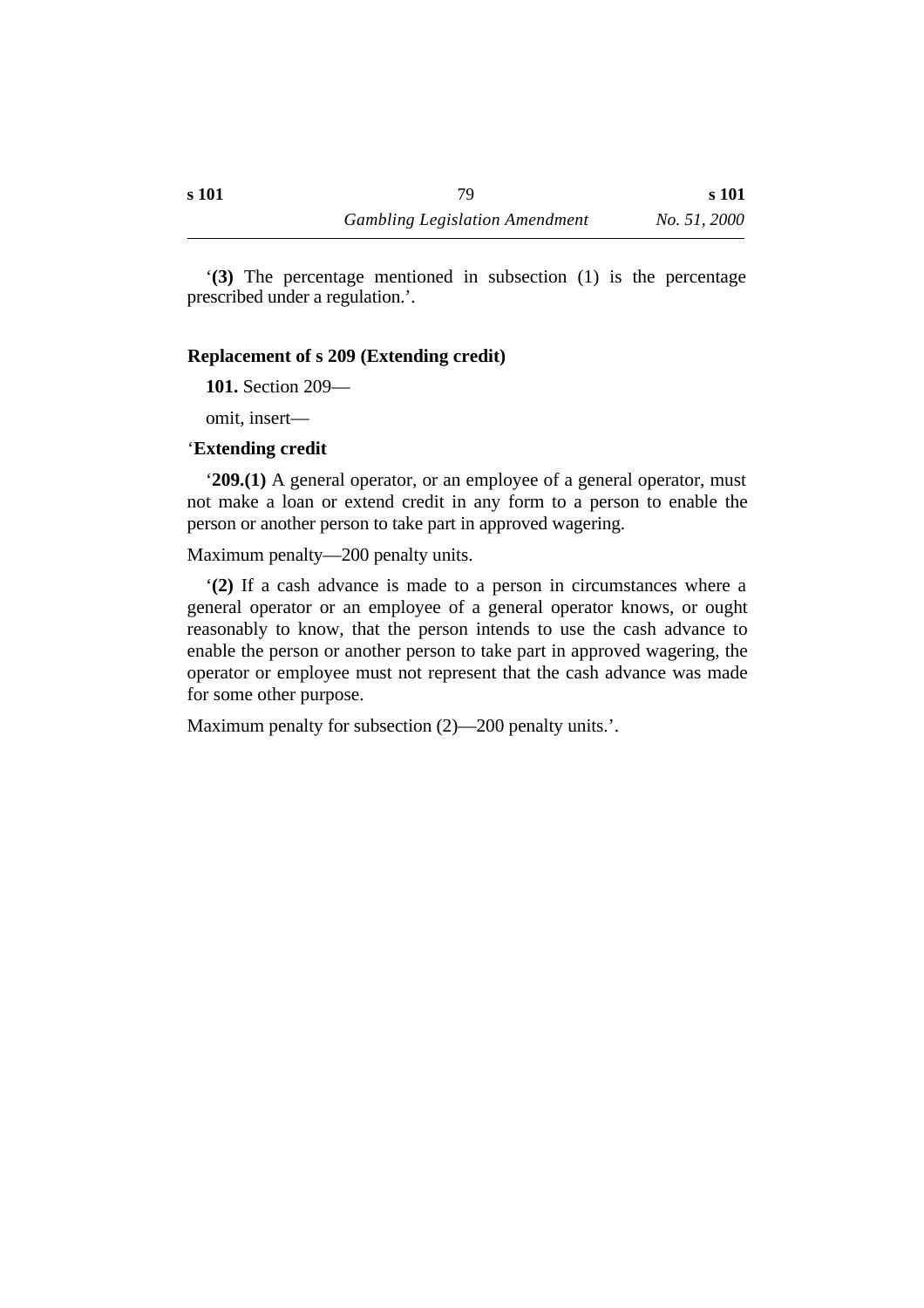# **¡SCHEDULE**

# **†MINOR AMENDMENTS OF GAMING MACHINE ACT 1991**

section 20

**1. Section 31(3), 'operator's'—**

*omit, insert—*

'supplier's'.

**2. Section 51(2), ', 280'—**

*omit.*

# **3. Section 53(1), '200(1)(b)'—**

*omit, insert*—  $200(2)(a)$ .

# **4. Section 54(2)(a), 'persons'—**

*omit, insert—* 'person's'.

# **5. Section 54(8), 'subsection (5)'—**

*omit, insert—* 'subsection (6)'.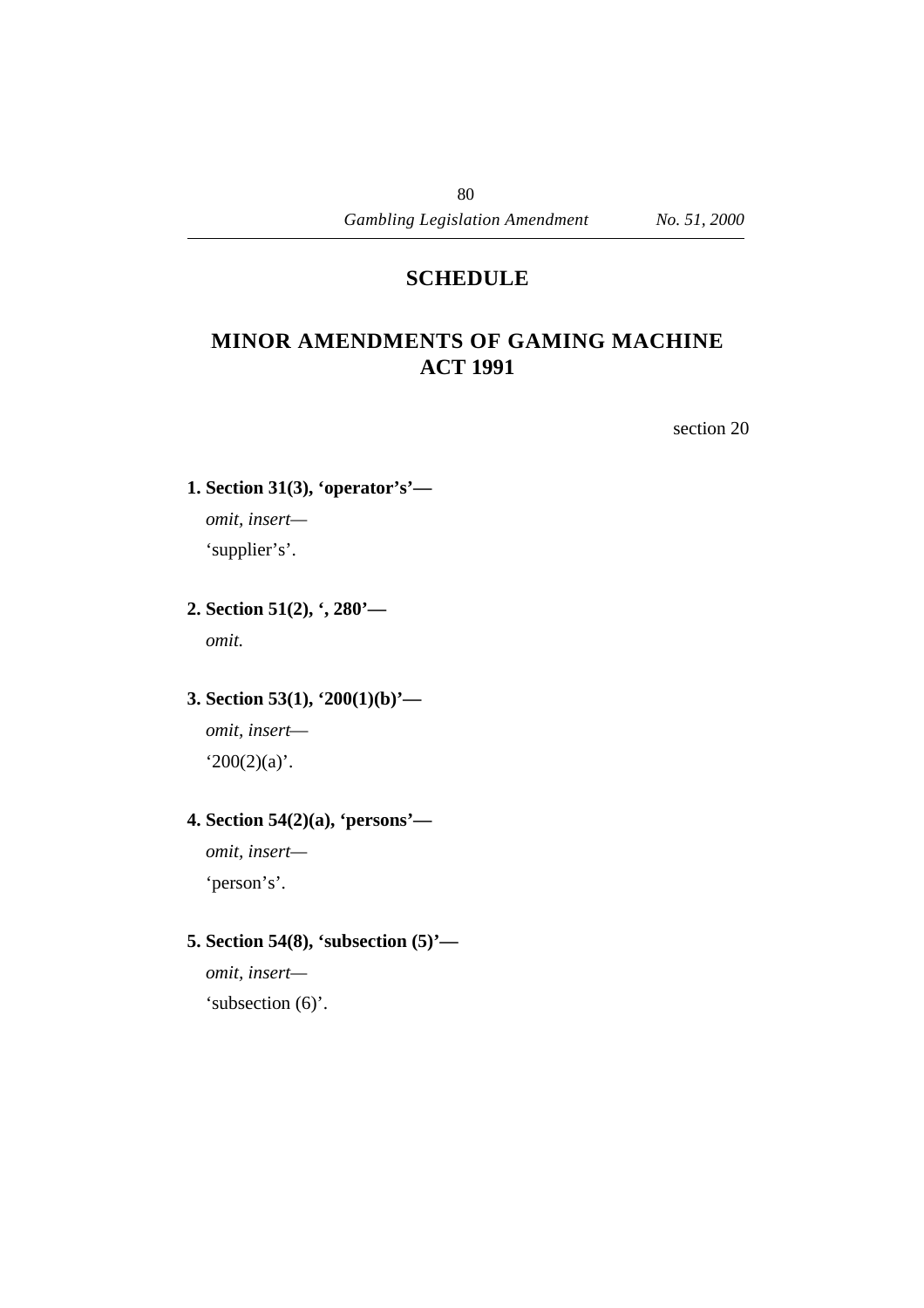### SCHEDULE (continued)

**6. Section 152(2)(b), 'operator'—**

*omit, insert—* 'supplier'.

### **7. Section 201(5), 'section 200(1A)'—**

*omit, insert—*

's ection  $200(2)(b)$ '.

## **8. Section 231(8) and (9), 'licensed operator'—**

*omit, insert—*

'licensed monitoring operator'.

## **9. Section 259(d)(ii), 'section 256(2)(a)'—**

*omit, insert* section  $255(2)(a)$ .

## **10. Section 329(5), '(10)'—**

*omit, insert*—  $'(8)$ .

## **11. Section 347(2)(c)(ii), 'with or'—**

*omit, insert—* 'with'.